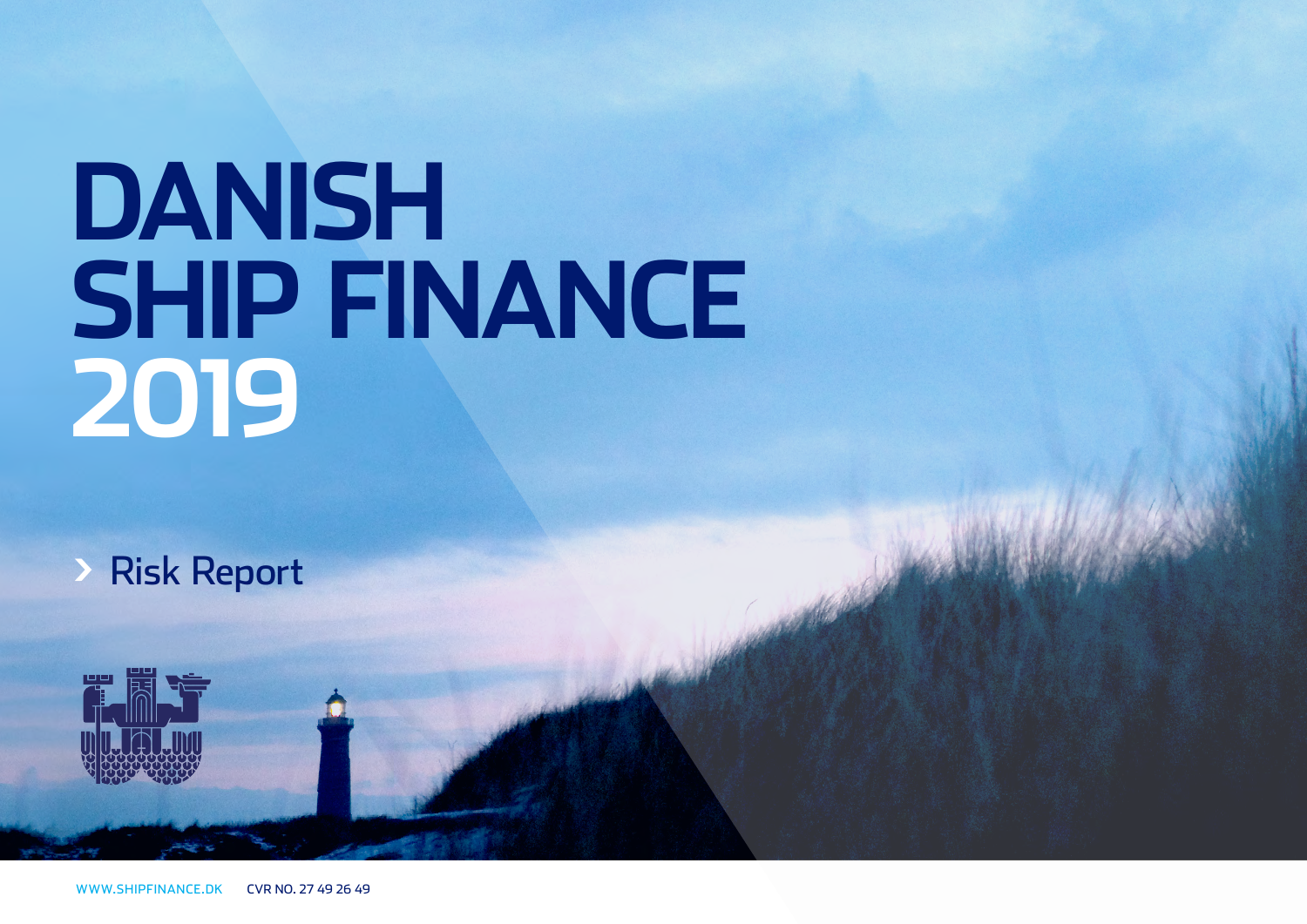# **TABLE OF CONTENTS**

- **[>](#page-2-0) SCOPE**
- **[>](#page-3-0) RISK PROFILE**
- **[>](#page-7-0) CAPITAL MANAGEMENT**
- **[> C](#page-20-0)REDIT RISK MANAGEMENT**
- **[> M](#page-33-0)ARKET RISK MANAGEMENT**
- **[>](#page-36-0) LIQUIDITY RISK MANAGEMENT**
- **[>](#page-41-0) OPERATIONAL RISK MANAGEMENT**
- **[>](#page-44-0) MANAGEMENT DECLARATION**

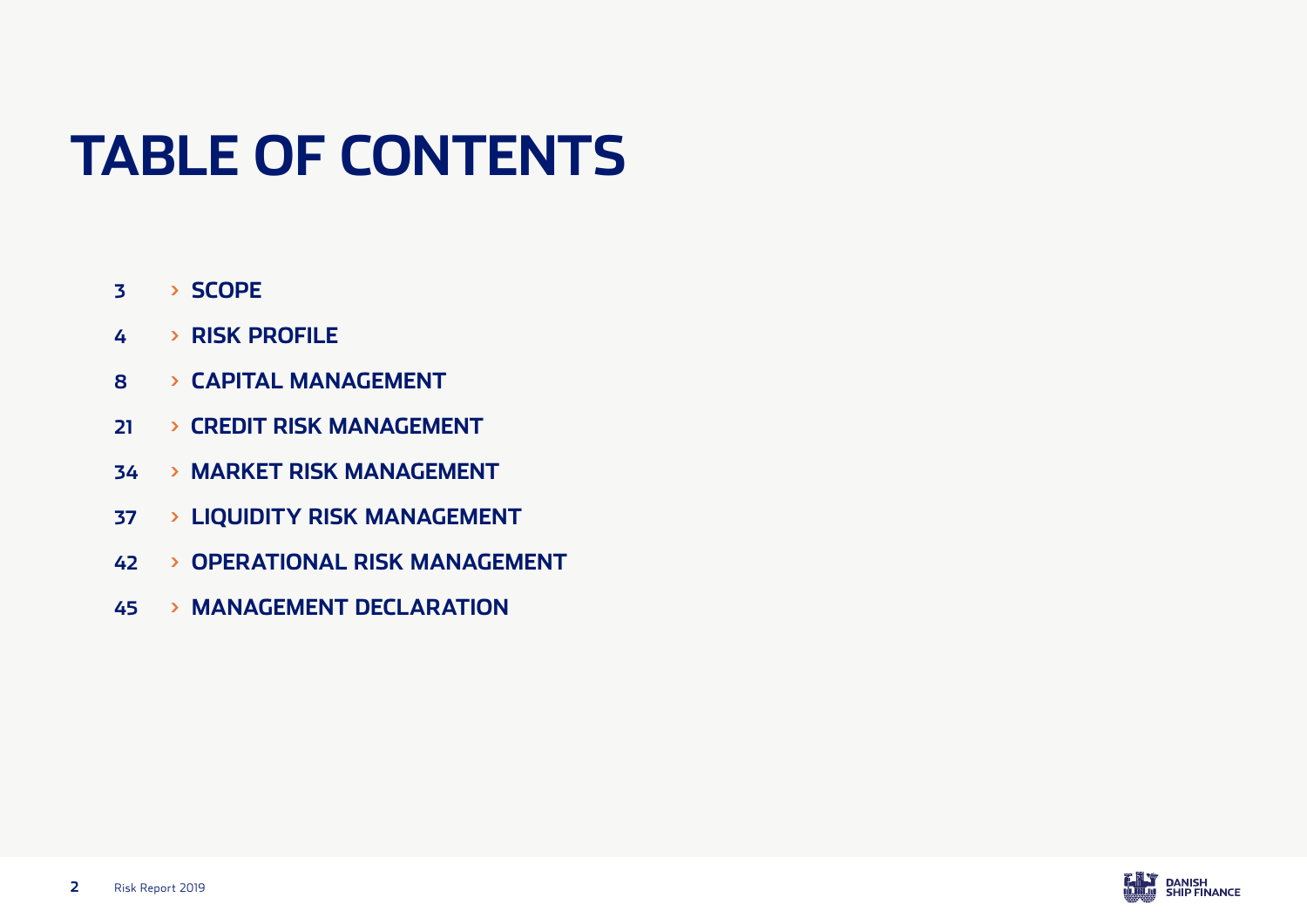# <span id="page-2-0"></span>**SCOPE**

This Risk Report is presented for the Danish Ship Finance Group on a consolidated basis (referred to as Group) as well as the subsidiary Danish Ship Finance A/S on a standalone basis (referred to as DSF).

All economic activity is located in DSF. The holding company, Danish Ship Finance Holding A/S (DSH), has no business activities apart from its ownership of DSF. The nouns 'we' and 'our' is used to refer to DSF and the Group where the specific entity is not important.

The Risk Report describes the various risks to which the Group and DSF are exposed and the associated risk capital requirements. The report also includes an account of the composition of the capital base and risk and capital management methodologies.

In addition, the Annual Report contains information about risks and risk management. Reporting pursuant to the statutory disclosure requirements is conducted annually in conjunction with the presentation of financial statements. The capital adequacy assessment is published quarterly.

As there is no audit requirement, the Risk Report 2019 is presented in unaudited form.

Additional Pillar 3 disclosures required under Regulation (EU) No. 575/2013 of the European Parliament and of the Council of 26 June 2013 (CRR) and the Danish Executive Order on Calculation of Risk Exposure, Own Funds and Solvency Need can be downloaded from **[www.shipfinance.dk.](http://www.shipfinance.dk.)**

#### **Legal framework**

DSF is governed by its own dedicated legislation in the form of the Act on a Ship Finance Institute (the Act) and the Executive Order on a Ship Finance Institute (the Executive Order).

DSF is also governed by:

- The Executive Order on the Issue of Bond, the Principle of Balance and Risk Management (the Bond Executive Order)
- The Executive Order on Calculation of Risk Exposures, Own Funds and Solvency Need
- The Executive Order on Governance for Credit Institutions (the Executive Order on Governance)
- The Executive Order on Financial Reports for Credit Institutions and Investment Firms, etc. (the Executive Order on Financial Reports)

Pursuant to the Act and the Executive Order, the Group is governed by parts of the Danish Financial Business Act and the Regulation on prudential requirements for credit institutions and investment firms (CRR) via the Executive Order.

The Group is supervised by the Danish Financial Supervisory Authority (Danish FSA).

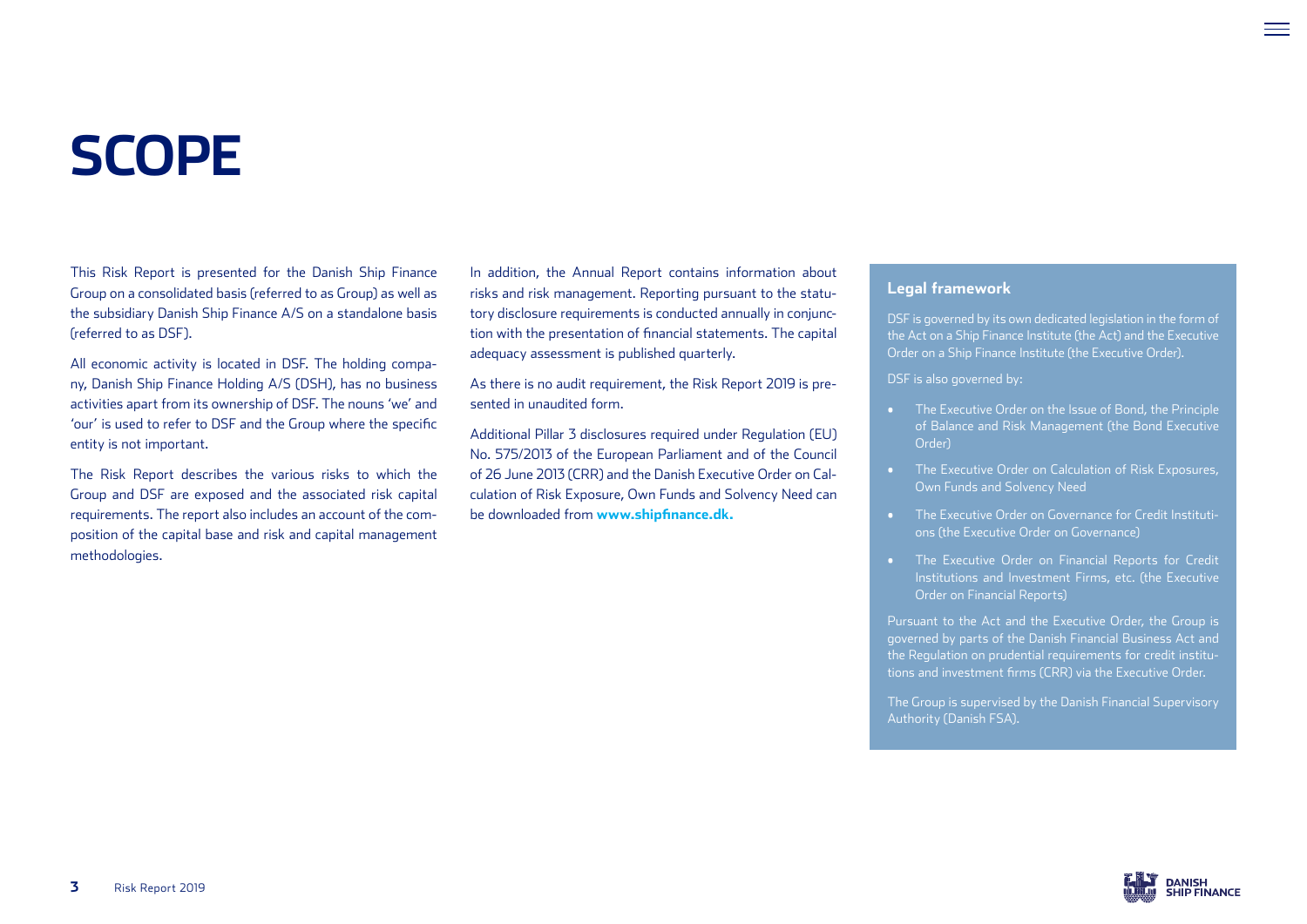# <span id="page-3-0"></span>**RISK PROFILE**



 $\equiv$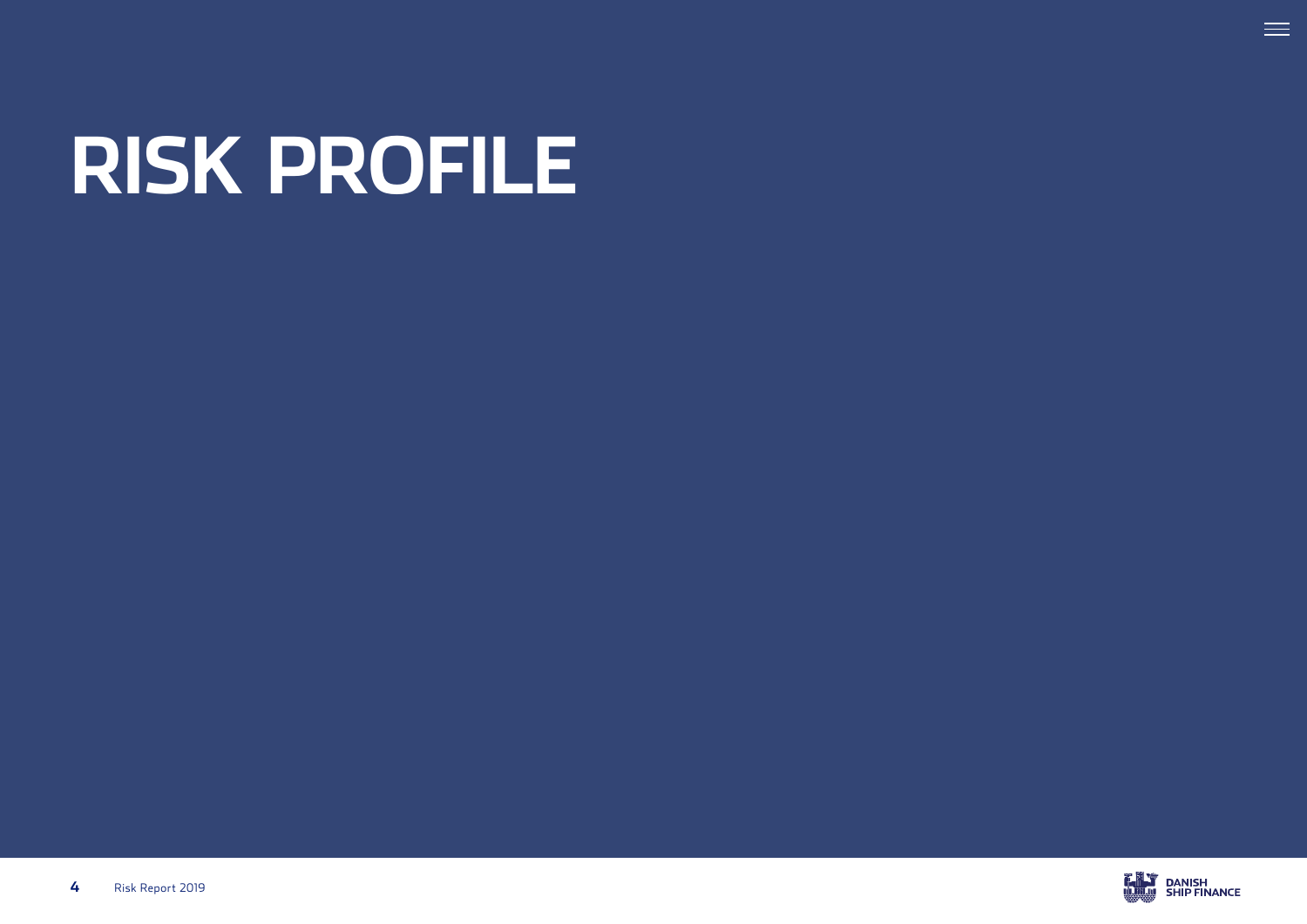# **RISK PROFILE**

DSF is a leading domestic and international provider of ship financing and among the 20 largest lenders to the shipping industry globally.

We only provide financing to shipowners secured by first lien mortgages on vessels. On a limited scale, we may also finance clients' payment of instalments to shipyards. Our lending to shipowners, in line with market practice, is typically denominated in USD and to a lesser extent other currencies.

We fund our lending activity through the issuance of Danish DKK denominated ship mortgage bonds from the DSF Capital Centre Institute in General and, since March 2019, issuance of EUR denominated CRR compliant covered bonds (SDO) from the newly established DSF Capital Centre A. Although EUR bonds remain a smaller share of our overall funding compared to DKK bonds, it has been a significant priority from the outset to ensure robust operating procedures and controls around Capital Centre A as well as Capital Centre Institute in General.

Bonds issued out of either capital center are listed on Nasdaq Copenhagen and have been assigned ratings of 'A' by Standard & Poor's Global Ratings.

The business model naturally leads to a foreign exchange mismatch between loans and bonds in different currencies. This mismatch is hedged with financial counterparties, subject to the requirements of the strict Danish balance principle.

Credit risk, defined as the risk of losses arising from clients or financial counterparties failing to meet their payment obligations, is the primary risk related to this business model. Credit risk primarily stems from the risk that shipowners default on their obligations towards us or, more remotely, the default of a financial counterparty with a credit exposure to the Group.

The Group is also exposed to market risk, liquidity risk, and various types of operational risk.

Market risk is the risk of losses due to factors that affect the overall performance of the financial market. Our exposure to market risk mainly stems from direct and indirect effects of changes in interest rates and USD/DKK, EUR/USD or NOK/DKK exchange rates on our loan book or capital reserves.

Liquidity risk is the risk of not being able to fulfil a payment obligation when due. Liquidity risk primarily arises from a maturity mismatch between the Group's payment obligations in DSF to e.g. bondholders, financial counterparties, or lending clients and the amount of liquidity available at any one time. This risk is partly mitigated by a requirement to pre-fund all loans and commitments to clients under the Danish strict balance principle, and further managed subject to strict liquidity limits and regularly stress tested.

Operational risk is the risk arising from breakdowns in our internal procedures, or failures of people or systems. In this category we also consider structural risks to our business model and the risk of material damage to our reputation.

## **RISK MANAGEMENT FRAMEWORK AND POLICIES**

Prudent risk management is pivotal to our activities and crucial to ensure the long-term viability of our highly focused business model. We have a strong culture of risk-awareness and decision making for the long-term and stringent requirements for day-to-day monitoring and management of risks. Furthermore, we maintain strong capital and liquidity buffers well beyond regulatory minimum requirements.

The Board of Directors defines risk policies and principles of risk and capital management. The purpose of the risk management policies is to establish acceptable limits for risks.

#### **Capital**

The Board of Directors requires DSF to maintain sufficient own funds for the lending activity in DSF to continue, even in the event of large cyclical fluctuations in the shipping industry and difficult business conditions. Additionally, capital is managed at a level deemed sufficient to underpin the credit rating of the issued bonds.

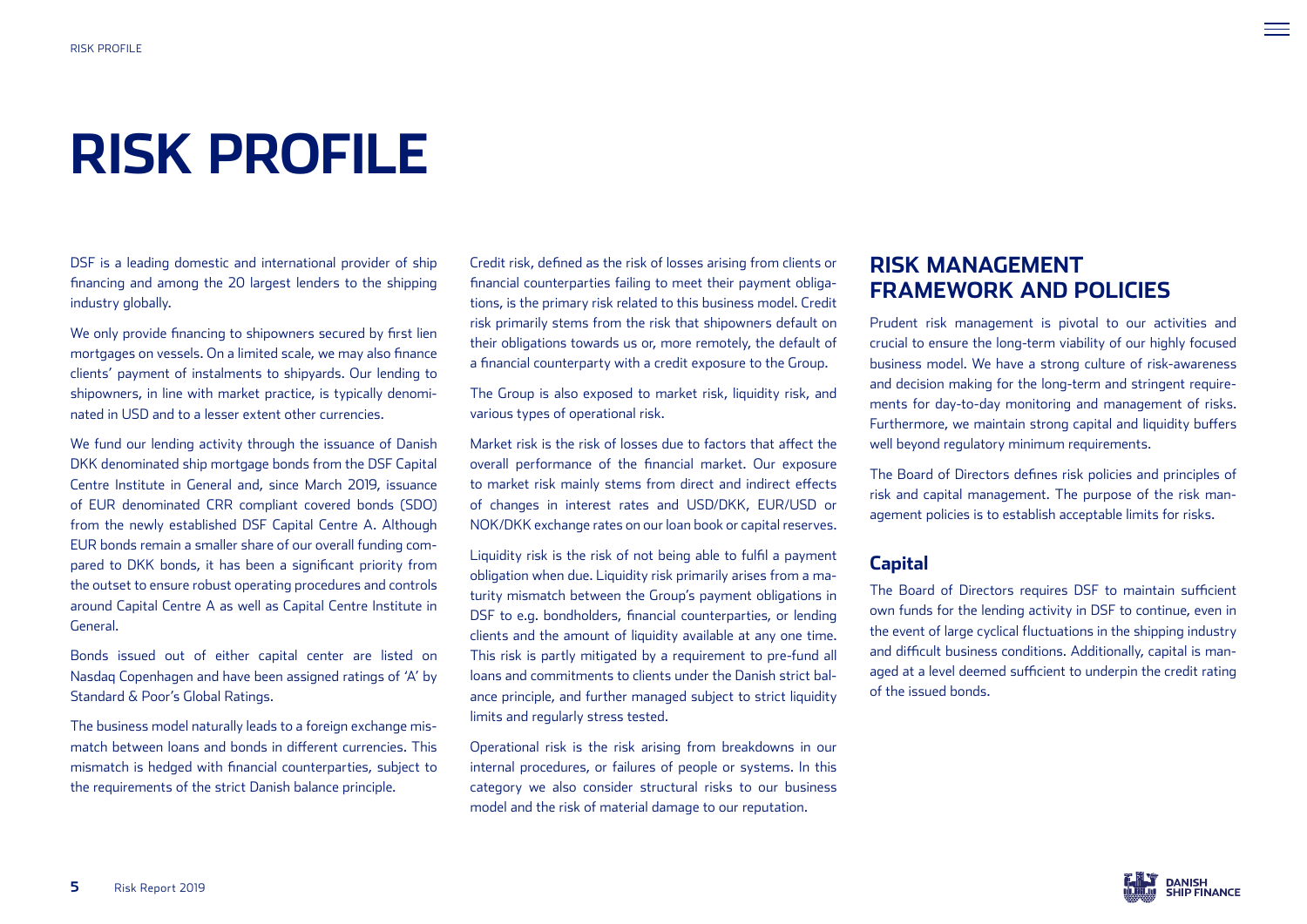#### **Credit and counterparty risk**

The limits applicable to credit risk management are set out in the credit policy and the counterparty risk policy. The policies build on the provisions of the company's own Act and the Executive Order, stipulating, among other things, that the Board of Directors must lay down risk diversification rules. The counterparty risk policy sets out limits for credit exposure to individual financial counterparties, and also sets limits for country exposures.

When granting loans to new or existing clients, the creditworthiness of the client, the characteristics of the financed vessel, the terms of the loan and the loan's contribution to credit diversification are among the factors considered.

In our credit risk management activities, we distinguish between credit risk relating to lending to clients and credit risk relating to transactions with financial counterparties. The credit department has day-to-day responsibility for the credit policy, the counterparty risk policy, credit risk monitoring, periodic risk calculations and reporting of credit risk.

#### **Market risk**

Market risk is governed by limits laid down in the Bond Executive Order and the Executive Order. Limits specified in our internal policy further mitigate market risk.

The overall objective is to safeguard our capital adequacy, to make sure that interest rate- and foreign exchange risks are managed either by hedging or through controlled open positions and to achieve an adequate financial return within the risk targets defined.

#### **Liquidity risk**

Liquidity risk is prudently managed under the specific balance principle in accordance with the Bond Executive Order. In addition, the liquidity risk policy defines risk limits to ensure adequate liquidity at all times.

Liquidity is managed with the objective of ensuring continued access to funding on adequate terms and to avoid any situation where lack of funding could challenge the business model. Ultimately, the aim of the liquidity management framework is to ensure that we are consistently able to meet our payment obligations even under stressed market conditions.

#### **Operational risk**

Operational risk is governed by the operational risk policy issued by the Board of Directors. The policy sets out the overall framework for identifying, evaluating and managing operational risk and is supplemented by operating procedures and internal controls.

On an ongoing basis, we register losses and potential loss events deemed to be attributable to operational risk. The registration is used as a basis for assessing the adequacy of controls, processes, operating procedures, etc. If required, these may from time to time be adjusted to increase the resilience to operational risks.

# **RISK GOVERNANCE**

We have a two-tier management structure, reflecting statutory requirements for listed Danish companies and the provisions laid down in the Danish Financial Business Act. The Board of Directors lays down overall policies, while the Executive Board is responsible for the day-to-day management of the Group.

The Board of Directors is responsible for ensuring that the Group has an appropriate organisational structure and that risk policies and limits are established for all important risk categories, including handling and monitoring of such risks. The Board of Directors has laid down guidelines for the Executive Board, specifying clearly the areas of responsibility and scope of action for management. In addition, new credit facilities above certain limits must be submitted to the Board of Directors for approval.

The Board of Directors has appointed a Chief Risk Officer with the responsibility for monitoring and reporting on the design and risk management processes for the Group. The Executive Board has established a Risk Management function with the purpose of identifying, analysing, monitoring all risks except for credit risk. The Credit department is responsible for monitoring and reporting on credit risk from lending activities and on financial counterparties.

The Head of Compliance is responsible for compliance with applicable legislation, market standards and internal rules, and for ensuring that the Group applies effective techniques and procedures suitable for identifying and mitigating the risk of non-compliance. The Head of Compliance is also in charge of implementing and ensuring management focus on measures to prevent financial crime.

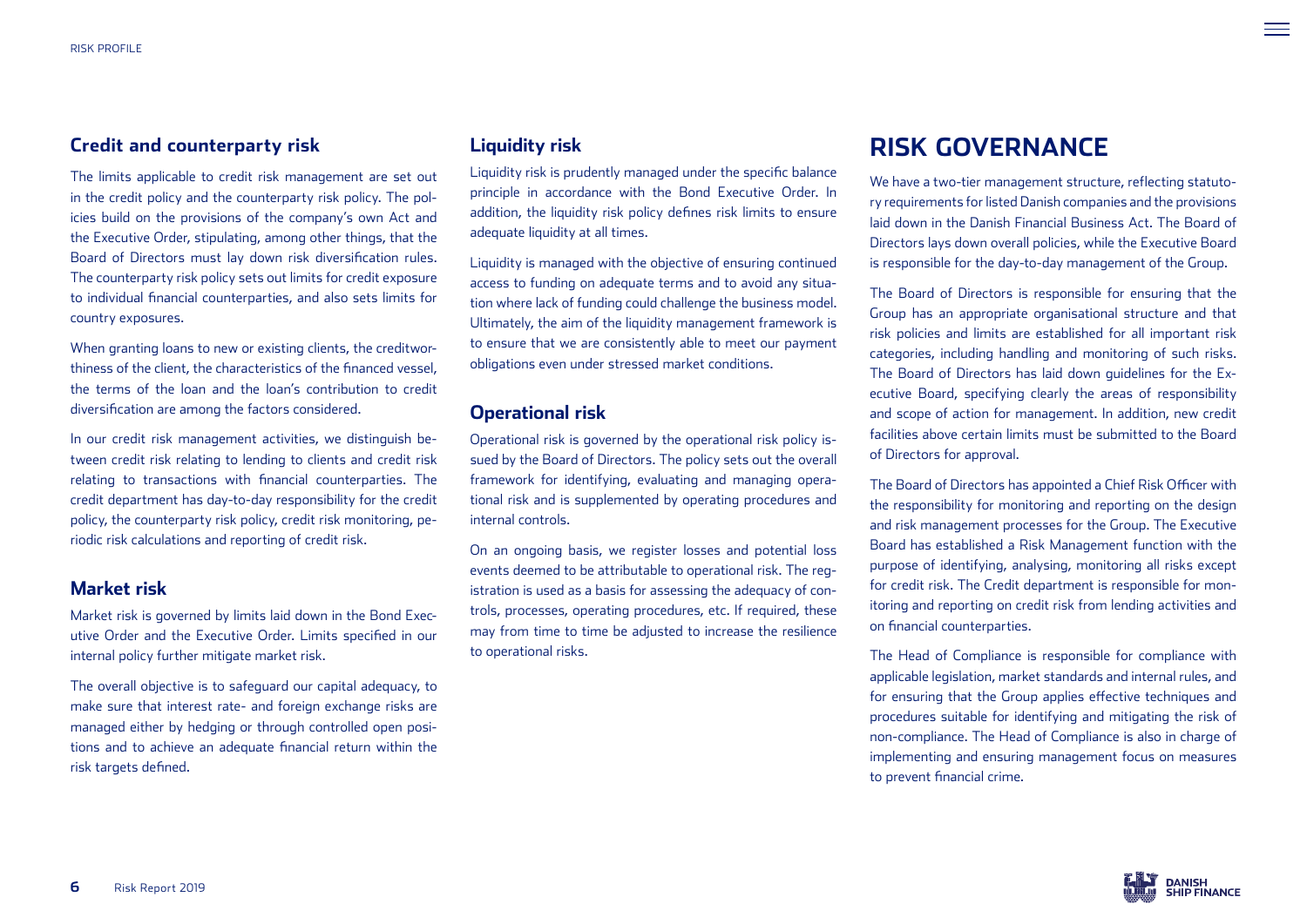#### **Reporting**

The Board of Directors is provided with reports on a regular basis to ensure that its members possess the necessary information concerning our risk levels and trends. Based on these reports, the Board of Directors assesses the overall policies, framework and principles for risk and capital management.

#### **Board committees**

The Board of Directors has set up two committees: The Audit Committee and the Remuneration Committee. These committees are responsible for preparatory work and assist the Board of Directors in decision-making.

#### **Overview of risk reports**

| Report                                                  | <b>Frequency</b>  | <b>Applicable legislation</b>                                                             |
|---------------------------------------------------------|-------------------|-------------------------------------------------------------------------------------------|
| Compliance reporting                                    | Annually          | The Executive Order on Governance for Credit Institutions                                 |
| Report from the Chief Risk Officer                      | Annually          | The Executive Order on Governance for Credit Institutions                                 |
| <b>Treasury reporting</b>                               | Quarterly         | The Executive Order on Financial Reports                                                  |
| Internal management report                              | Monthly/Quarterly | The Executive Order on Governance for Credit Institutions                                 |
| Internal solvency, ICAAP                                | Annually          | Guidelines on Adequate Capital Base and Solvency Needs for Credit Institutions            |
| <b>Internal Liquidity Adequacy</b><br>Assessment, ILAAP | Annually          | Guidelines on Calculation and Assessment of the Liquidity Position<br>and Liquidity Risks |
| Stress test                                             | Quarterly         | The Executive Order on Governance for Credit Institutions                                 |
| Statement to be used for risk assesment                 | Annually          | The Executive Order on Governance for Credit Institutions                                 |
| Credit reporting                                        | Quarterly         | The Executive Order on Governance for Credit Institutions                                 |
| Recovery plan                                           | Annually          | The Danish Financial Business Act                                                         |
| Loan impairment review                                  | Semi-annually     | The Executive Order on Governance for Credit Institutions                                 |
| Annual asset review                                     | Annually          | The Executive Order on Governance for Credit Institutions                                 |
| Sustainability report                                   | Annually          | The Executive Order on Financial Reports                                                  |

The Audit Committee is responsible for overseeing accounting and audit matters and for preparing accounting and audit-related topics for consideration by the Board of Directors. The Audit Committee consists of four members of the Board of Directors. The Chairman of the Board of Directors is not a member of the Audit Committee.

The Remuneration Committee undertakes preparatory work and assists the Board of Directors in preparing the Group remuneration policy. The remuneration policy is adopted at the general meeting. The chairman of the Board of Directors is chairing the remuneration committee. The total remuneration of the Board of Directors, the Executive Board and employees whose activities are deemed to have a material impact on the risk profile is specified in Annex 8.

The Executive Board has set up a Credit Committee, which is responsible for reviewing loan applications.

#### **Internal audit**

The Group is not required to have, and currently does not have, an internal audit function. To promote a robust control environment and support the work of the external auditors, an internal control function is in place. This function reports to the Executive Board.

In accordance with applicable legislation, the Board of Directors, including the Audit Committee, regularly assesses the need for an internal audit function.

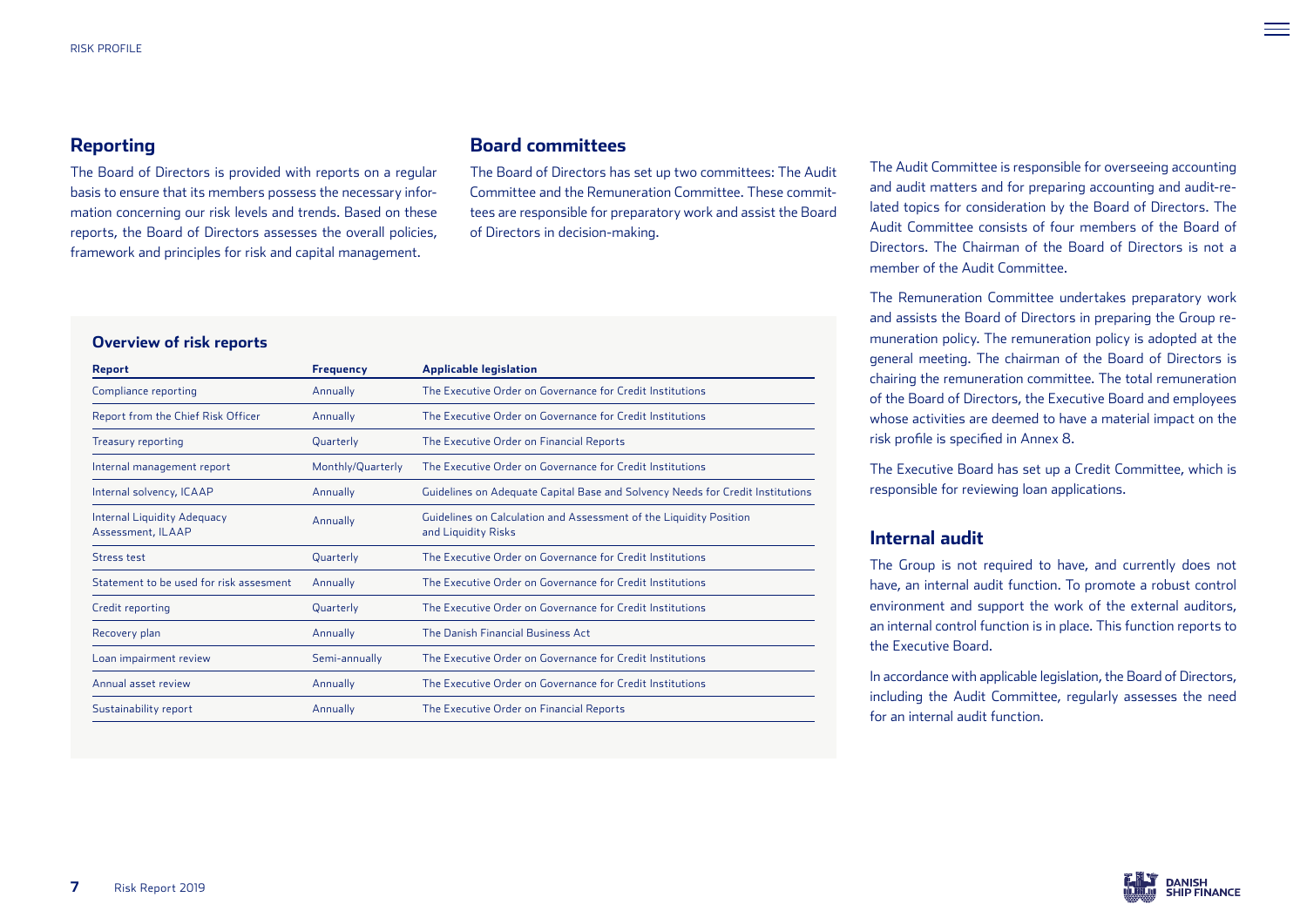# <span id="page-7-0"></span>**CAPITAL MANAGEMENT**



 $\equiv$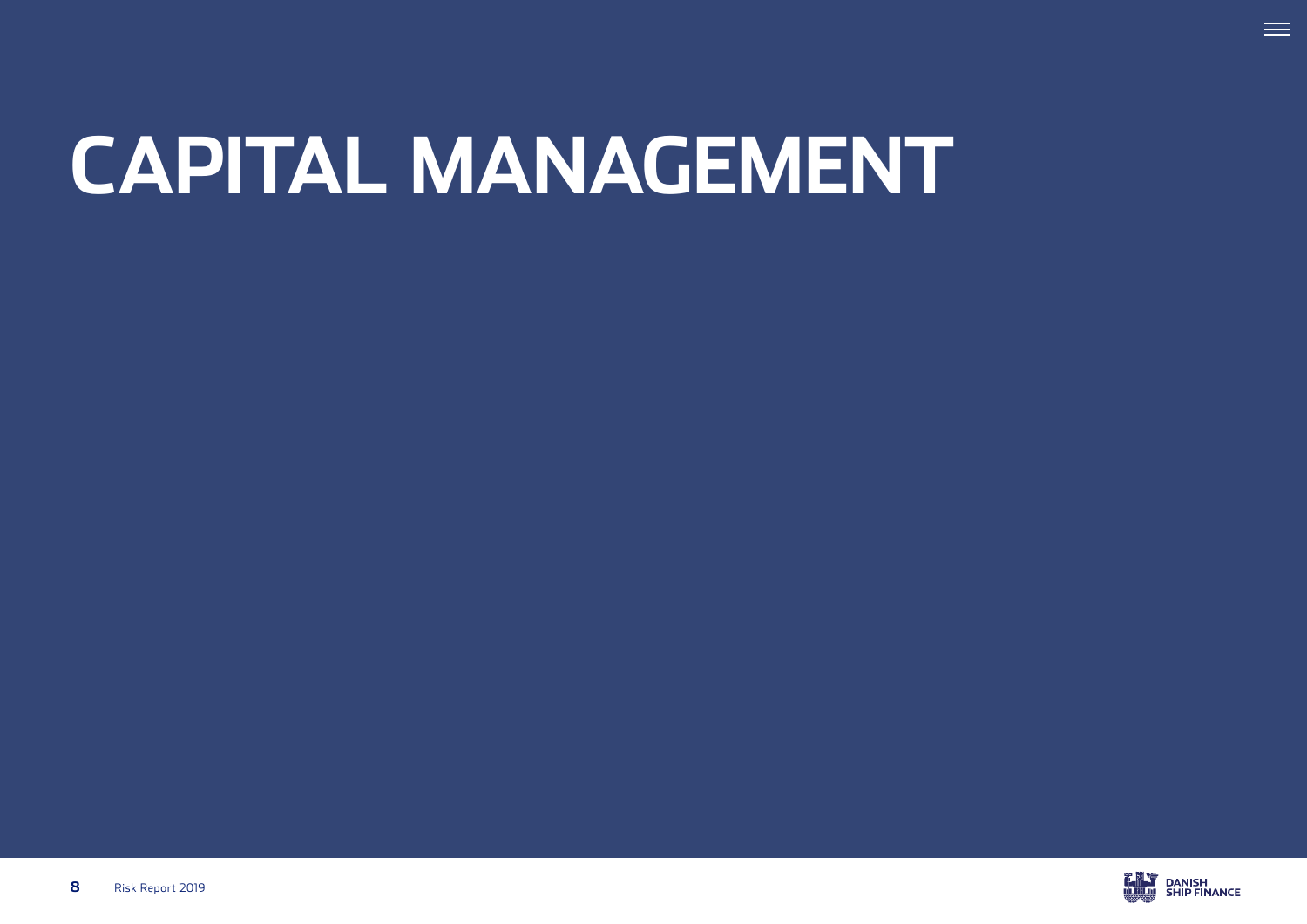# **CAPITAL MANAGEMENT**

The Board of Directors and the Executive Board are mandated to prudently manage capital such as to ensure that adequate own funds are maintained at all times.

Adequate own funds are defined as the minimum amount of capital required, in the view of the Board of Directors and the Executive Board, to ensure only a remote risk of the Group becoming distressed or insolvent during the following 12-month period, in which case bondholders could be exposed to a potential loss. Bondholders are, however, subject to further protection ensured by the Danish strict balance principle.

The Group and DSF total capital ratios are deemed to be adequate to meet the above-mentioned objective. As of 31 December 2019, the Group's total capital ratio was 18.0 %. The total capital ratio for DSF stand-alone (the risk-bearing entity) was 18.5%.

### **AVAILABLE OWN FUNDS**

The Group's own funds net of deductions amounted to DKK 8,911 million at 31 December 2019, (against DKK 8,142 million in 2018). In DSF, own funds amounted to DKK 9,065 million (against DKK 8,972 million in 2018).

The Group's own funds consist of common equity Tier 1 capital (CET1) in the form of share capital and tied-up reserve capital in DSF, retained earnings from previous years, and a subordinated Tier-2 debt instrument in DSH.

The tied-up reserve capital was established in 2005 when DSF was converted from a foundation into a limited liability company. The amount has remained unchanged at DKK 8,343 million.

#### **Calculation of capital ratio**

|                            |        | Group  |        | <b>DSF</b> |
|----------------------------|--------|--------|--------|------------|
| DKK MILLION / %            | 2019   | 2018   | 2019   | 2018       |
| Own funds less deductions  | 8.911  | 8.142  | 9.065  | 8.972      |
| Total risk exposure amount | 49,406 | 47.751 | 49,020 | 47,233     |
| <b>Total capital ratio</b> | 18.0   | 17.0   | 18.5   | 19.0       |

The FSA has ruled that the tied-up reserve capital shall be included in the determination of consolidated capital adequacy at an amount corresponding to the tied-up reserve capital's proportionate share of the capital requirement.

The share of the tied-up capital that may be included is calculated according to the following formula:

Share  $=$ Total CET1 capital Tied-up reserve capital \* (Capital requirement \* Total exposure) =

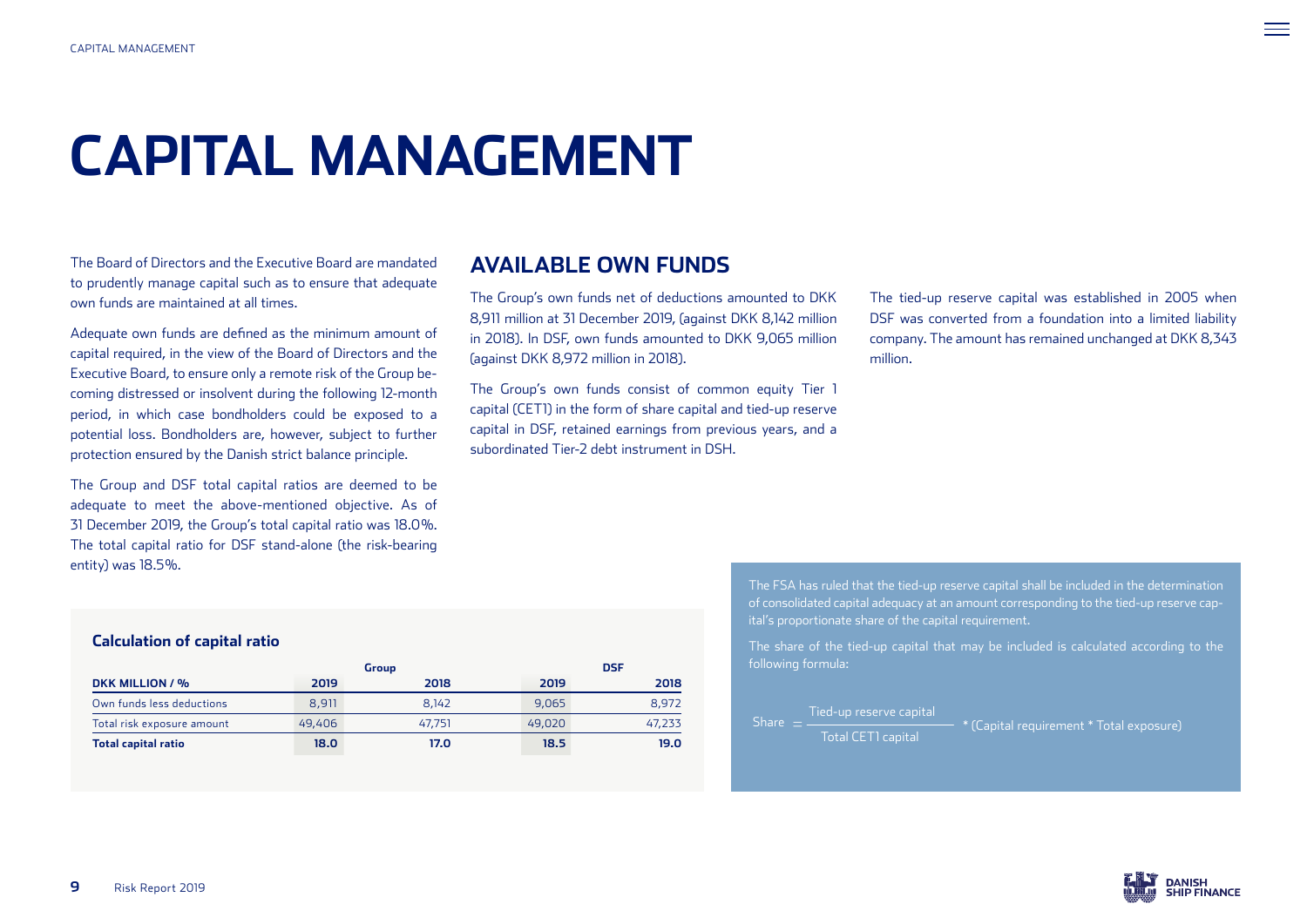DSH has issued Tier 2 capital on terms and conditions that meet the requirements for inclusion in Group own funds as a Tier 2 instrument under the CRR. The Group Tier 2 capital, amounting to a nominal amount of DKK 2 billion, was provided by the pension fund PFA and pension funds under management by PKA. These pension funds are shareholders of DSH. Annex 2 provides a more detailed description of the terms and conditions of the Tier 2 capital.

The tied-up reserve capital may only be used to cover losses that cannot be covered by the amounts available for dividend distribution. In the event the tied-up reserve capital is used to cover losses, the tied-up reserve capital must to the greatest possible extent be restored by a priority claim on profit for the subsequent years. Hence, no dividends may be paid, and no distributions made in connection with capital reductions until the tied-up reserve capital has been restored to the original nominal amount.

The development in available own funds is determined primarily by net profit for the year and the dividend policies of the Group companies DSH and DSF.

#### **Calculation of available own funds less deductions**

| <b>DKK MILLION</b>                                            | 2019     | <b>Group</b><br>2018 | 2019  | <b>DSF</b><br>2018 |
|---------------------------------------------------------------|----------|----------------------|-------|--------------------|
| Common equity Tier 1 capital                                  |          |                      |       |                    |
| Share capital                                                 | 1,224    | 1,224                | 333   | 333                |
| Tied-up reserve capital                                       | 5,528    | 4.784                | 8,343 | 8,343              |
| Retained earnings                                             | 208      | 192                  | 545   | 523                |
| Revaluation reserve                                           |          |                      | 38    | 29                 |
| <b>Total common equity Tier 1 capital before deductions</b>   | 6,961    | 6,199                | 9,260 | 9,229              |
| Deduction from common equity Tier 1 capital                   |          |                      |       |                    |
| Proposed dividends                                            |          | ٠                    | 133   | 205                |
| Deferred tax assets                                           |          |                      |       |                    |
| Position of own shares                                        |          |                      | ۰     |                    |
| Additional capital charge pursuant to                         |          |                      |       |                    |
| the Executive Order                                           | $\Omega$ |                      |       |                    |
| Prudent valuation of trading portfolio                        | 28       | 25                   | 28    | 25                 |
| Deductions pursuant to transitional rules                     |          | ۰                    | 33    | 27                 |
| <b>Total deductions from common equity Tier I capital</b>     | 29       | 26                   | 195   | 257                |
| <b>Common equity Tier 1 capital less statutory deductions</b> | 6,931    | 6,173                | 9,065 | 8,972              |
| Tier 2 capital                                                | 1,979    | 1,968                |       |                    |
| Own funds less deductions                                     | 8,911    | 8,142                | 9.065 | 8,972              |

#### **Definitions**

**Own funds:** Own funds can be composed of three different types of capital: Common Equity Tier 1 capital, Additional Tier 1 capital and Tier 2 capital. Own funds are subordinated to the claims of ordinary creditors in the event of bankruptcy or other forms of financial restructuring.

The ratio of own funds to the total risk exposure amount is referred to as the total capital ratio.

**Common Equity Tier 1 capital:** A firm's Common Equity Tier 1 capital (CET1) is the aggregate of the share capital, other reserves and retained earnings after certain statutory supplements and deductions.

**Additional Tier 1 capital:** Additional Tier 1 (AT1) capital consists of loans that form part of Tier 1 capital and is senior to shareholders' equity.

**Tier 2 capital:** The Tier 2 capital consists of subordinated debt subject to certain restrictions. Tier 2 capital is senior to AT1.

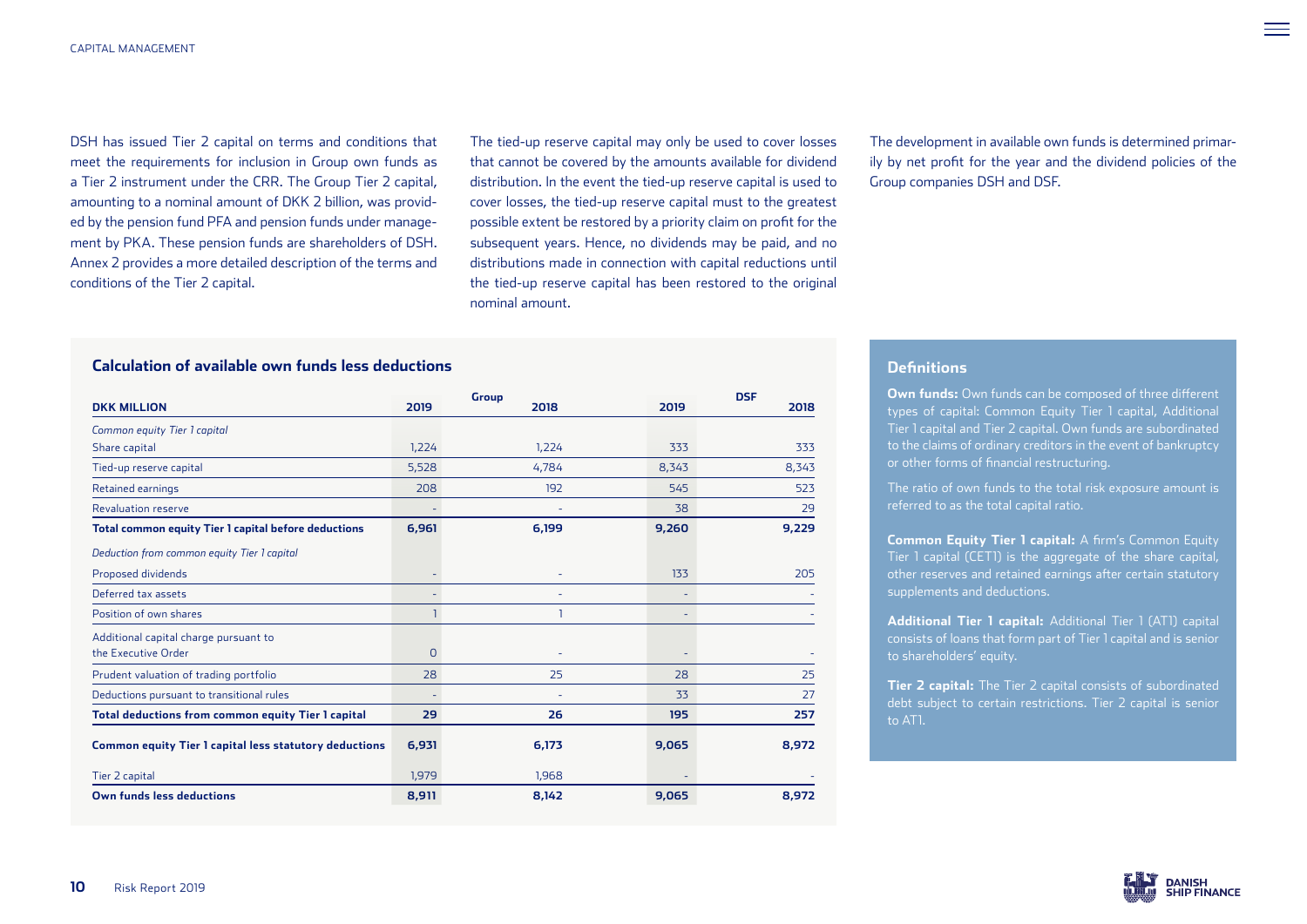## **CAPITAL REQUIREMENTS**



The internal capital adequacy requirement including the combined capital buffer requirement totalled 12.5 % for both DSF and the Group at 31 December 2019. Own funds after deductions totalled DKK 9,065 million for DSF and DKK 8,911 million for the Group, resulting in a total capital ratio of 18.5 % and 18.0% respectively. This corresponds to excess coverage in the amount of DKK 2,929 million, or 6.0 percentage points for DSF, and DKK 2,731 million, or 5.5 percentage point for the Group.

Our capital requirement is calculated based on the 8+ approach and the FSA's Guidelines on Adequate Capital Base and Solvency Needs for Credit Institutions.

The guidelines issued by the FSA contain benchmarks for stress tests etc. These benchmarks define the limits within which the FSA assesses the institution's risks as being covered by 8% of the total risk exposure. If these limits are exceeded, the institution is required to increase its adequate own funds.

The Group shall have own funds at least equal to the sum of the own funds requirements associated with each of the risk types defined as pillar 1 requirements, pillar 2 requirements and combined capital buffer requirement.

#### **Adequate own funds and internal capital Adequate own funds and internal capital adequacy requirement adequacy requirement**

|                                       |        | Group  | <b>DSF</b> |        |  |
|---------------------------------------|--------|--------|------------|--------|--|
| <b>DKK MILLION</b>                    | 2019   | 2018   | 2019       | 2018   |  |
| <b>Total risk exposure</b>            |        |        |            |        |  |
| amount                                | 49.406 | 47.751 | 49,020     | 47.233 |  |
| <b>Pillar 1 requirements</b>          |        |        |            |        |  |
| (8% of total risk<br>exposure amount) | 3.952  | 3,820  | 3.922      | 3,779  |  |
| <b>Pillar 2 requirements</b>          |        |        |            |        |  |
| <b>Earnings</b>                       |        |        |            |        |  |
| Growth in lending                     |        |        |            |        |  |
| Credit risks                          |        |        |            |        |  |
| - Credit risks for large clients      |        |        |            |        |  |
| in financial difficulty               | 50     | 65     | 50         | 65     |  |
| - Other types of credit risk          | 75     | ÷      | 75         |        |  |
| - Concentration risks                 | 32     | 36     | 32         | 36     |  |
| Market and liquidity risks            | 397    | 378    | 397        | 378    |  |
| Operational and control risks         | 21     | 10     | 21         |        |  |
| Leverage risk                         |        |        |            |        |  |
| Other risks                           |        |        |            |        |  |
| <b>Total adequate own funds</b>       | 4,527  | 4,309  | 4,497      | 4,258  |  |
| Total capital less deductions         | 8,911  | 8,142  | 9,065      | 8,972  |  |
| Total adequate own funds              | 4,527  | 4,309  | 4,497      | 4,258  |  |
| Capital conservation buffer           | 1,235  | 895    | 1,226      | 886    |  |
| Countercyclical capital buffer        | 417    | 150    | 414        | 148    |  |
| <b>Excess capital</b>                 | 2,731  | 2,788  | 2,929      | 3,680  |  |

#### **Adequate own funds and internal capital Adequate own funds and internal capital adequacy requirement adequacy requirement**

|                                                                                |      | <b>Group</b> | <b>DSF</b> |
|--------------------------------------------------------------------------------|------|--------------|------------|
| $\frac{9}{0}$                                                                  | 2019 | 2018         | 2019       |
| <b>Solvency ratio</b>                                                          | 18.0 | 17.0         | 18.5       |
| Internal capital adequacy<br>requirement                                       | 9.2  | 9.0          | 9.2        |
| Capital conservation buffer                                                    | 2.5  | 1.9          | 2.5        |
| Countercyclical capital<br>buffer requirement                                  | 0.8  | 0.3          | 0.8        |
| Internal capital adequacy<br>requirement, including<br>combined capital buffer |      |              |            |
| requirement                                                                    | 12.5 | 11.2         | 12.5       |
| <b>Excess capital</b>                                                          | 5.5  | 5.8          | 6.0        |

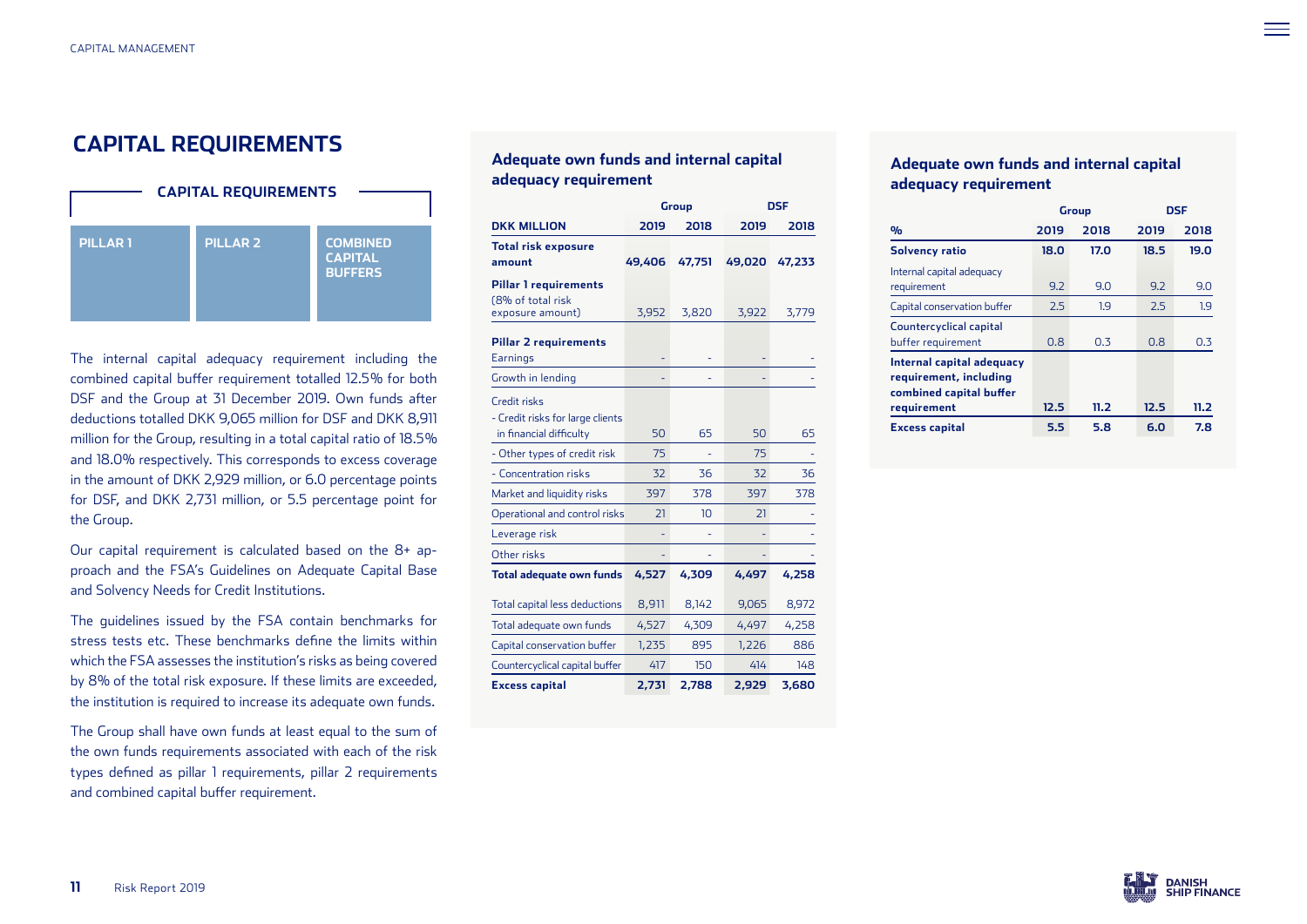# **PILLAR 1 REQUIREMENTS**

| <b>PILLAR 1</b> | <b>PILLAR 2</b> | <b>COMBINED</b>                  |
|-----------------|-----------------|----------------------------------|
|                 |                 | <b>CAPITAL</b><br><b>BUFFERS</b> |
|                 |                 |                                  |

#### **Pillar 1 requirements**

The Pillar 1 own funds requirement is a regulatory requirement for financial institutions. Own funds must represent at least 8% of an institution's total risk exposure (risk weighted assets). Non-compliance with the own fund's requirement will lead to withdrawal of the institution's license.

We apply the standardized approach to calculate the total risk exposure amount and the own funds requirement for credit and market risks. When using the standardized approach, the risk weights are pre-defined. In addition, we apply the basic indicator approach to calculate the risk exposure amount for operational risk.

#### **Credit risk**

In its guidelines, the FSA divides credit risk into three subgroups; credit risk exposure to large clients in financial difficulty, other credit risks and credit risk concentration.

The standardized approach is used to calculate the own funds requirement for credit risk. According to the standardized approach, all loans generally carry a weight of at least 100%. In addition, the value of the ship mortgages cannot be deducted, and for capital adequacy purposes the loans are thus treated as unsecured loans.

#### **CREDIT RISK**

- Pursuant to the Executive Order, the following loans or shares of loans each carry a risk weight of more than 100%:
- Pursuant to section 24(3) of the Executive Order, construction loans carry a risk weight of 200% if total construction loans do not exceed 125% of the excess capital coverage. If total construction loans exceed 125%, the excess amount must be deducted from Tier 1 capital.
- Construction loans are secured through the client's liability, assignment and subrogation in the construction contract and assignment of the shipyard's collateral for payments according to the construction contract.
- Pursuant to the definition in Article 178 of CRR, loans in default (equivalent to internal DSF rating 11 and 12) have a weight of 150%.
- Under certain conditions, we may grant loans exceeding 70% of the value against other collateral and/or against additional reservations of its own funds. The maximum deduction is determined in DKK at the date of approval.
- Where the client either has an external rating corresponding to credit quality steps 5 and 6 or is unrated and is domiciled in a country where the country risk calls for a higher weighting, the loan has a risk weighting of 150%.

At 31 December 2019, we held no shipbuilding loans in the portfolio.

#### **Credit risk exposure by risk weights**

| <b>Risk weight</b>                | Group<br>Credit risk exposure<br>(weighted) | Group<br>Own funds<br>requirement |  |  |
|-----------------------------------|---------------------------------------------|-----------------------------------|--|--|
| <b>DKK MILLION</b>                | 2019                                        | 2019                              |  |  |
| 0                                 |                                             |                                   |  |  |
| 10                                | 594                                         | 47                                |  |  |
| 20                                | 243                                         | 19                                |  |  |
| 50                                | 2,111                                       | 169                               |  |  |
| 100                               | 38,964                                      | 3,117                             |  |  |
| 150                               | 1,387                                       | ווו                               |  |  |
| 200                               |                                             |                                   |  |  |
| 250                               | 209                                         | 17                                |  |  |
| <b>Total credit risk exposure</b> | 43,508                                      | 3,481                             |  |  |

The table shows that the majority of our risk exposures have a weight of 100%.

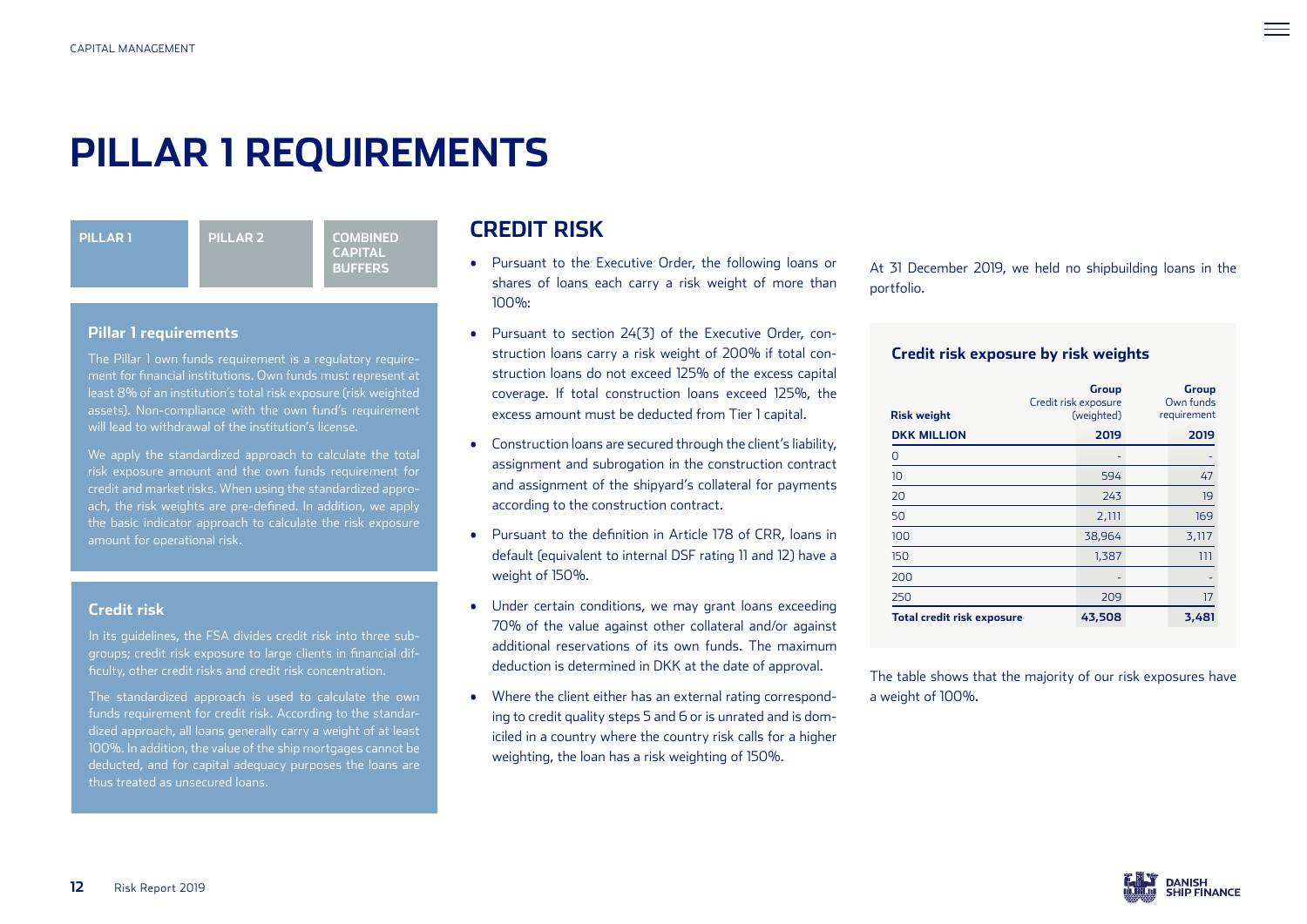#### **Counterparty risk on derivatives and calculation of capital**

We apply the mark-to-market method to calculate derivative exposures. Using the mark-to-market method to determine the exposure value for counterparty risk involves the following:

- Contracts are calculated at fair value to obtain the current replacement cost for all contracts with a positive value.
- To obtain the potential future credit exposure, the notional principal of the contracts or the underlying values are multiplied by percentages determined by the FSA.
- The sum of the current replacement cost and the potential future credit exposure represents the counterparty risk.

In the ordinary monitoring of counterparty credit risk, we take into consideration the calculated exposure value to ensure that approved credit limits for the counterparty are not exceeded.

| <b>Counterparty risk</b>                                                                                          | Group                       |
|-------------------------------------------------------------------------------------------------------------------|-----------------------------|
| <b>DKK MILLION</b>                                                                                                | Exposure (weighted)<br>2019 |
| <b>Netting of exposure value</b>                                                                                  |                             |
| Gross positive fair value of financial contracts after netting                                                    |                             |
| Counterparty with risk weight of 0%                                                                               |                             |
| Counterparty with risk weight of 20%                                                                              | 256                         |
| Counterparty with risk weight of 50%                                                                              | 1,510                       |
| Counterparty with risk weight of 100%                                                                             | 110                         |
| Total counterparty risk exposure value calculated according<br>to the mark-to-market method for counterparty risk |                             |
| Counterparty with risk weight of 0%                                                                               |                             |
| Counterparty with risk weight of 20%                                                                              | 593                         |
| Counterparty with risk weight of 50%                                                                              | 2,373                       |
| Counterparty with risk weight of 100%                                                                             | 31                          |

#### **Credit valuation adjustment (CVA)**

Pursuant to the CRR, institutions shall calculate a credit valuation adjustment (CVA) charge. The CVA charge is a separate capital requirement for OTC derivatives to cover the risk of loss due to a value adjustment caused by a deterioration of a counterparty's credit quality.

We have decided to use the standardised approach for CVA, which allows the use of risk mitigation techniques such as netting and collateral.

The counterparty risk on financial derivatives is reduced through netting agreements as well as through margin calls and collateral provided in accordance with standard documentation from the International Swaps and Derivatives Association (ISDA) and the International Capital Market Association (ICMA). Bilateral collateral agreements (CSAs) have been signed with the largest financial counterparties, which means that collateral is received or posted automatically if the positive market values exceed a specified minimum threshold.

The CVA charge for the Group amounted to DKK 631 million at 31 December 2019.

| <b>CVA charge</b>     | Group        | Group      | Group       |  |
|-----------------------|--------------|------------|-------------|--|
|                       | Exposure     | Exposure   | Own funds   |  |
|                       | (unweighted) | (weighted) | requirement |  |
| <b>DKK MILLION</b>    | 2019         | 2019       | 2019        |  |
| Standardised approach | 1,619        | 631        | 50          |  |

#### **Collateral and guarantees**

We may receive the following types of financial collateral and guarantees:

- Deposit funds
- Securities (debt instruments, investment fund units), primarily listed
- Government and credit institution guarantee

| <b>Funded credit protection</b>                                   | Group<br>Exposure (weighted) |      |
|-------------------------------------------------------------------|------------------------------|------|
| <b>DKK MILLION</b>                                                | 2019                         | 2018 |
| Deposits in cash or cash assimilated<br>instruments               | 97                           |      |
| Debt securities issued by<br>central governments or central banks |                              |      |
| Debt securities issued by institutions                            | б                            | フフ   |
| <b>Equities</b>                                                   |                              |      |
| <b>Total financial collateral</b>                                 | 104                          |      |

We have operating procedures in place for the management and valuation of collateral. These procedures form an integral part of the regular risk monitoring process.

We use the simple method for valuing financial collateral in our credit risk mitigation assesment. This means that the capital charge on a credit exposure can be reduced by means of collateralisation. The CRR specifies the financial collateral eligible for credit risk mitigation purposes.

In accordance with the rules of the CRR, we use financial collateral and guarantees to hedge credit and counterparty risk. The table above shows the level of protection in each exposure category, i.e. the fully adjusted size of the collateral within each exposure category.

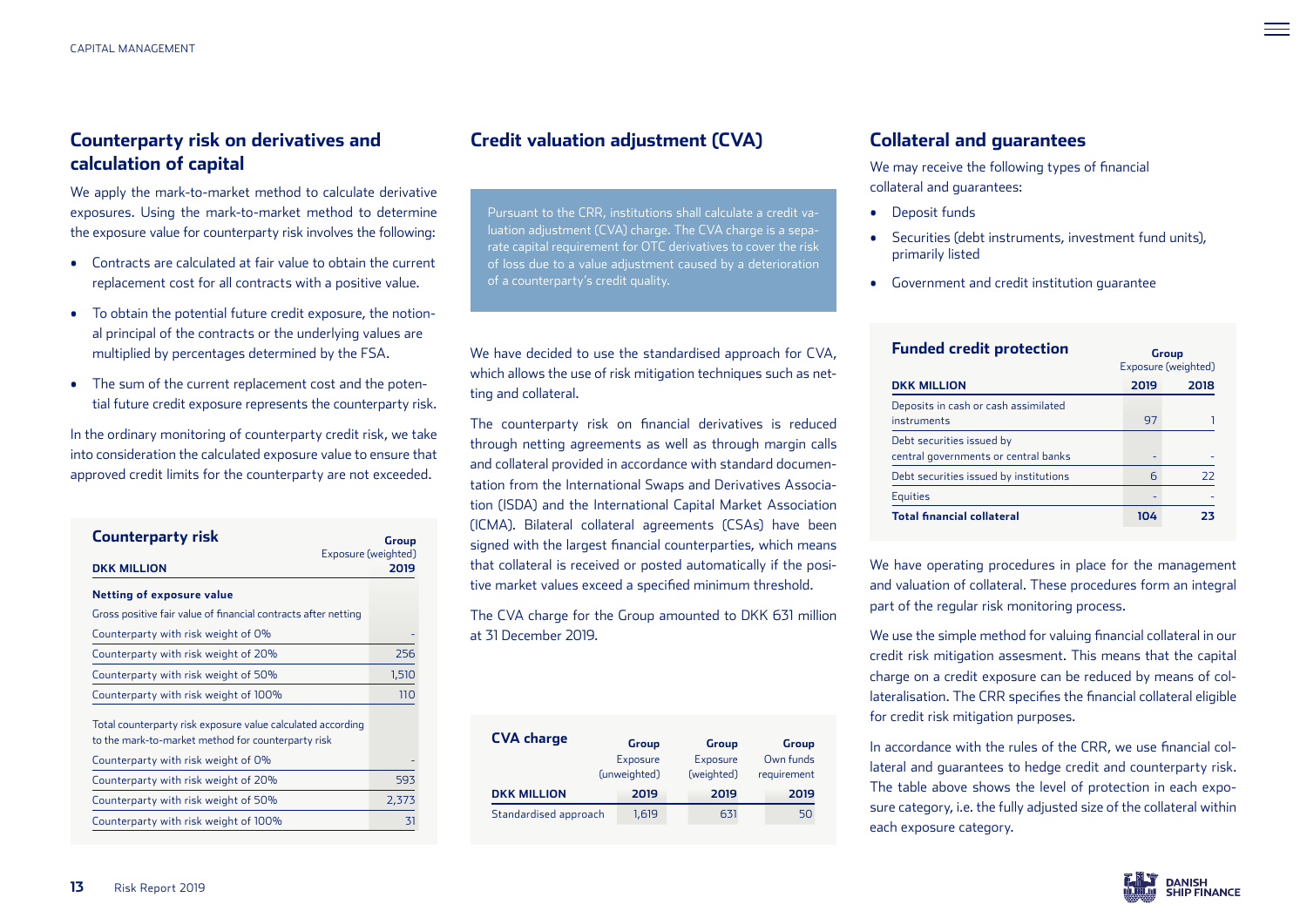#### **Market risk**

We use the standardised approach to calculate the own funds requirement for market risk. Positions involving market risk are instruments in the trading book and positions involving foreign exchange risk outside the trading book.

#### **Risk exposure amount and own funds requirement for market risk**

| Credit risk exposure                  | Group<br>(weighted) | Group<br>Own funds<br>requirement |      |
|---------------------------------------|---------------------|-----------------------------------|------|
| <b>DKK MILLION</b>                    | 2019                |                                   | 2019 |
| Debt instruments, specific risk       |                     |                                   |      |
| Total specific risk *)                | 1,524               |                                   | 122  |
| Debt instruments, general risk        |                     |                                   |      |
| Total general risk                    | 2,427               |                                   | 194  |
| Shares, etc.                          |                     |                                   |      |
| Total shares, etc.                    | $\overline{7}$      |                                   |      |
| Foreign currency positions            |                     |                                   |      |
| Total long foreign currency positions | 253                 |                                   | 20   |
| Total amounts for market risk         | 4,211               |                                   | 337  |

*\*) Specific risk for debt instruments is calculated for all debt instruments in the trading book, including unweighted and weighted amounts for repo transactions.*

#### **Operational risk**

We use the basic indicator approach to calculate the own funds requirement for operational risk. The risk exposure amount for operational risk is thus calculated at 15% of a three-year average of net interest income and non-interest related net income.

An assessment of the own funds requirement for operational risk is performed quarterly. If the own funds requirement is deemed to be higher than the level mentioned below, we adjust the own funds reservation accordingly.

#### **Risk exposure amount for operational risk, DSF**

| <b>DKK MILLION</b>                                                    | 2019  | 2018  | 2017  | <b>AVERAGE</b> |
|-----------------------------------------------------------------------|-------|-------|-------|----------------|
| Accounting items                                                      |       |       |       |                |
| Interest income                                                       | 941   | 1,075 | 1,176 | 1,064          |
| Interest expenses                                                     | (310) | (435) | (540) | (428)          |
| Dividends on equity investments                                       | -     | ٠     | ٠     |                |
| Fee and commission income                                             | 26    | 32    | 20    | 26             |
| Fee and commission expenses                                           | -     | ٠     |       |                |
| Market value adjustments                                              | (197) | (135) | 37    | (98)           |
| <b>Sum of accounting items</b>                                        | 460   | 537   | 692   | 563            |
| Risk exposure amount (weighted) under the<br>basic indicator approach | 1,056 | 1.374 | 1.497 |                |

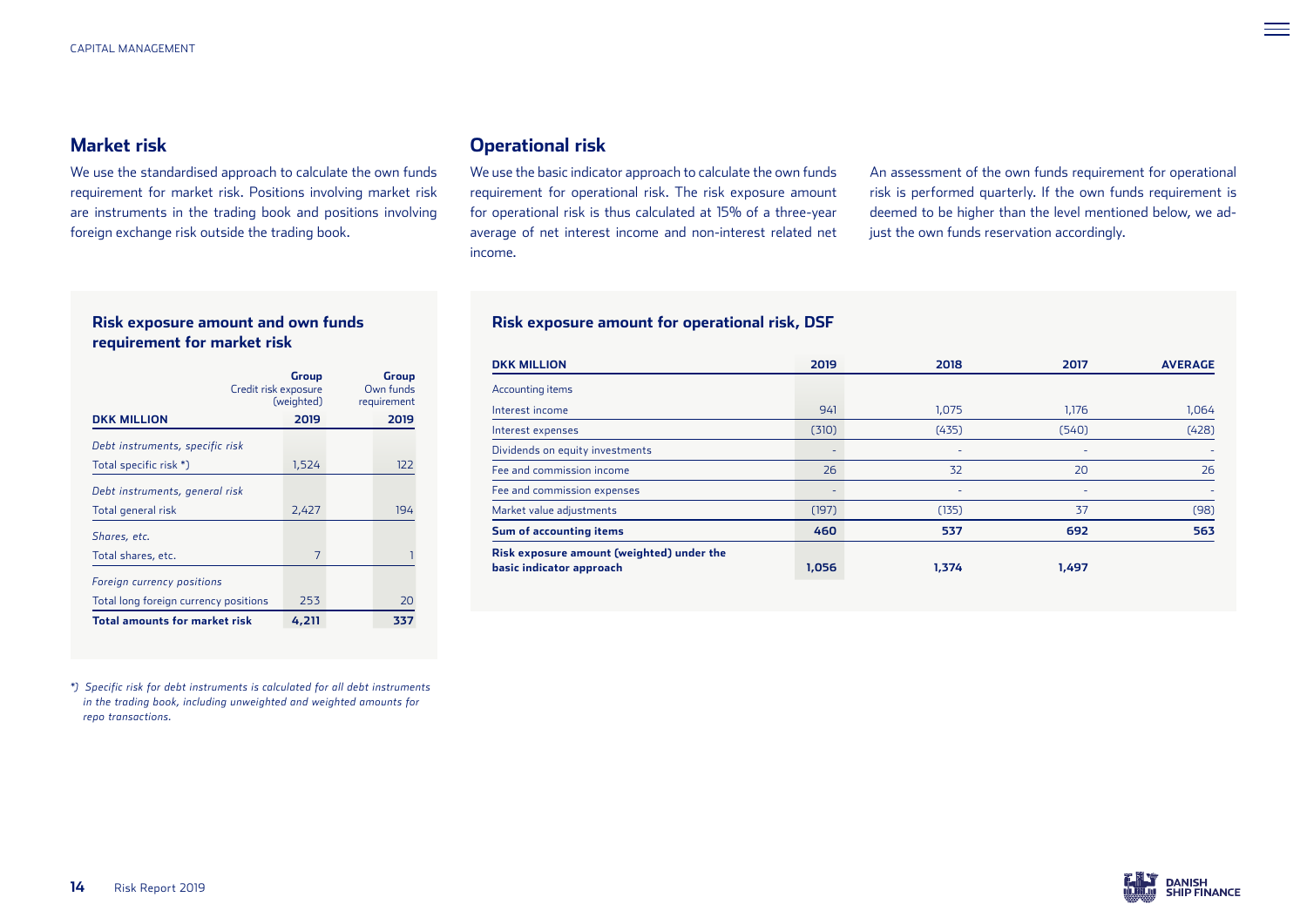#### **Summary of Pillar 1 requirements**

The following table details the risk exposure amounts and own funds requirements for each exposure category.

#### **Risk exposure amount DKK MILLION 2019 2018 2019 2018 2019 2018 2019 2018 Credit risk**  - Central governments or central banks 209 186 17 15 123 86 10 7 - Regional governments or local authorities - - - - - - - - - Public sector entities - - - - - - - - - Institutions 730 608 58 49 687 571 55 46 - Corporates 38,832 36,484 3,107 2,919 38,575 36,100 3,086 2,888 - Covered bonds and mortgage bonds 634 271 51 22 634 271 51 22 - Exposures in default 2,753 3,296 220 264 2,753 3,296 220 264 - High-risk exposures - - - - - - - - - Exposures with short-term credit assessment - - - - - - - - - Equity exposures - - - - - - - - - Other items 32 32 32 332 349 3595 3596 3697 395 32 349 349 3595 32 349 349 3595 32 32 32 32 32 32 32 32 32 3 **Total credit risk 45,508 41,240 3,481 3,299 43,122 40,719 3,450 3,258 Of which**, Counterparty risk 82 862 760 69 61 772 690 62 327 **Market risk**  - Debt instruments 3,952 4,089 316 327 3,952 4,089 316 327 - Shares, etc. 7 7 1 1 7 7 1 1 - Foreign exchange risk 20 20 35 253 432 20 35 253 432 20 35 253 432 20 35 432 20 35 432 20 35 - Commodity risk - - - - - - - - **Total market risk 4,211 4,528 337 362 4,211 4,528 337 362 Credit valuation adjustment (CVA) 631 612 50 49 631 612 50 49 Total operational risk 1,056 1,374 84 110 1,056 1,374 84 110 Total risk exposure amount 49,407 47,754 3,952 3,820 49,020 47,233 3,922 3,779 Group** Credit risk exposure (weighted) **DSF** Own funds requirement **DSF** Risk exposure amount (weighted) **Group** Own funds requirement



 $=$ 

**15** Risk Report 2019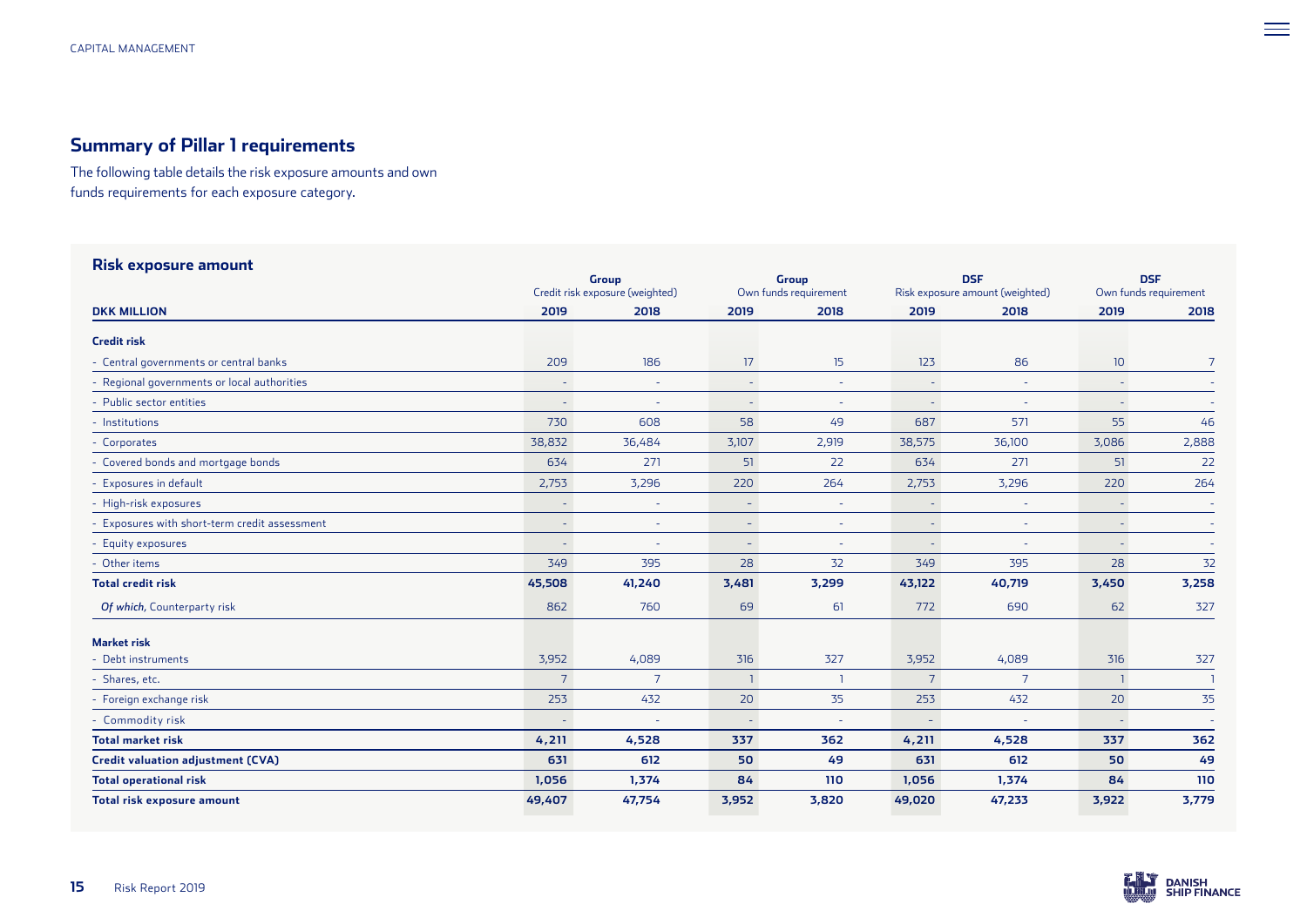# **PILLAR 2 REQUIREMENTS**

| PILLAR <sub>1</sub> | <b>PILLAR 2</b> | <b>COMBINED</b><br><b>CAPITAL</b> |
|---------------------|-----------------|-----------------------------------|
|                     |                 | <b>BUFFERS</b>                    |

#### **Pillar 2 requirements**

While Pillar 1 entails the calculation of risks and the capital requirement on the basis of uniform rules for all credit institutions, Pillar 2 takes into account the individual characteristics of a given institution and covers all relevant risk types, including risks not addressed under Pillar 1.

#### **Own funds requirements for specific risk areas**

This review describes the risk areas and general considerations that we take account of when calculating adequate own funds.

Based on predefined risk areas and other risk elements deemed relevant, the calculation of adequate own funds builds on the following eight risk areas:

- 1. Credit risk including counterparty risk
- 2. Market risk
- 3. Liquidity risk
- 4. Operational and control risk
- 5. Leverage risk
- 6. Earnings
- 7. Growth in lending
- 8. Other risks

A capital requirement deemed adequate to cover the underlying risks is determined for each risk area. Institutions shall consider if other elements of risk should be considered when calculating adequate own funds. Additionally, the Group's operating results are stress-tested to demonstrate, among other things, whether it will require additional capital within the next 12-month.

**Credit risk.** In its quidelines, the FSA divides credit risk into three sub-groups; credit risk exposure to large clients in financial difficulty, other credit risks and credit risk concentration.

#### *Credit risk exposure to large clients in financial difficulty*

For large clients in financial difficulty, a conservative loss estimate should be made for each loan. A large client in financial difficulty is defined as a client whose total credit risk exposure accounts for more than 2% of own funds and is either credit impaired in (stage 3) or showing significant signs of weakness since initial recognition without being credit impaired (stage 2), corresponding to rating 1 and 2c on the FSA rating scale.

A detailed description of the FSA rating steps is provided in Appendix 7 of the FSA's instructions for financial reports for credit institutions, etc.

A large client is defined as a client with a credit exposure of more than DKK 181 million (DKK 9,065 million times 2%). FSA rating steps 1 and 2c are applicable to clients with a rating between 9 and 12 on our internal 12-point rating scale (12 being the weakest, denoting that a client is in default).

Pursuant to the guideline method for calculating capital charges for large clients in financial difficulty, our Pillar 2 add-on amounted to DKK 50 million at 31 December 2019.

#### *Other credit risk*

Other credit risk primarily covers 'other credit risks in the loan portfolio' and 'other credit risk associated with financial counterparties'.

In our assessment of 'other credit risk in the loan portfolio', we consider areas laid down in the guidelines on adequate own funds and internal capital adequacy requirement for credit institutions and sensitivity analyses based on scenarios and their importance for the need to make loan impairment charges.

Based on these assessments and sensitivity analyses, we have made a Pillar 2 reservation of DKK 75 million to absorb potential credit risk impact arising from implementation of IMO 2020 sulphur regulations. As a significant emitter of CO2, with capital-intensive and long-lived assets the shipping industry is faced with, the challenges of reducing its climate impact to a sustainable economy, this will likely define the regulatory priorities in the coming decades. We will monitor the impact and may reassess the reservation.

The assessment of 'other credit risk associated with financial counterparties' is based on an evaluation of the financial standing of the financial counterparties. The principal risks relate to the investment of the trading book, the majority of which is placed in Danish covered bonds.

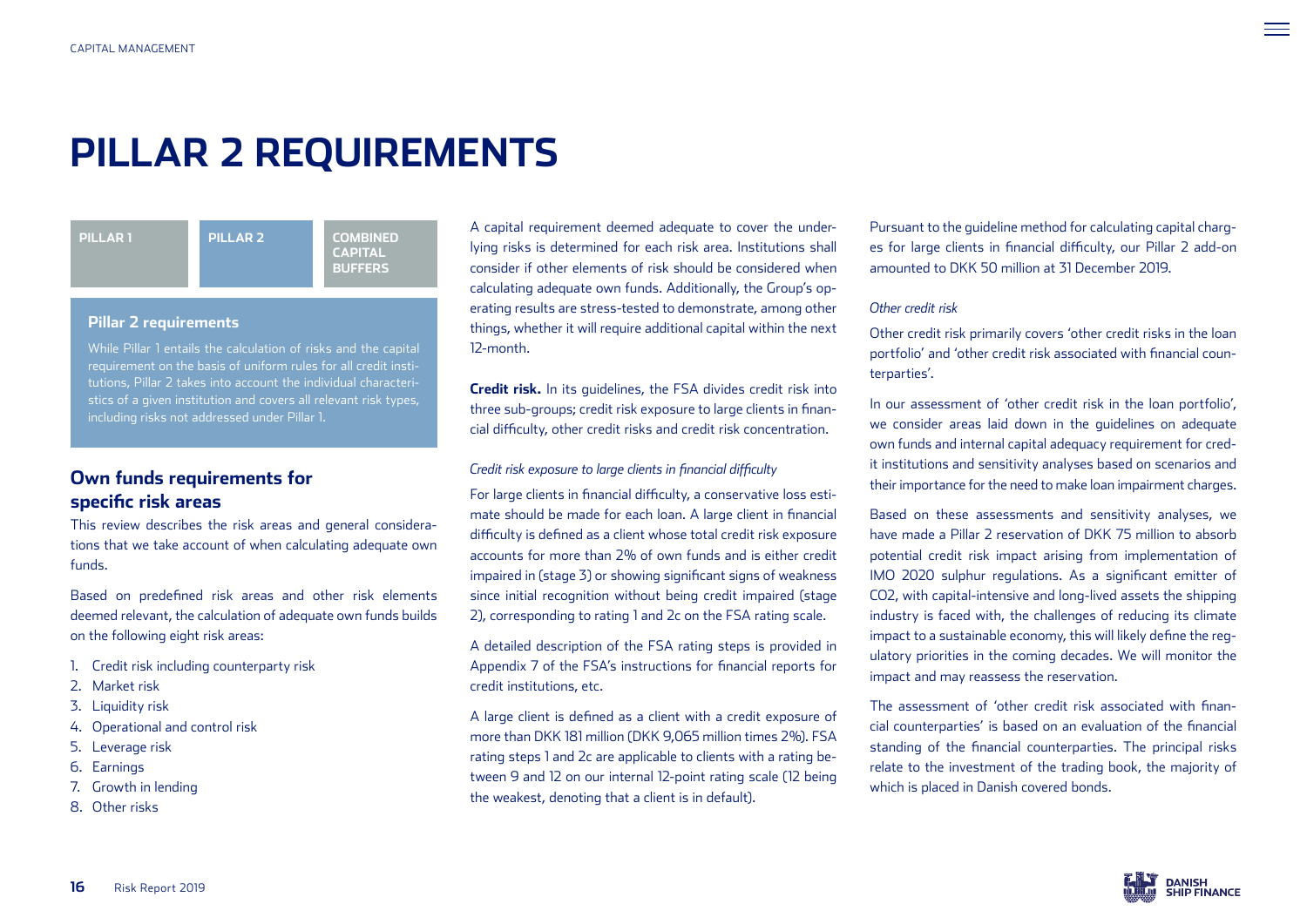The financial standing of financial counterparties and, thereby the credit risk associated with the investment of the trading book, and interest rate and exchange rate hedging etc., is monitored continuously, including an assessment of the capital required to hedge the exposures. Furthermore, bilateral collateral agreements (CSAs) have been signed with financial counterparties to reduce the counterparty credit risk.

Based on the current financial standing of its financial counterparties, we conclude that the Pillar 1 requirement adequately covers the capital requirement concerning 'other credit risks associated with financial counterparties'.

#### *Credit risk concentration*

Concentration risk is calculated with respect to single name concentration and sector concentration pursuant to the Executive Order on Calculation of Risk Exposures, Own Funds and Solvency Need.

In its guidelines, the FSA notes that Danish mortgage lenders have a unique profile due to the nature of their core business. Against this background, the assessment of sector concentration does not apply to mortgage lenders as per the guidelines.

However, the guidelines stipulate that institutions exempt from these rules must consider the extent to which they have concentration risk that should be addressed and for which capital should be allocated. Based on the sensitivity analyses used in the assessment of 'ther credit risk in the loan portfolio', we find that there is no material risk of loss as a result of sector concentration not covered by the Pillar 1 requirement.

With respect to single-name concentration, we must consider any imbalances in the distribution of exposure sizes in its loan portfolio, irrespective of credit quality. We apply the cal-

culation method stipulated in the guidelines with adjustments approved by the FSA. The Pillar 2 add-on for client concentrations has been calculated at DKK 32 million.

**Market risk.** According to the FSA guidelines, mortgage banks and similar institutions are exempt from Pillar 2 add-ons with respect to market risk. We have nonetheless assessed our market risks based on the guidelines and have adjusted the Pillar 2 add-on for spread risk accordingly.

Spread risk arises from rising spreads between individual bonds and the general level of near-risk-free interest rates. The Pillar 2 add-on for spread risk in 2019 has been calculated at DKK 397 million.

**Liquidity risk.** The specific balance principle limits the risk that we may assume. Limits specified in our internal policies further mitigate the risk.

Liquidity risks in the own-fund's portfolio is limited due to the long-term nature of our funding base. However, collateral obligations to derivative counterparties do impose liquidity demand. These are carefully managed and evaluated through risk-management tools including stress tests.

Mortgage banks and similar institutions are exempt from Pillar 2 add-ons with respect to liquidity risk. We also assess our liquidity risks based on the guidelines and concludes that the market risk is covered by the Pillar 1 requirement.

**Operational and control risk.** Operational risk and control risk under Pillar 2 include business risk i.e. external factors negatively influencing the business model.

In DSF, business risk would most likely arise from lower credit margins following increased competition or the risk of new regulatory requirements that jeopardise the covered bond status, LCR eligibility or repo access of our bonds. These risks are considered to be adequately monitored and managed.

Reputational risk can affect the size of the risk premium related to issuance of the bonds. We manage this risk by applying an overall conservative approach and hold substantial capital and liquidity reserves.

In 2019, the Pillar 2 capital reservation for operational risk amounts to DKK 21 million due to new risk introduced in the management of Capital Centre A. Pursuant to the Executive Order on a Ship Finance Institute, additional capital is required in the event that LTV exceeds 60% at the time the loan is added to the capital center.

**Leverage.** The leverage ratio is calculated as Tier 1 capital relative to the institution's total exposure value (unweighted). At 31 December 2019, the leverage ratio was calculated at 9.3% for the Group and 12.3% for DSF.

Pursuant to Article 451(1) of the CRR, institutions must disclose whether they use Tier 1 capital to measure capital, cf. Article 499(1)(a) of the CRR, and whether the leverage ratio is calculated at the end of the quarter.

According to the Basel Committee, the leverage ratio should not be lower than 3%. Therefore, there is no need for the Group to increase the internal capital adequacy requirement to reduce leverage.

Further information on the leverage ratio is provided in Annex 9.

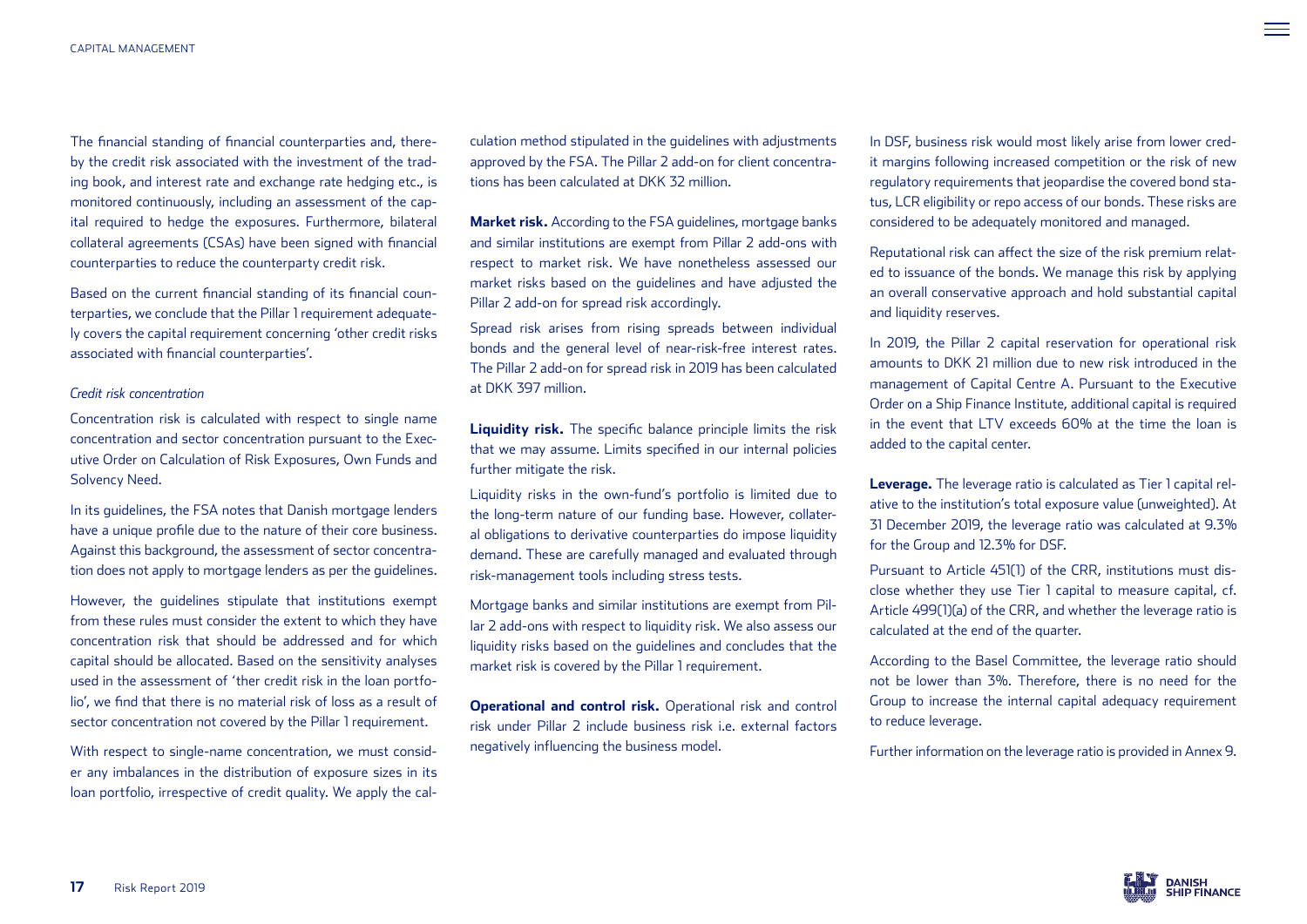**Earnings.** Mortgage lenders with core earnings representing less than 0.1% of loans and guarantees before loan impairment charges and market value adjustments must consider whether this gives rise to an increase in the internal capital adequacy requirement. Core earnings relative to loans and guarantees amounted to 1.2 % for 2019.

In addition to the level of earnings, earnings stability also forms part of the internal capital adequacy assessment. Our earning capacity should be assessed in relation to the our dividend policy and access to capital. The results of the stress test on operating profit show that we will, even in a severe stress scenario, not require additional capital within the next 12-months.

We find that the Pillar 1 requirement is sufficient to cover risks relating to our earnings.

**Growth in lending.** The FSA defines total year-on-year lending growth of 10% or more as potentially exposing an institution to higher-than-normal credit risk. Consequently, institutions with lending growth at this level or above must allocate additional capital. The annual growth rate in lending was 5% from 2018-2019.

**Other risks.** Institutions must assess whether there is a need for a Pillar 2 add-on in respect of reputational risk, strategic risk, group risk and external risk.

No external risks have been identified that may challenge the business model. Therefore, no additional capital has been allocated to cover external risks.

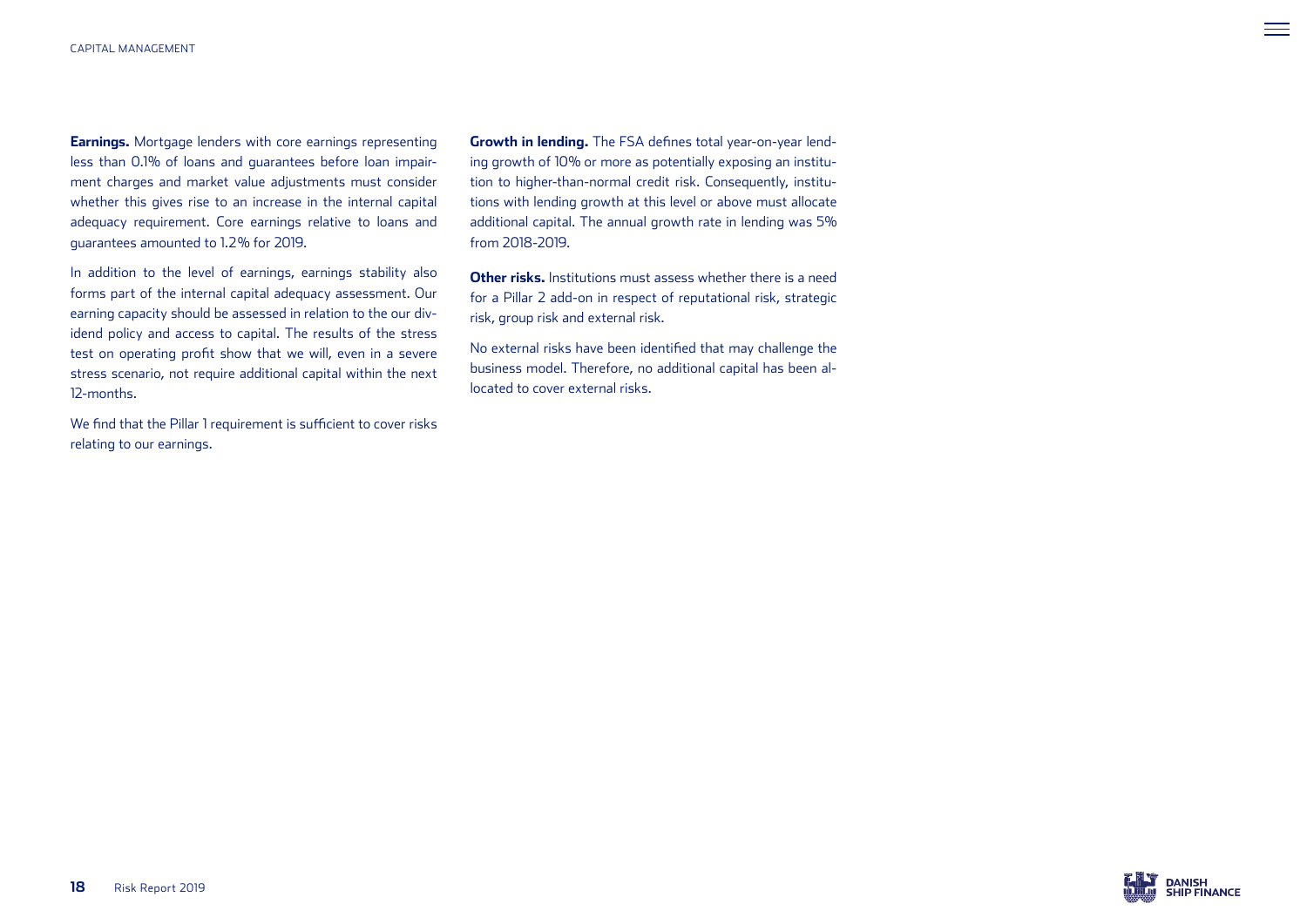# **COMBINED CAPITAL BUFFER REQUIREMENT**

| <b>PILLAR1</b> | <b>PILLAR 2</b> | <b>COMBINED</b><br><b>CAPITAL</b><br><b>BUFFERS</b> |
|----------------|-----------------|-----------------------------------------------------|
|----------------|-----------------|-----------------------------------------------------|

The combined buffer requirement is in addition to the capital adequacy requirements described above. Institutions must have sufficient regulatory capital available to cover the sum of the Pillar 1 and Pillar 2 requirements and the combined capital buffer requirement. If a credit institution does not meet this total capital requirement, it will only be permitted to make distributions, disburse variable pay and make payments relating to AT1 capital instruments if certain conditions are met.

Additional to the individual capital requirement, certain buffer requirements apply pursuant to the Danish Financial Business Act. The combined capital buffer requirement consists of:

- Capital conservation buffer
- Systemic risk buffer
- Countercyclical capital buffer

In 2019, the capital conservation buffer was 2.5% of the total risk exposure amount.

The institution-specific countercyclical capital buffer may be applied by the authorities if lending growth results in higher macroprudential risk. This buffer may be between 0% and 2.5% of the total risk exposure amount.

Based on the geographical distribution of credit risk exposures, the capital requirement for the countercyclical capital buffer was calculated at DKK 414 million at 31 December 2019. The capital requirement pertains to exposures to clients domiciled in Denmark, Norway, Sweden, France, Hong Kong, Iceland and United Kingdom, which have set the following countercyclical capital buffer rates:

- Denmark 1.00%
- Sweden 2.50%
- Norway 2.50%
- France 0.25%
- Iceland 1.75%
- United Kingdom 1.00%
- Hong Kong 2.00%

#### **Institution-specific countercyclical** capital buffer, DSF

| DKK MILLION / %                                               | 2019   | 2018   |
|---------------------------------------------------------------|--------|--------|
| Total risk exposure amount                                    | 49.020 | 47,233 |
| Institution-specific countercyclical<br>buffer requirement    | 414    | 148    |
| Institution-specific countercyclical<br>buffer requirement, % | 0.8    | በ 3    |

Geographical distribution of credit exposures relevant for the calculation of the countercyclical buffer is provided in Annex 10. All EU member states can implement a systemic risk buffer applying to domestic exposures. The requirement may apply to the entire sector or to individual sub-sectors. The systemic risk buffer is aimed at preventing and mitigating long-term, non-cyclical systemic or macroprudential risks not covered by the Capital Requirements Regulation (CRR). Since the Danish systemic risk buffer rate only is only applied to systemically important financial institutions it is not relevant.

In accordance with the Executive Order on Management and Control of Banks, etc., a capital contingency plan included in our recovery plan has been prepared, which contains a catalogue of possible course of actions to strengthen the capital position in a critical situation.

The capital contingency plan would take effect in the unlikely event predefined triggers are activated.

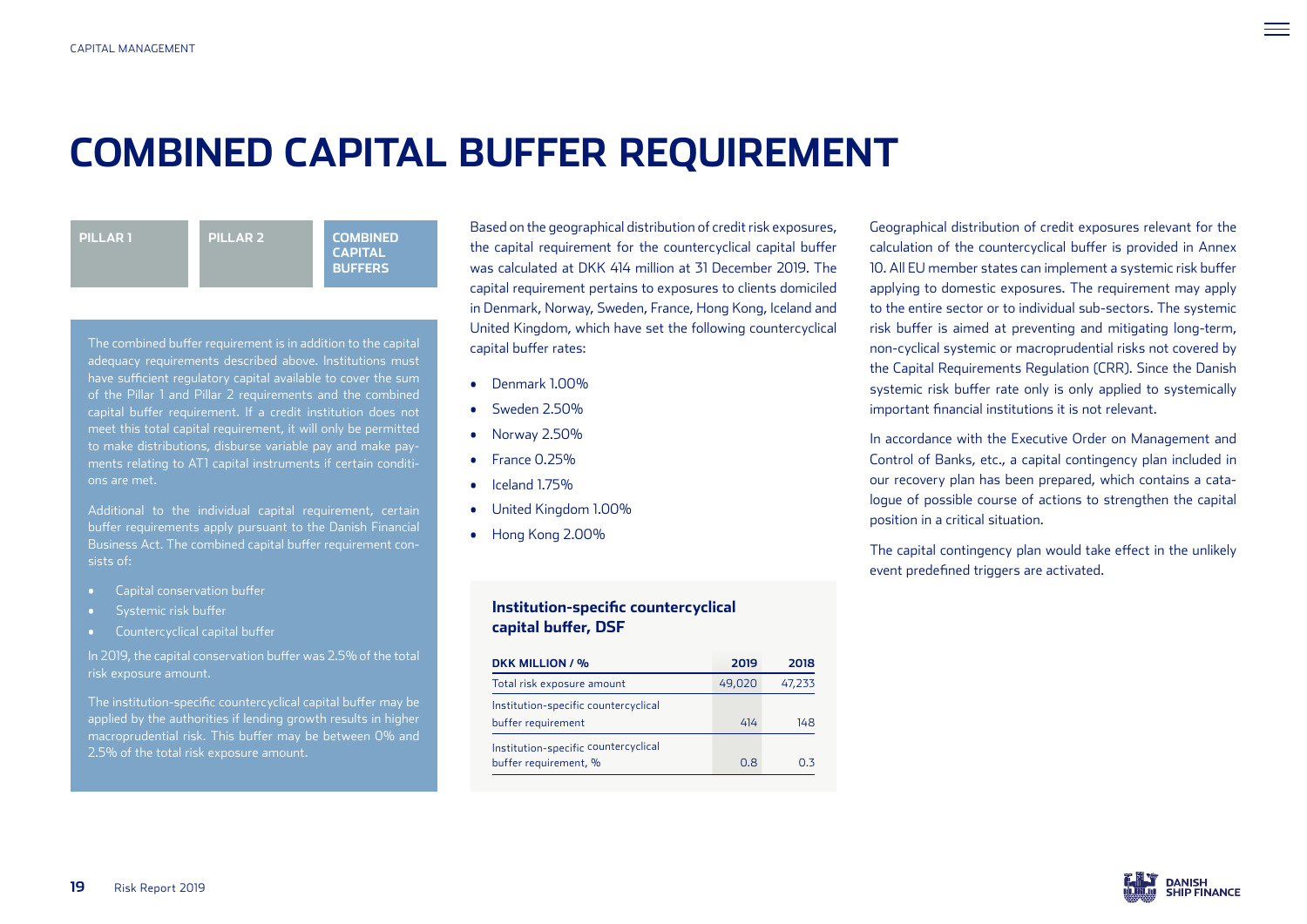### **LEVERAGE RATIO**

The leverage ratio is defined as the relationship between Tier 1 capital and the balance sheet total (incl. off-balance sheet items). The ratio does not factor in any collateral.

The intention is to reduce the risk of excessive leverage and to allow for the potential uncertainty in the determination of capital requirements resulting from the internal models or the standardised approach.

All risks and the material Tier 1 capital are in the operating company Danish Ship Finance (solo). In DSF, the leverage ratio is 12.3%, in DSH the leverage ratio is 42.7% and the leverage ratio is 9.3% only at Group level.

The reason that the ratio is significantly lower for the Group compared to DSF and DSH alone is the calculation technique stipulated by the FSA whereby the tied-up reserve capital shall be included in the determination of consolidated capital adequacy at an amount corresponding to the tied-up reserve capital's proportionate share of the capital requirement. For further information, please refer to 'Available own funds'.

According to the FSA, policies that contain a total leverage ratio target are a requirement when the leverage ratio is less than 10%.

For the reasons above, the Group does not have a policy regarding a target for the total consolidated leverage ratio.

# **SUPPLEMENTARY COLLATERAL AND OVERCOLLATERALIZATION**

Pursuant to the Executive Order, the issuance of covered bonds in Capital Centre A, requires DSF to post supplementary collateral for loans exceeding a LTV limit of 60% in the event of declining ship values.

The LTV ratios are closely monitored and the Capital Centre maintains a collateral buffer should the ship values decline.

The supplementary collateral requirement for Capital Centre A remained steady throughout the year and averaging 1.7% of the amount of issued bonds.

At the end of 2019 the requirement for supplementary capital amounted to DKK 133 million or 1.8% of amount of issued bonds.

The capital requirement for Capital Centre A consists of the mandatory 8% requirement plus the additional capital adequacy requirement and the combined capital buffer. DSF can use the capital from the Capital Centre Institute in General in the cover pool and post additional collateral or overcollateralization (OC) in the form of liquid securities.

Capital Centre A has a high OC ratio. The OC can be used as supplementary collateral to cover breaches of LTV.

At the end of 2019 the OC-ratio i.e. allocated capital in relation to amounts issued in Capital Centre A was 22.8%.

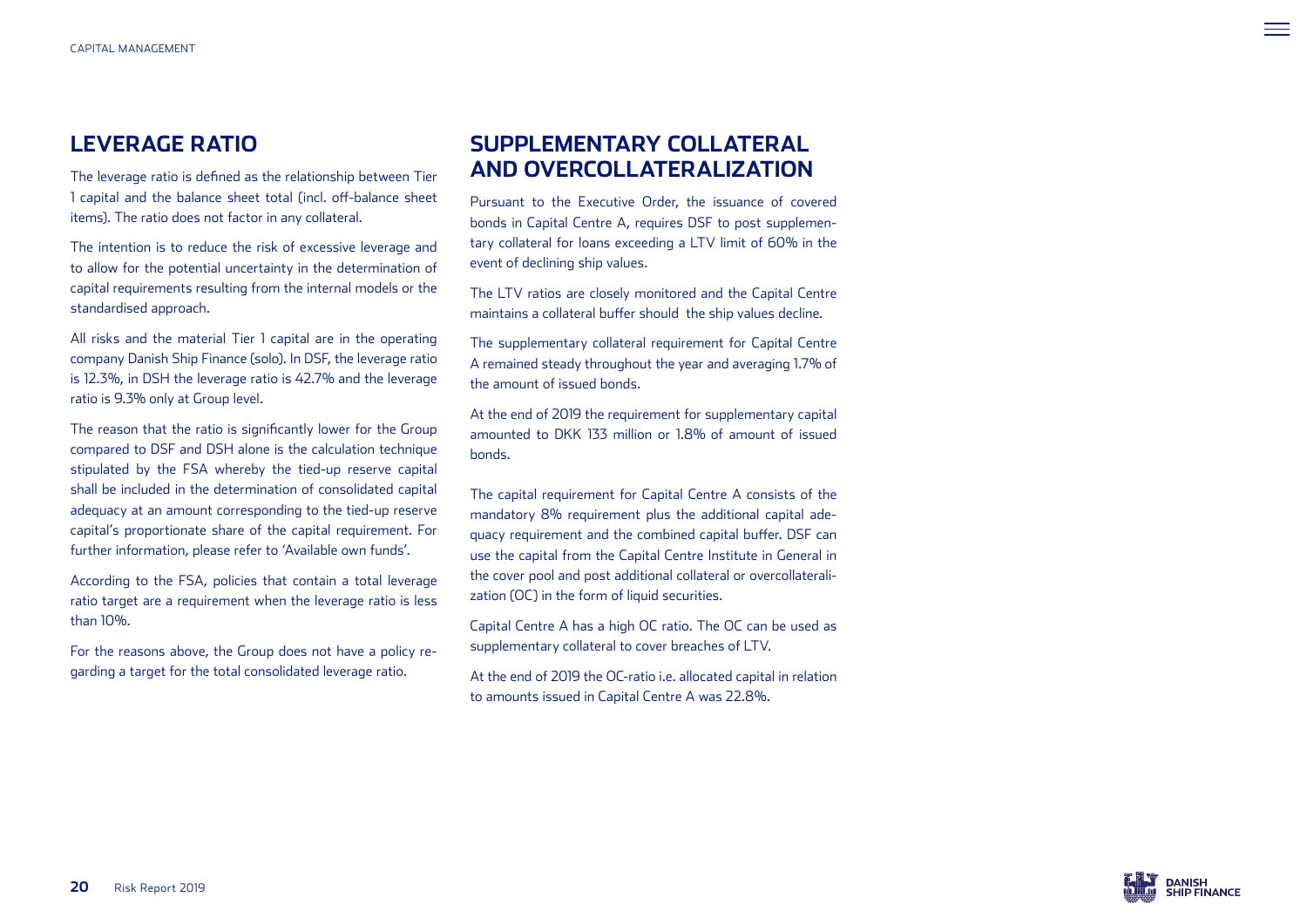# <span id="page-20-0"></span>**CREDIT RISK MANAGEMENT**



 $\equiv$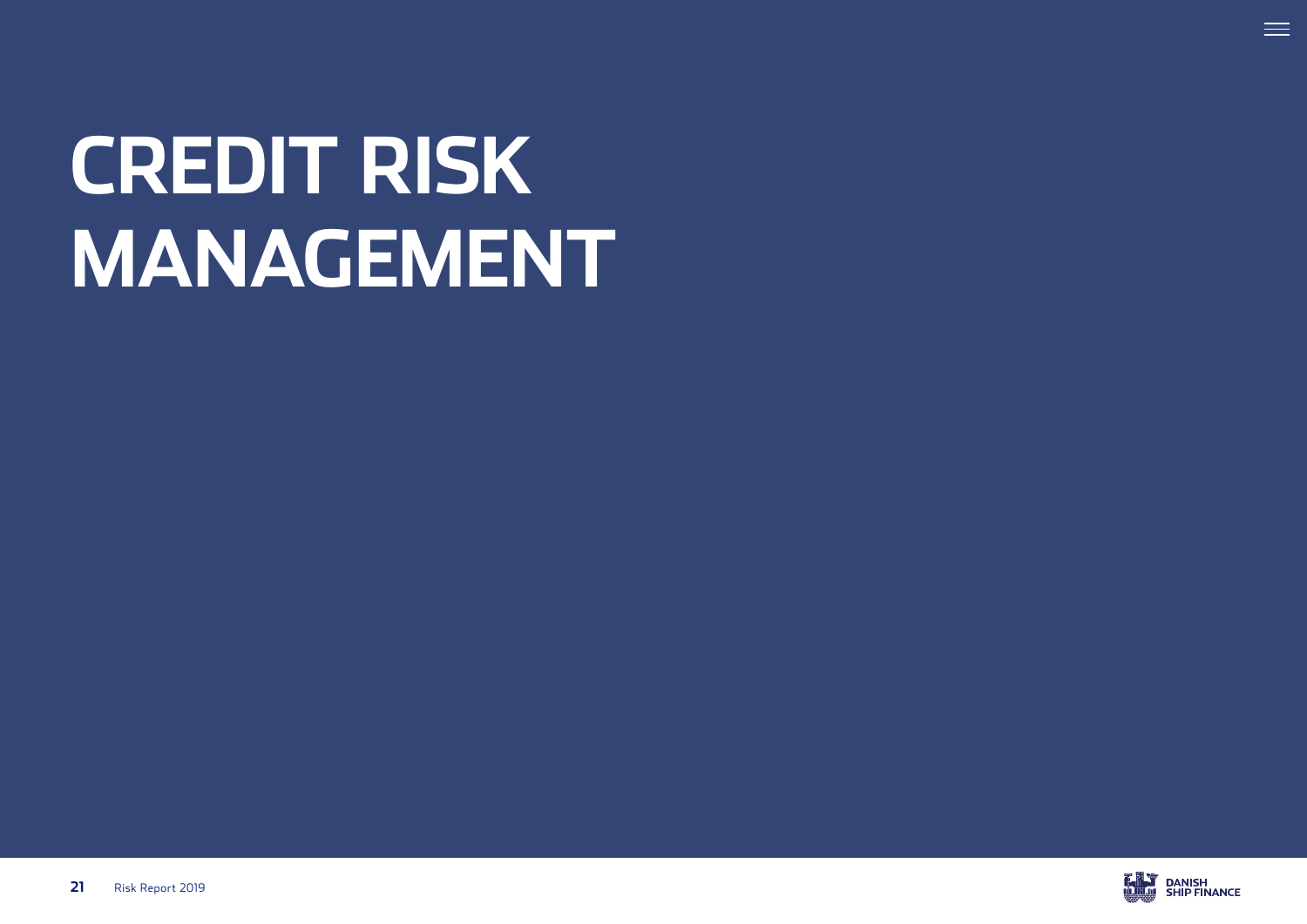# **CREDIT RISK MANAGEMENT**

Credit risk is the risk of incurring losses as a result of clients or financial counterparties failing to meet their payment obligations towards us. We are mainly exposed to the credit risk of clients (shipping companies) through loans collateralised by ships. We are also exposed to the credit risk of financial counterparties (financial institutions) through the high-quality bonds we hold in our portfolio and the financial contracts we have entered into those counterparties.

Credit risk is managed pursuant to a credit policy approved by the Board of Directors, containing specific guidelines for credit risk appetite, risk taking and ongoing risk management relating to lending activities carried out.

Standard operating procedures have been put in place for the ongoing credit risk management, which ensures a consistent approach to assessing credit requests.

In 2019, we slightly increased the size of the loan book without compromising the high credit standards by lending to customers with adequate credit ratings and backed by collateral deemed sufficient to withstand stressed scenarios. Also in 2019, new impairment charges remain at a very low level.

# **GOVERNANCE STRUCTURE**

The credit governance structure rest upon the three lines of defence principle, which ensures organisational separation of loan origination, credit risk management and control functions.

## **CLIENT SELECTION AND DIVERSIFICATION**

We strive to maintain a conservative risk profile when structuring and originating loans, focusing on clients' credit quality at the present time and through the shipping cycle while at the same time ensuring adequate diversification on countries and vessel types. Thus, clients' financial standing and robustness, market position, track record in stressed markets, and reputation are criteria when assessing loan requests.

In addition, the composition of clients in the loan book must be adequately diversified. The diversification rule is related to the objectives clause in the Articles of Association of DSF:

**"The objective of the company is to provide ship financing in Denmark. In addition, the company may provide ship financing in the international market if such activities do not unnecessarily limit the company's Danish operations"**

In respect of financing as defined in the second sentence of the objects clause, credit exposure to a non-Danish client may not, as set out above, at a consolidated group level, exceed 25% of our eligible capital.

#### **Five largest credit exposures before loan impairment charges, DSF**

| <b>DKK MILLION</b>            | 2019   | 2018   |
|-------------------------------|--------|--------|
| Five largest credit exposures | 13,678 | 13.757 |
| Loans and quarantees          | 41.440 | 39.591 |

At year-end 2019, the five largest credit exposures were secured by mortgages on 122 vessels comprising 10 vessel types.

Credit exposure to one client is substantially larger than the rest and represented approximately 20% of the loan book at year-end 2019. It is the only client where the aggregated exposure exceeds 25% of the eligible capital. This credit exposure was secured by mortgages on 53 vessels broken down by three different vessel types representing Container Liners, Product Tankers and Offshore Units.

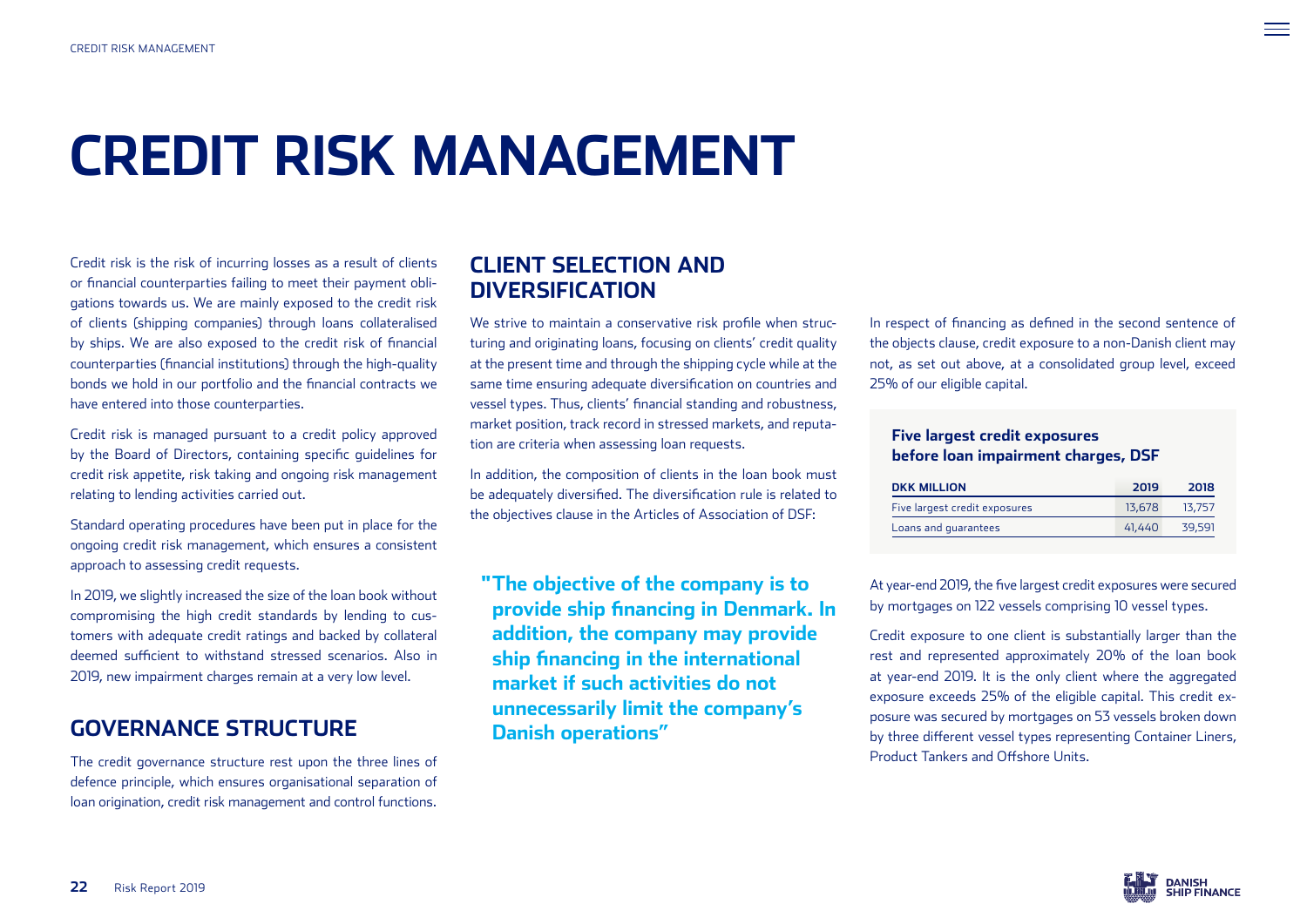### **LOAN-TO-VALUE**

We grant loans with an initial loan-to-value (LTV) of up to 70%, subject to a 1st priority mortgage on the financed vessel(s).

We may, on certain conditions, grant loans above the 70% LTV limit against supplementary collateral and/or subject to an additional capital charge. The additional capital charge is maximised to an amount in DKK determined on the date of the granting of the loan or at disbursement of the loan at the latest.

The additional capital charge takes the form of a deduction from our Tier 1 capital. The deduction equals the part of the loan that exceeds 70% of the value of the mortgaged vessel(s) at the time of calculation, but not exceeding the maximum defined.

We have not granted loans with an initial LTV exceeding 70% for a number of years.

Loans held in Capital Centre A are subject to a maximum LTV of 60% after taking into account any additional collateral posted towards bondholders.

In 2019, we did not grant any loans for the financing of clients' payment of instalments to shipyards.

The loan book after loan impairment charges was on average secured by mortgages within 51% of the market valuation of vessels.

## **LOAN DOCUMENTATION**

The lending operations involve the use of extensive loan and security documentation. The purpose of the loan documentation is to set out the contractual terms of the loan and the rights and obligations of both parties.

In the event that a client defaults on its representations, warranties or undertakings (payment or otherwise) and work-out proceedings are failing, the loan documentation provides for legal remedies whereby we can reduce our exposure to the client.

Ultimately, in the event that the client defaults on its payment obligations pursuant to the loan documentation and such default is continuing, the first priority ship mortgage gives us the right to apply for the issue of a warrant of arrest by way of levy of execution against the mortgaged vessel with the local enforcement court. The execution lien gives us the right to apply for a forced sale of the mortgaged vessel with the enforcement court or in a private sale, if permitted pursuant to the relevant arrest jurisdiction and apply the auction/sales proceeds against the defaulted loan. Such enforcement action takes time and is costly. The use will vary depending on the choice of arrest jurisdiction.

The majority of our loan and security documentation use 'one-sided exclusive jurisdictions clauses', which allows us to take up proceedings against the client in any court of competent jurisdiction to ensure that any legal disputes are resolved in an orderly fashion and in a jurisdiction favourable to us.

We have granted a number of loans to shipowners together with other lenders. In these transactions standard Loan Market Association documentation is typically applied in adapted form.

### **RISK MITIGATION**

In addition to 1st priority mortgages on the financed vessels and assignment of each vessel's primary insurances, the composition of the loan book adheres to a set of diversification rules. The purpose of the diversification rules is to ensure adequate diversification by client, as outlined above, vessel type and country risk.

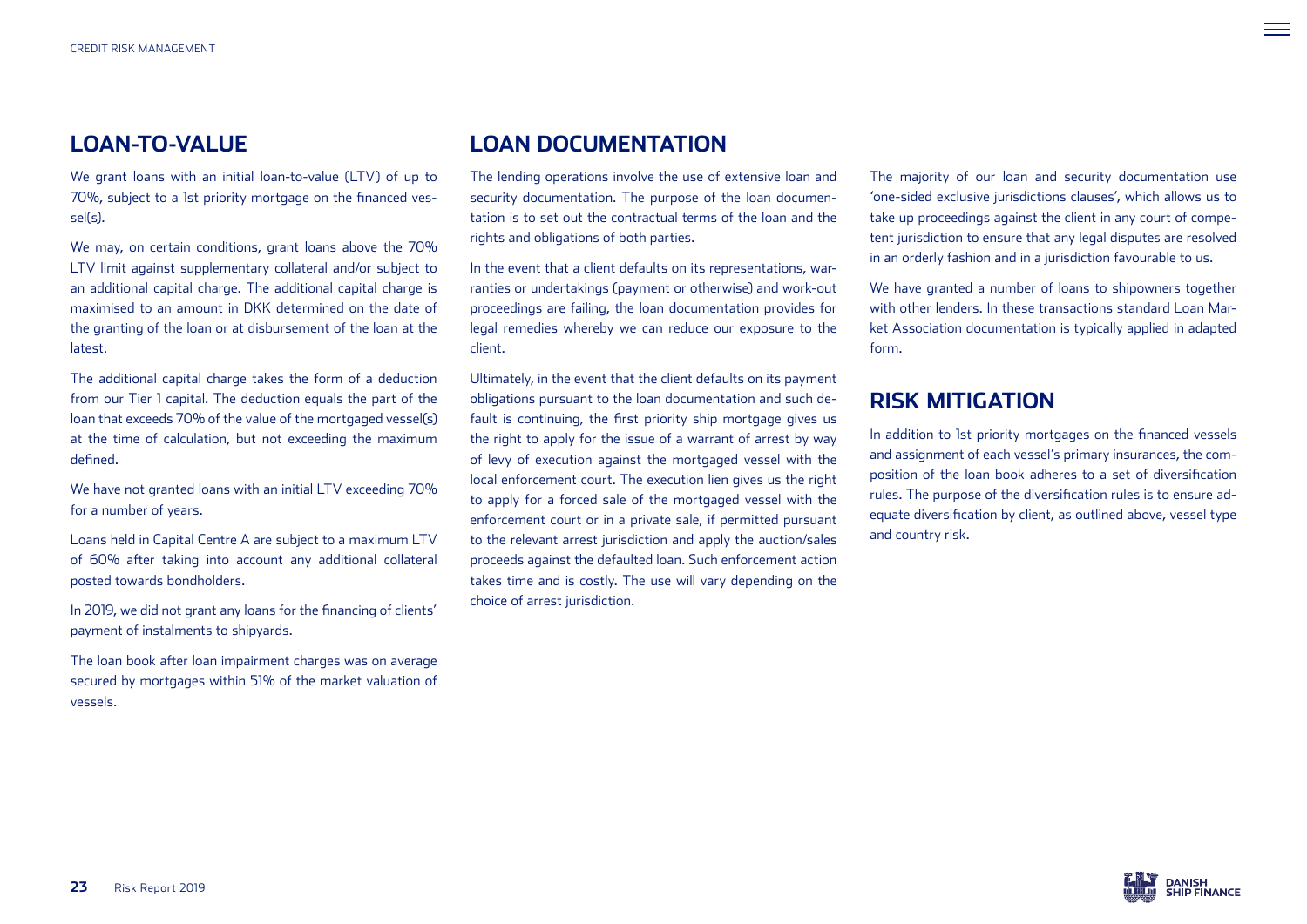# **VESSEL TYPE DIVERSIFICATION**

Adequate loan book diversification must be in place regarding vessel type. No single vessel type may be provided as security for more than 50% of our gross lending. Within each vessel type, no segment may be the basis for as security amounting to more than 33% of our gross loan book.

#### **Loan book broken down by mortgaged vessel type at 31.12.2019**



# **Debtor distribution by Operational Head Offi ce at 31.12.2019** RoW **7.0%** Crude Tankers Singapore **2.5% 3.4%** USA Container Liners **STEETHEEKEE** RO-RO Vessels **Offshore Units**

Bulk Carriers







## **COUNTRY RISK DIVERSIFICATION**

The loan book must be adequately diversified by country. In **18.4%** Bulk Carriers keeping with the Regulatory Technical Standards (RTS) on the method for the identification of the geographical location of the relevant obligor, the clients' operational head office or, in

As proceedings against a client could be dependent on the legal registration of the client, the latter is also monitored. Lending to clients in most EU countries, Norway, Switzerland and the US is not subject to any restrictions, but for lending to clients in other countries, the Group has set an overall limit per **14.9%** Container Liners country of up to 25% of the loan book. Ferries/RO-RO **6.5%** 

#### **Debtor distribution by Operational Head Office at 31.12.2019**

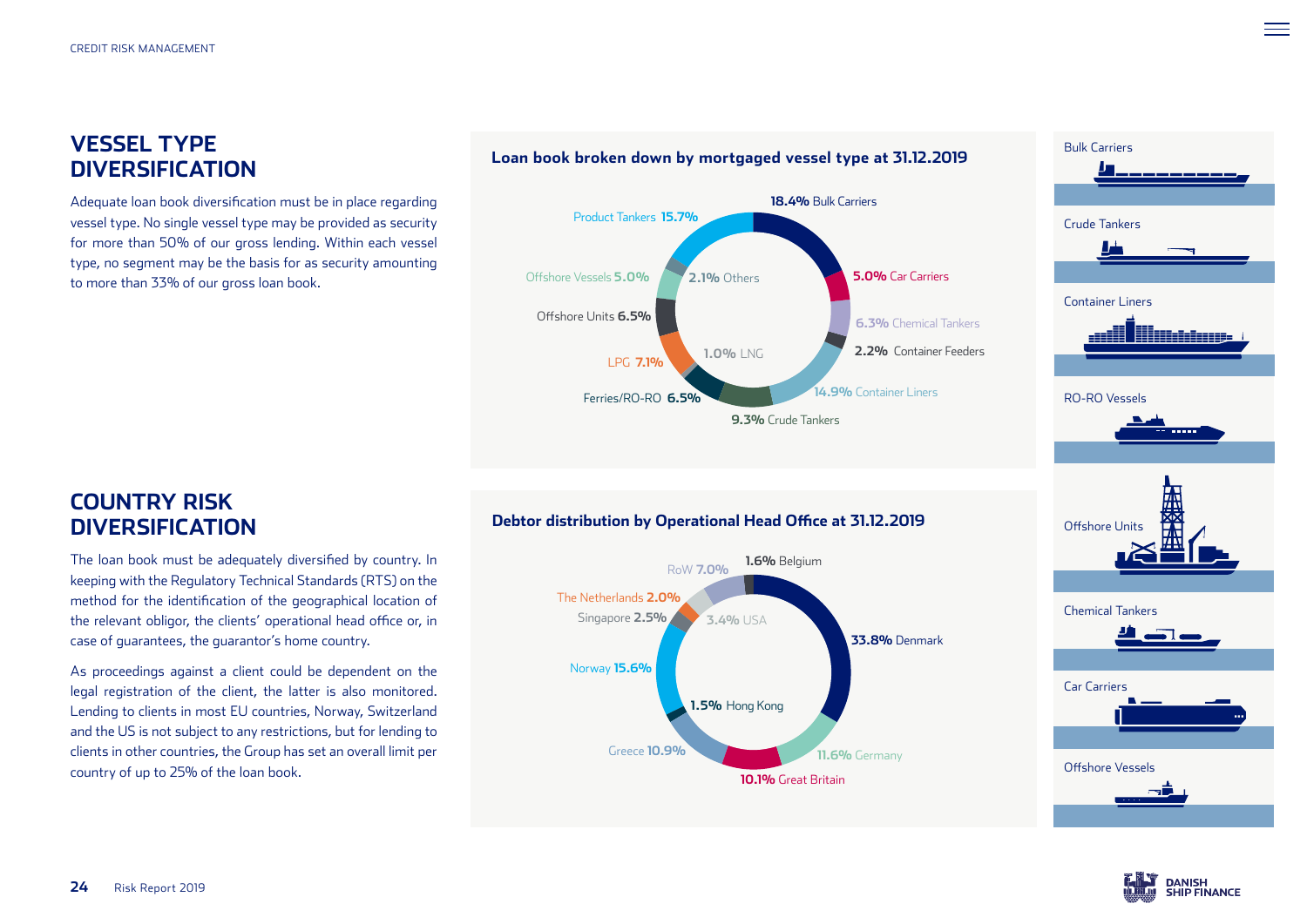## **MITIGATION OF COLLATERAL RISK ON MORTGAGED VESSELS**

#### **Market value of mortgaged vessels**

We obtain a valuation on each vessel semi-annually. The valuation is generally carried out by an external broker, which determines a price for the financed vessels based on supply and demand. We may in some cases assess the value itself, based on, for example, a specific independent market price or external valuations of similar vessels.

Among other things, market valuations of vessels are used to determine the LTV ratios on loans and for control purposes when reassessing the collateral value of mortgaged vessels (after haircuts) as part of our semi-annual loan impairment review. The valuations are also applied to monitor compliance with the 60% LTV limit in Capital Centre A.

#### **Inspection of mortgaged vessels**

As a supplement to the semi-annual market valuations, physical inspections of the financed vessels are made on a spotcheck basis. An inspection may be performed both during the loan maturity period or prior to a loan offer being submitted.

#### **Insurance of mortgaged vessels**

All vessels mortgaged as security for a credit exposure must be insured. Insurances are taken out by the client and assigned to us.

Generally, the following primary insurances are required:

• Hull and machinery insurance, which covers damage to or total loss of the vessel.

- P&I (protection & indemnity) insurance, which covers oil pollution caused by the financed vessel and damage to equipment and injuries of seamen. This insurance is also a third-party liability insurance covering collision with another vessel.
- War risk insurance, which covers damage to the vessel, potential total loss and retention, etc. caused by war or war-like conditions.

In addition, most credit exposures are covered by a mortgagees' interest insurance and mortgagee additional perils pollution insurance. These insurances cover our risks in various situations where the primary insurances are not valid, for example if the vessel was not seaworthy at the time of the claim.

#### **Age distribution of mortgaged vessels**

The following charts display the age distribution of all mortgaged vessels as well as the age distribution of the largest vessel types in the current loan book.









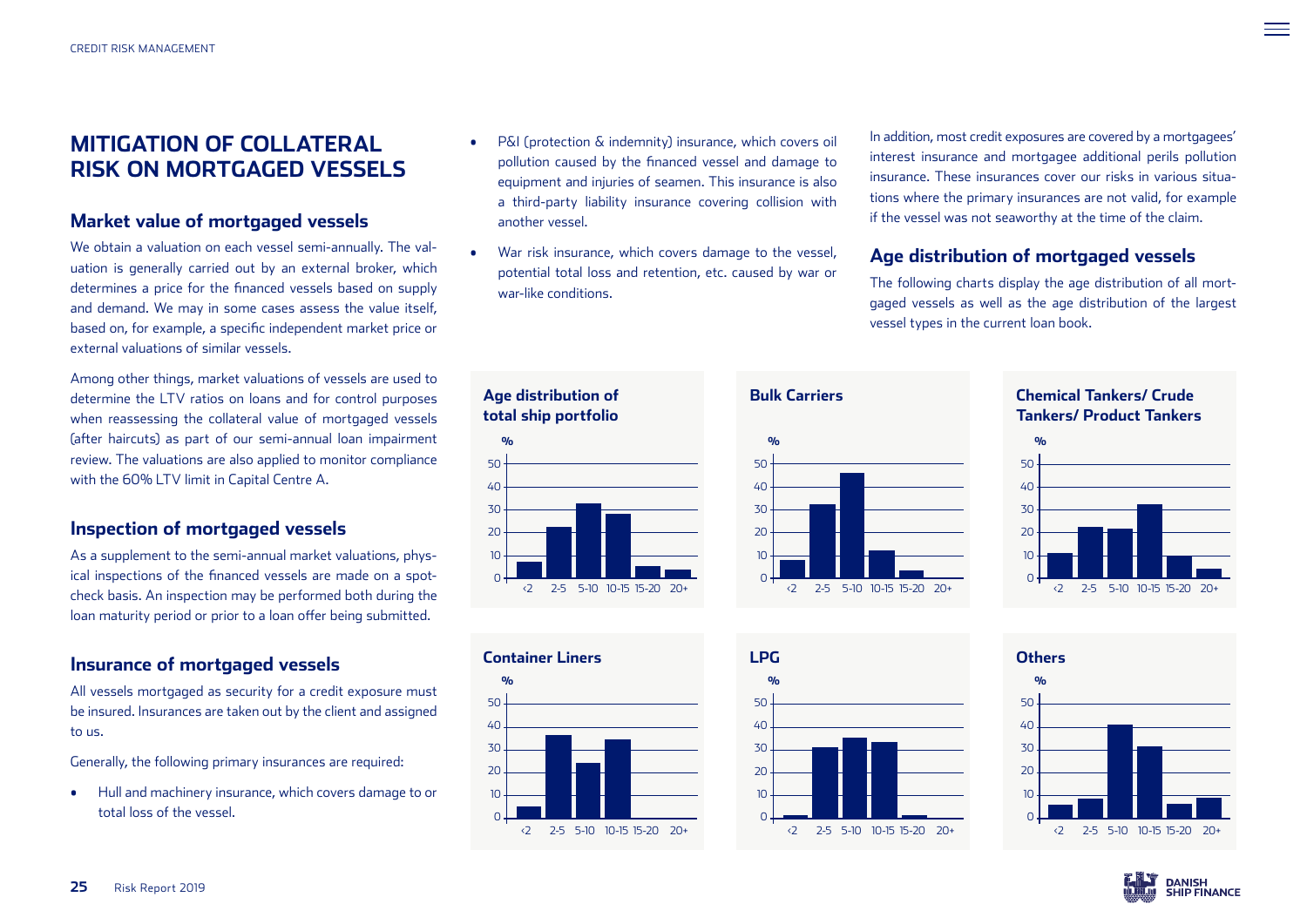# **LOAN BOOK DEVELOPMENTS**

At 31 December 2019, the loan book comprised total loans and guarantees of DKK 41,440 million compared to DKK 39,591 million the year before.

The table below shows the loan book after loan impairment charges, broken down by LTV intervals.

| $\frac{q}{q}$   | 2019 | 2018           |
|-----------------|------|----------------|
| $0 - 20$        | 41   | 41             |
| $20 - 40$       | 37   | 37             |
| $40 - 60$       | 21   | 20             |
| 60-80           |      | $\overline{z}$ |
| 80-90           |      |                |
| 90-100          | ۰    |                |
| <b>Over 100</b> | ۰    |                |





99% of the loan book after loan impairment charges was secured by mortgages within 60% of the market valuation of vessels at year-end 2019.

The chart illustrates how market value clauses stabilise our portfolio loan-to-values even under significant changes in market values of vessels.

It is noteworthy that even major declines in vessel prices have not adversely affected the collateral coverage of the loan book. This is due to the positive effect of regular loan repayments and the benefit of minimum value clauses (MVC) in a significant number of loan agreements, i.e. the right for DSF to demand partial prepayment and/or additional collateral, if the market value of the mortgaged vessels fall below an agreed threshold.

The LTV intervals are shown together with the developments in vessel prices based on a price index for all vessel types (the solid line).

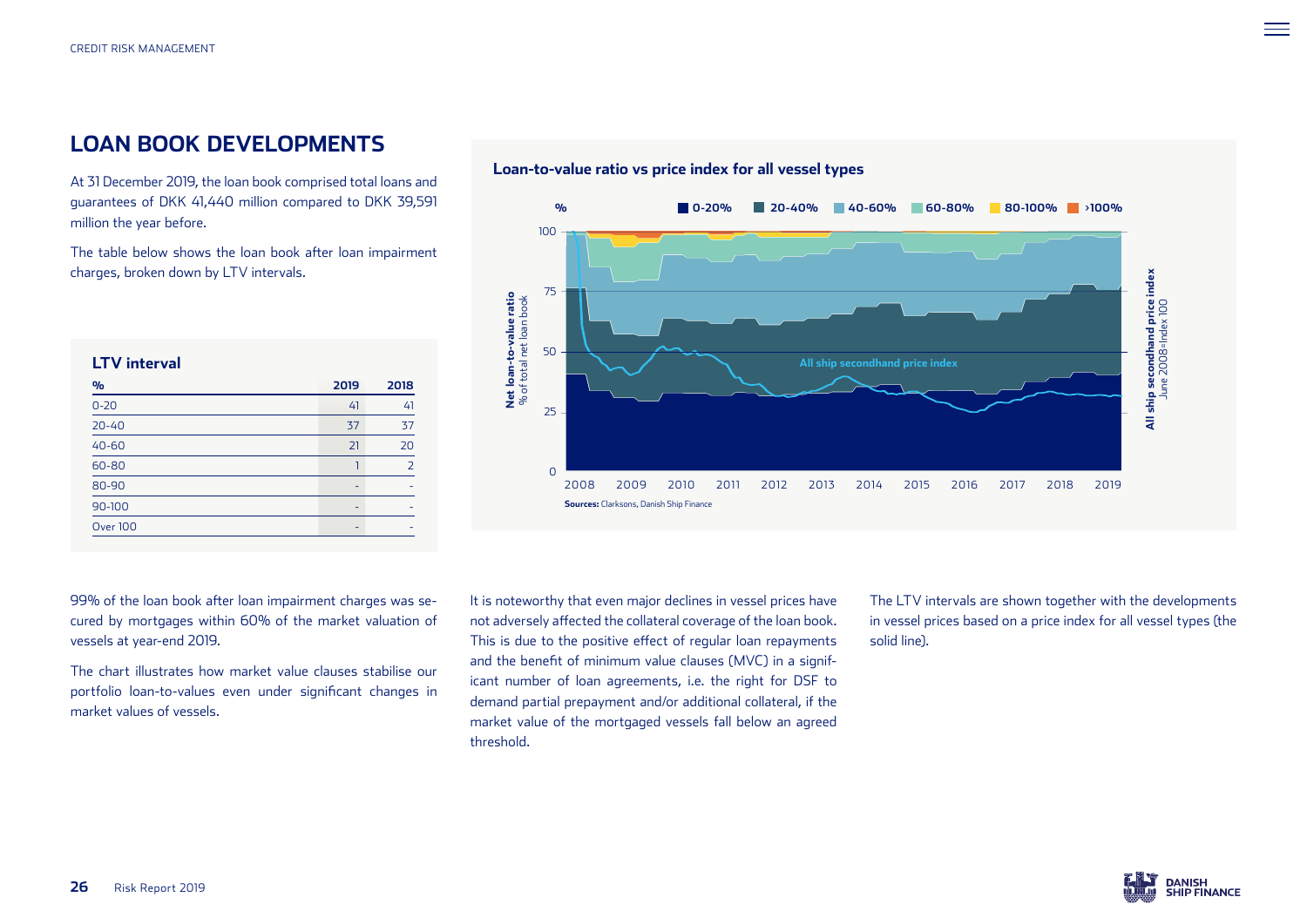# **COLLATERAL VALUE OF MORTGAGED VESSELS (AFTER HAIRCUTS)**

We have prudent methodologies in place for calculating the expected minimum realisation value of a vessel after costs in a low market (Sx Value).

The Sx value is calculated by discounting the expected earnings per day in a low market for each of the relevant vessel types. The calculation is based on fixed low earnings throughout the estimated residual life of the vessel and an expected sale of the vessel within 12 months. The interest rate originally agreed on the loan is used as the discount rate. Estimated selling costs are deducted from the value.

The estimated earnings per day of a mortgaged vessel are expected to gradually fall throughout the residual life of the vessel due to increasing maintenance costs and decreasing operational performance etc. The value of earnings per day in a low market is thus adjusted over the estimated life time.

This method for calculating the collateral value of the mortgaged vessels resulted in an average haircut of approximately 45% to the current market value (ranging from 30% to 60% depending on the vessel type) at year-end 2019. The method is monitored on an ongoing basis and is recalibrated when deemed necessary.

A client's unsecured credit exposure is calculated as the total credit exposure less (i) the Sx value of mortgaged vessel(s) and (ii) the value of any other collateral. Any such positive amount is applied in the calculation of loan impairment charges.

## **NON-PERFORMING LOANS**

Non-performing loans (NPL) encompass all credit impaired and defaulted loans. This includes loans for which no loan impairment charges have been recognised, which may be the case when Sx exceeds the total credit exposure.

At 31 December 2019, gross NPL amounted to DKK 4,249 million, down from DKK 5,372 million the year before. NPL after deductions of loan impairment charges (Net NPL) are down from DKK 3,133 million at year-end 2018 to DKK 2,471 million at year-end 2019. The development in key NPL figures are displayed below.

A loan is in default if the client is subject to one of the following events, and hence is assigned an internal rating of 12:

- Bankruptcy or another in-court restructuring
- Arrears/past due for 90 days or more, unless the problem is short term and the amount concerned is limited in comparison to the clients' financial situation, or if this is due to errors or technical problems.
- A loss is deemed inevitable
- Non-accrual interest
- Foreclosure

| <b>Non-performing loans</b>  |           |            |                  |                |                   |
|------------------------------|-----------|------------|------------------|----------------|-------------------|
| <b>DKK</b><br><b>MILLION</b> | Loan book | <b>NPL</b> | $NPL$ ratio $(%$ | <b>Net NPL</b> | Net NPL ratio (%) |
| 2019                         | 41.440    | 4.249      | 10.3             | 2.471          | 6.3               |
| 2018                         | 39,591    | 5,372      | 13.6             | 3,133          | 8.4               |

A loan is considered credit impaired if one of the following events occurs, and hence is assigned an internal rating of 11:

- The client is experiencing significant financial difficulty
- The credit exposure has lenient repayment terms, which could include forbearance measures, which we, for reasons relating to the financial difficulty, would not otherwise have granted

As part of a large legislative package aiming to reduce the amount of non-performing loans on the balance sheets across the European banking sector, an amendment to the CRR was agreed upon and implemented in April 2019 by the European parliament and the European commission.

The amendment will take effect from mid-2021.



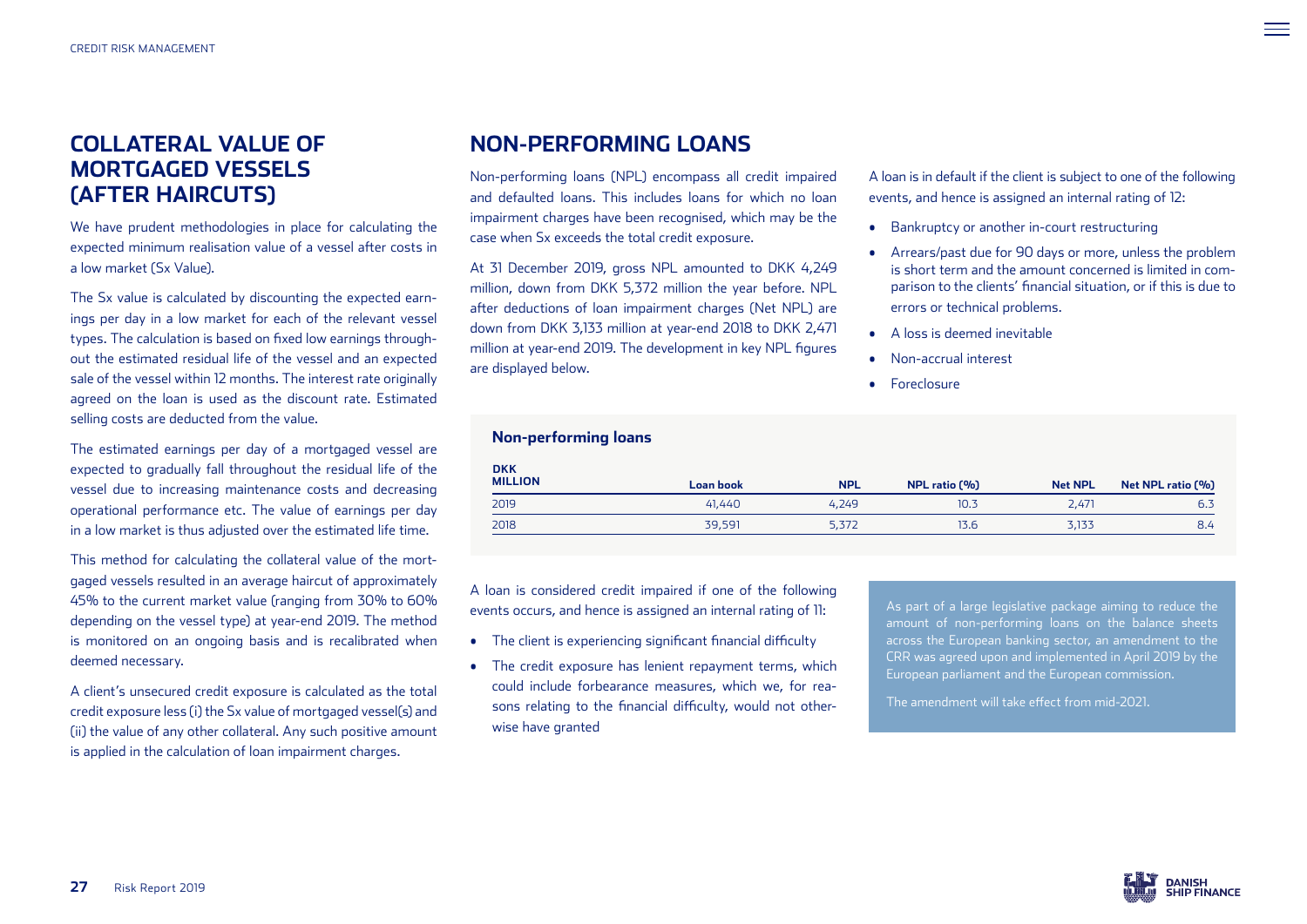#### **Forbearance measures**

We focus on having a credit risk management framework that ensures consistency between the credit risk profile, credit risk appetite and current legislation, and on having a robust capital structure. Risk management should ensure financial solutions that are viable in the short, medium and long term.

Forbearance plans may be adopted to assist clients in temporary financial difficulty. Given the cyclical nature of shipping, temporary forbearance measures are common in ship finance.

Concessions granted to clients include temporary partial payment deferrals, interest-only schedules and term extensions. Forbearance plans are granted solely in accordance with the credit policy with the aim of reducing the long-term risk of credit losses. At 31 December 2019, forbearance measures have been granted on a limited number of loans.

#### **Loan impairment charges**

Loan impairment charges are made subject to the International Financial Reporting Standard 9 (IFRS 9) which provides rules for classification and impairment of financial assets, including loans.

We comply with the Executive Order on Financial Reports, according to which the IFRS 9 principles, particularly Annex 10, have been implemented

This includes stage recognition of all loans in Stage 1, 2 and 3 and provides the overall rules and guidelines for calculating loan impairment charges for expected credit losses (ECL), based on a forward-looking approach.

We recognise 12-months ECL on initial recognition of loans. If a loan is subject to either significantly increased credit risk, significant signs of weakness or credit impairment since initial recognition, lifetime ECL are recognised.

Semi-annually, all credit exposures are reviewed in order to reassess the applicable stage of loans and the size of loan impairment charges. In addition, defaulted credit exposures are reviewed for partial or full write-off if a loan loss is considered unavoidable.

As part of this process and when obtaining new relevant information, it is evaluated whether the existing internal rating still provides the best estimate of the credit risk of the client and the loan. Where this is considered not to be the case, the client and the loan is reclassified accordingly.

Individual loan impairment charges are made based on the our ECL impairment model. The size of ECL for individual credit exposures is based on calculation of ECL as described below. In a few situations where the ECL impairment model is believed to either overestimate or underestimate ECL, an adjustment will be made based on a management judgement.

Loan impairment charges for 2019 amounted to an income of DKK 2 million compared to an expense of DKK 35 million the year before.

#### **Stage recognition**

All our credit exposures are subject to stage recognition in stage 1, 2 or 3 described in the following sectio based on the principles set out in the below table. The subsequent calculation of loan impairment charges in the form of ECL includes, depending on the stage of the loan in question, either the 12 months probability of default (PD) or the lifetime PD.

Loans in arrears/past-due for 30 days or more (but less than 90 days) are generally showing significant signs of weakness, and they are classified as stage 2 for calculating ECL. Loans in arrears/past-due for 90 days or more are in default, and they are classified as stage 3 for the purpose of calculating ECL.

#### **Stage recognition, PD & ECL**

| <b>Stage</b> | Recognition                                                                                                                           | FCL          |
|--------------|---------------------------------------------------------------------------------------------------------------------------------------|--------------|
| Stage 1      | No increase in credit risk<br>since initial recognition                                                                               | 12-months PD |
| Stage 2      | The credit risk has increased<br>significantly since initial recognition<br>and/or loans are showing<br>significant signs of weakness | Lifetime PD  |
| Stage 3      | Credit impaired and/or<br>defaulted loans (NPL)                                                                                       | Lifetime PD  |

The development in the internal rating since initial recognition and the related stage development is monitored using a stage migration matrix. The actual stage depends on the state of the established credit risk.

Our stage migration matrix in which the internal rating determined by DSF is mapped to the credit risk rating determined by the FSA and external ratings determined by the external credit rating agencies can be found in Annex 11.

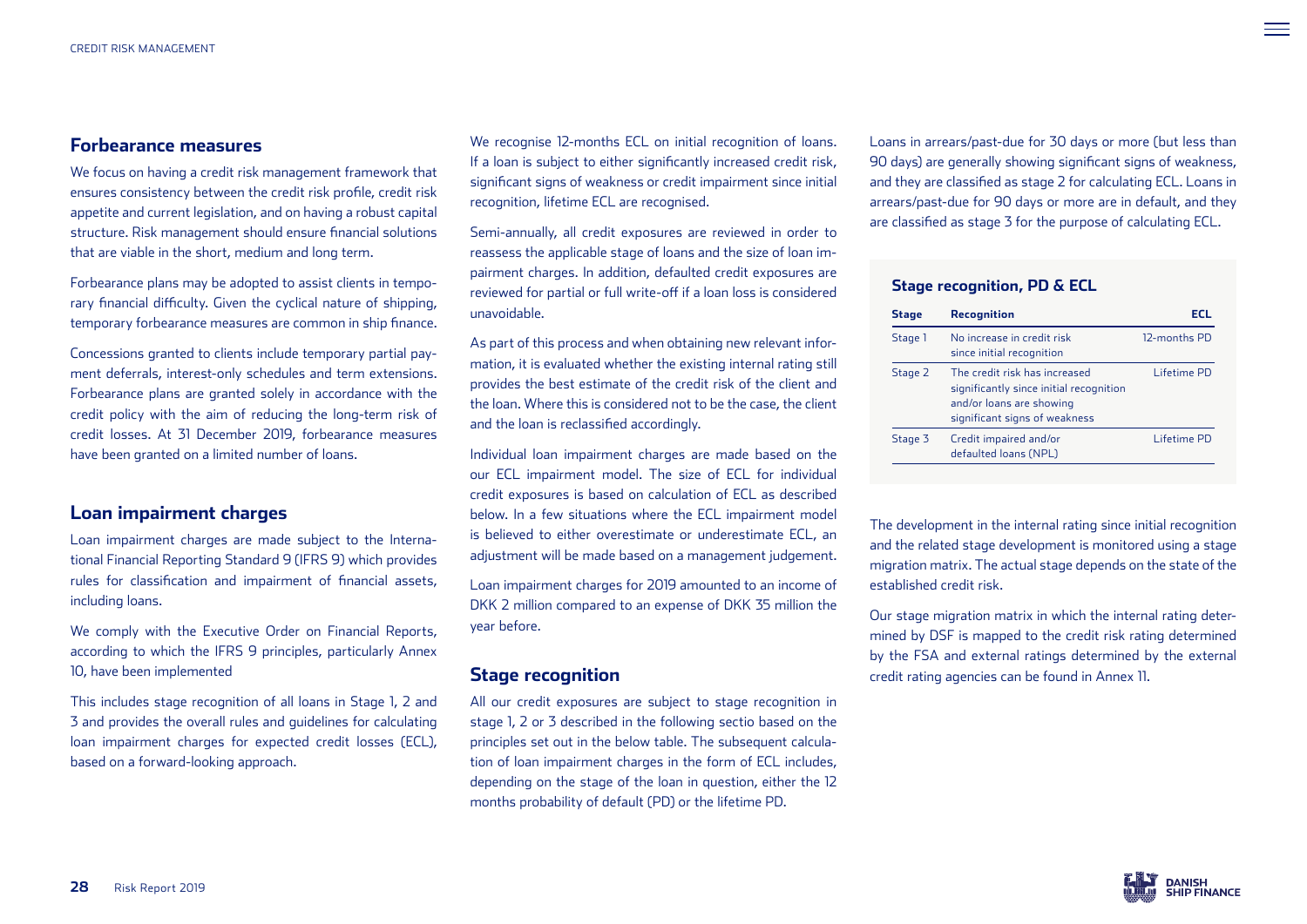| <b>Rating Scale</b>                                     |                         |            |  |  |  |  |
|---------------------------------------------------------|-------------------------|------------|--|--|--|--|
|                                                         | <b>External rating</b>  |            |  |  |  |  |
| <b>DSF Rating</b>                                       | Standard & Poor's       | Danish FSA |  |  |  |  |
| 1<br>$\overline{2}$                                     | AAA/AA<br>A             | 3          |  |  |  |  |
| $\overline{3}$<br>$\overline{4}$<br>5<br>$\overline{6}$ | <b>BBB</b><br><b>BB</b> | 2A         |  |  |  |  |
| $\overline{7}$<br>8                                     | B                       | 2B         |  |  |  |  |
| 9<br>10                                                 | CCC                     | 2C         |  |  |  |  |
| $\overline{\mathbf{1}}$<br>12                           | $CC-C$<br>D             | 1          |  |  |  |  |

If the internal rating is 1 to 4 based on the mapping described in Annex 11, the client or financial counterparty is considered to have low credit risk, as such rating is equivalent to an investment grade rating from external credit rating agencies.

#### **Rating scale mapping ECL impairment model**

ECL is calculated as a function of PD, exposure at default (EAD) and loss given default (LGD), adjusted for forward-looking information using a macroeconomic factor (MEF) for each shipping segment.

#### $ECL = PD * EAD * LGD * MEF$

Scenario testing is involved as part of the ECL calculation, including MEF, which is based on the following scenarios:

- Base Case Scenario
- Worst Case Scenario
- Best Case Scenario

Below, the calculation of MEF is described in more detail.

#### **Macroeconomic factor**

MEF, which is used as a parameter in the calculation of ECL, is based on a semi-annual internal assessment.

The model consists of eight market indicators, which are considered for each vessel type.

Scenario testing is made based on three scenarios, the probability and a MEF effect. Based on this a score of 0-1 per market indicator is provided and accumulated, with an aggregate score close to eight indicating elevated risk.

For each client the PD is adjusted for the MEF in order to reflect the outlook for the segment to which the client is primarily exposed. The PD for each client can thus be below, at or above the standard PD.

#### **Write-offs**

A credit exposure is written-off, in whole or in part, when we have exhausted all practical recovery and restructuring efforts and has concluded that there is no reasonable expectation of full recovery. A corresponding amount is then written-off.

Indications that there is no reasonable expectation of full recovery include:

- Ceasing of enforcement activity
- The value of the collateral is such that there are no reasonable expectations of recovering the loan in full

We may write-off credit exposures that are still subject to enforcement activity. Amounts which are legally owed in full, but which have been partially written off, are still subject to full recovery initiatives.

Net write-offs amounted to DKK 485 million in 2019 compared to DKK 252 million in 2018. Write-offs are well within existing impairments made in earlier years, yet is elevated relative to previous years.

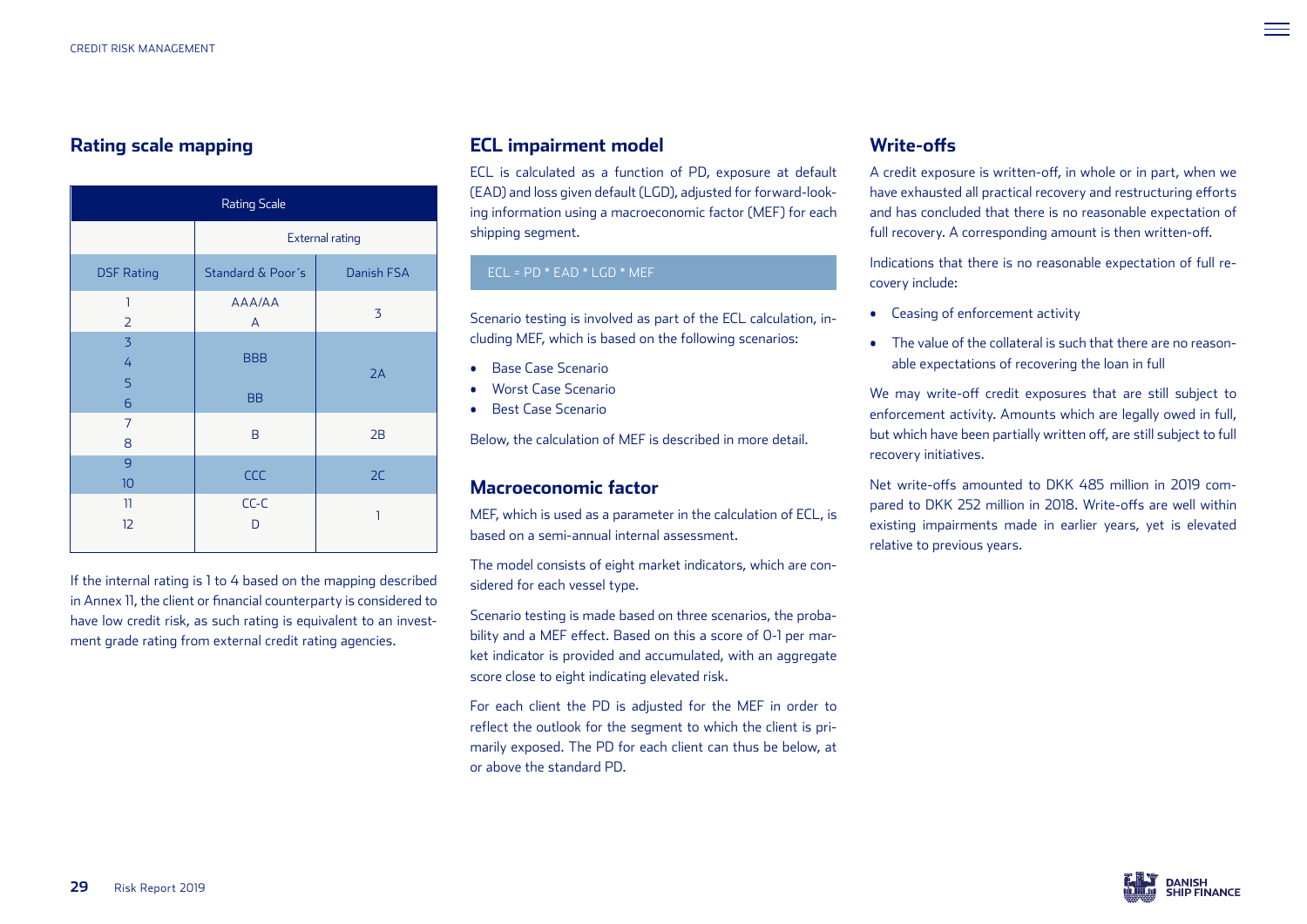**Key fi gures**

#### **Total allowance account**

The total allowance account amounted to DKK 2,035 million at 31 December 2019, down from DKK 2,514 million the year before.

The following table display key figures related to the total allowance account:

The development in the total allowance account and net writeoffs for the period 2000 to 2019 is displayed in the below chart:

The 20-year average annual net write-offs amounted to 14 bps of the average loan book.

| <b>Rey ngures</b>            |                                  |                                                    |                                              |                                                     |  |  |  |
|------------------------------|----------------------------------|----------------------------------------------------|----------------------------------------------|-----------------------------------------------------|--|--|--|
| <b>DKK</b><br><b>MILLION</b> | Gross<br>loan book<br>(year-end) | <b>Total</b><br>allowance<br>account<br>(year-end) | <b>Net</b><br>write-<br>offs for<br>the year | Loan<br>impairment<br>charges for<br>the year (bps) |  |  |  |
| 2019                         | 41,440                           | 2,035                                              | 485                                          | 0                                                   |  |  |  |
| 2018                         | 39.591                           | 2.514                                              | 252                                          | 9                                                   |  |  |  |

At 31 December 2019, the geographical distribution of the total allowance account was as displayed below:

**Geographical distribution of total allowance** 



#### **DKK MILLION Total allowance account Net write-offs**





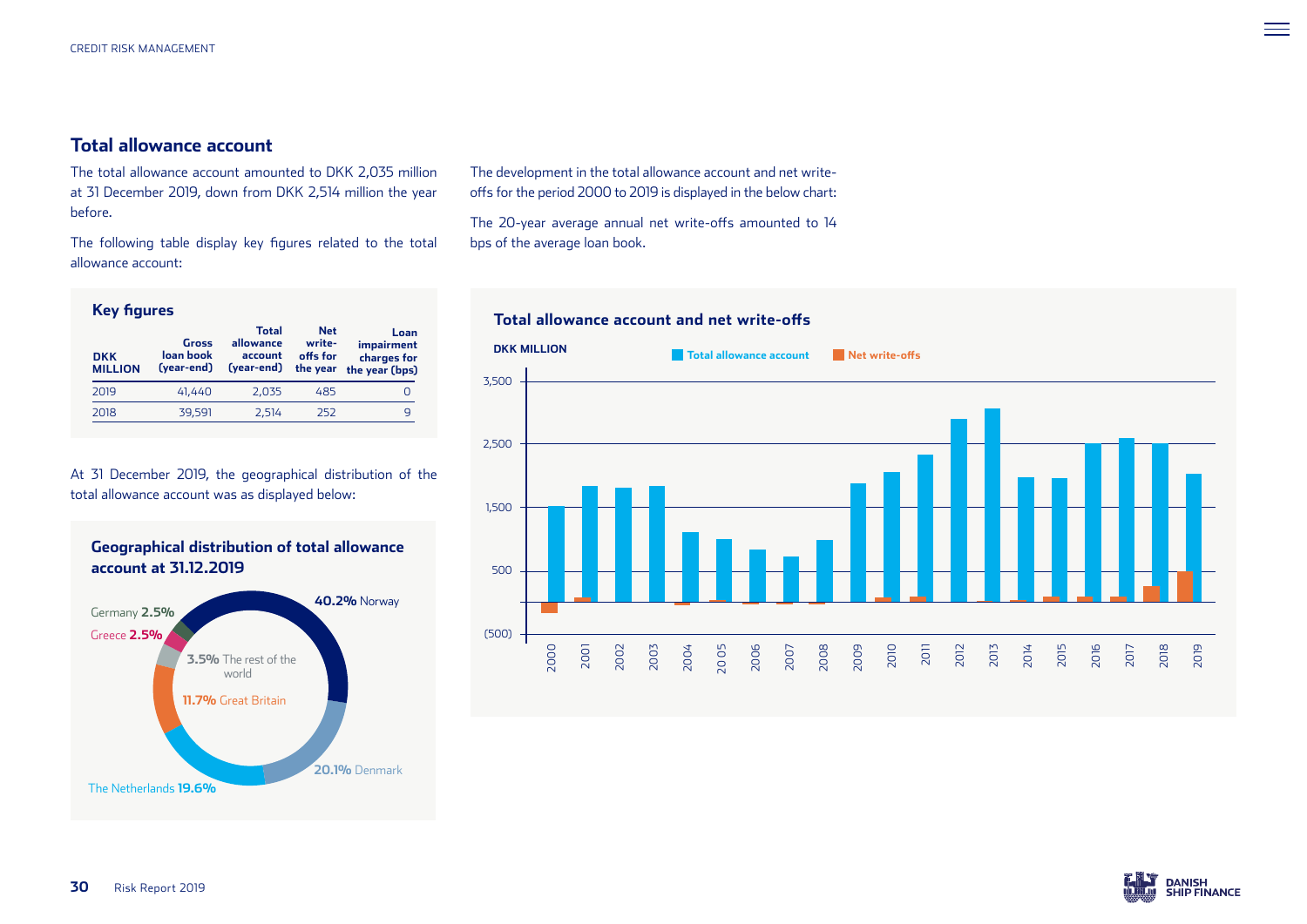#### **Loan losses at given default rates**

The graph below illustrates our strong ability to absorb loan losses in the rather unlikely scenario where all or a certain percentage of the clients default, and the mortgaged vessels are subsequently sold.

In the extreme event of all clients defaulting, the loan impairment charges alone are almost sufficient to cover shortfalls, if the mortgaged vessels are sold with haircuts of 40% to current market values.

#### **Loan losses at given default rates**



#### **Development in the total allowance account**

|       | <b>Clients</b> |      | rınancıal<br>counterparties |
|-------|----------------|------|-----------------------------|
| 2019  | 2018           | 2019 | 2018                        |
|       |                |      |                             |
| 2.514 | 2,380          |      |                             |
| -     | 211            |      |                             |
| ۰     | 132            |      |                             |
| 581   | 699            |      |                             |
| (575) | (610)          |      |                             |
| (486) | (298)          |      |                             |
| 2,034 | 2,514          |      |                             |
|       |                |      |                             |



**Financial**

 $\; = \;$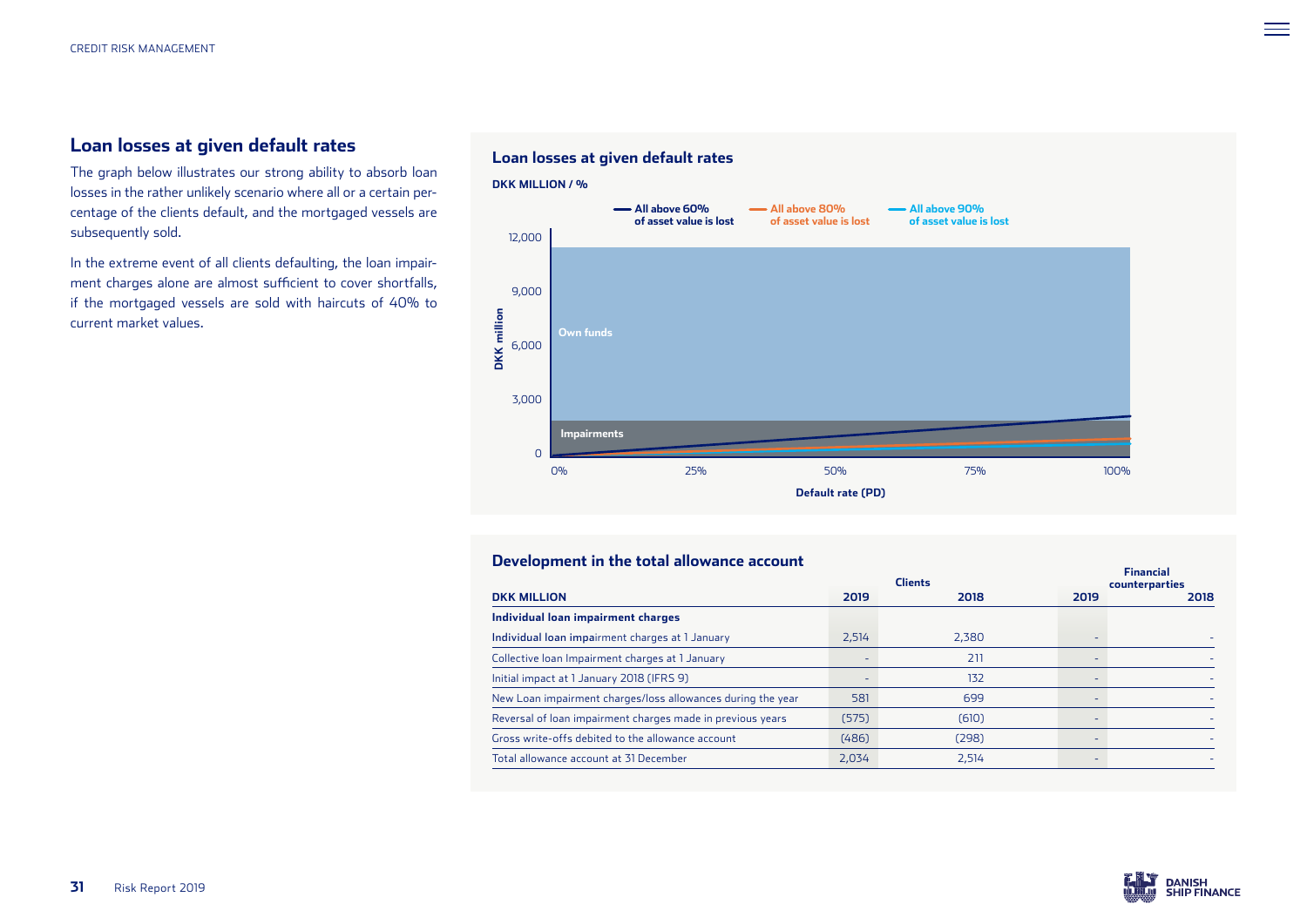## **FINANCIAL COUNTERPARTIES**

Credit exposure to financial counterparties, which may be credit institutions, export guarantee agencies and insurance companies, is entered into according to the counterparty risk policy. The policy sets out criteria, including that financial counterparties shall have an investment grade rating from recognised ECAIs (see section 5.12).

The counterparty risk policy quantifies and defines the principles for credit exposure to be granted to individual financial counterparties. The counterparty risk policy is also used in the management of market risk and liquidity risk and sets out limits to be made available to financial counterparties.

Furthermore, we endeavor to ensure that financial counterparties are global systemically important banks (G-SIB) or systemically important financial institution (SIFI).

We carry out transactions, such as purchase of securities, with financial counterparties when investing our own funds or temporary excess liquidity from bond issuances.

Our securities portfolio, comprising high-grade government and mortgage bonds, and occasionally money market deposits and interest-sensitive financial instruments, represents a significant share of our assets.



## **Distribution of securities portfolio Exposure on financial counterparties by credit rating**



#### **Contractual framework**

A financial contract may entail risk of loss if it has a positive market value and the financial counterparty cannot perform its part of the contract. This type of risk also includes settlement risk.

The contractual framework for transactions with financial counterparties is based primarily on market standards such as ISDA and ICMA agreements, which allow netting in the event of default of the financial counterparty. Furthermore, we have agreements on market-value adjustments or collateral (CSAs) for derivatives trading with various financial counterparties.

We are subject to the European regulation on OTC derivatives, central counterparties and trade repositories (known as EMIR). EMIR stipulates an obligation to clear certain types of derivatives via a central counterparty. This obligation applies to financial counterparties and non-financial counterparties that exceed the clearing threshold.

EMIR defines financial counterparties as credit institutions approved pursuant to the Credit Institutions Directive. We are exempt from this directive and characterised as a non-financial counterparty (NFC). Non-financial counterparties only have a central clearing obligation if they exceed certain threshold trading volumes. As our trading volumes do not exceed these clearing thresholds, we are not under an obligation to perform central clearing.

#### **Ongoing monitoring**

The credit exposure to financial counterparties are continuously monitored to ensure that the financial counterparty consistently complies with our requirements and to ensure compliance with approved lines. The ongoing monitoring is carried out independently of the executing entities.

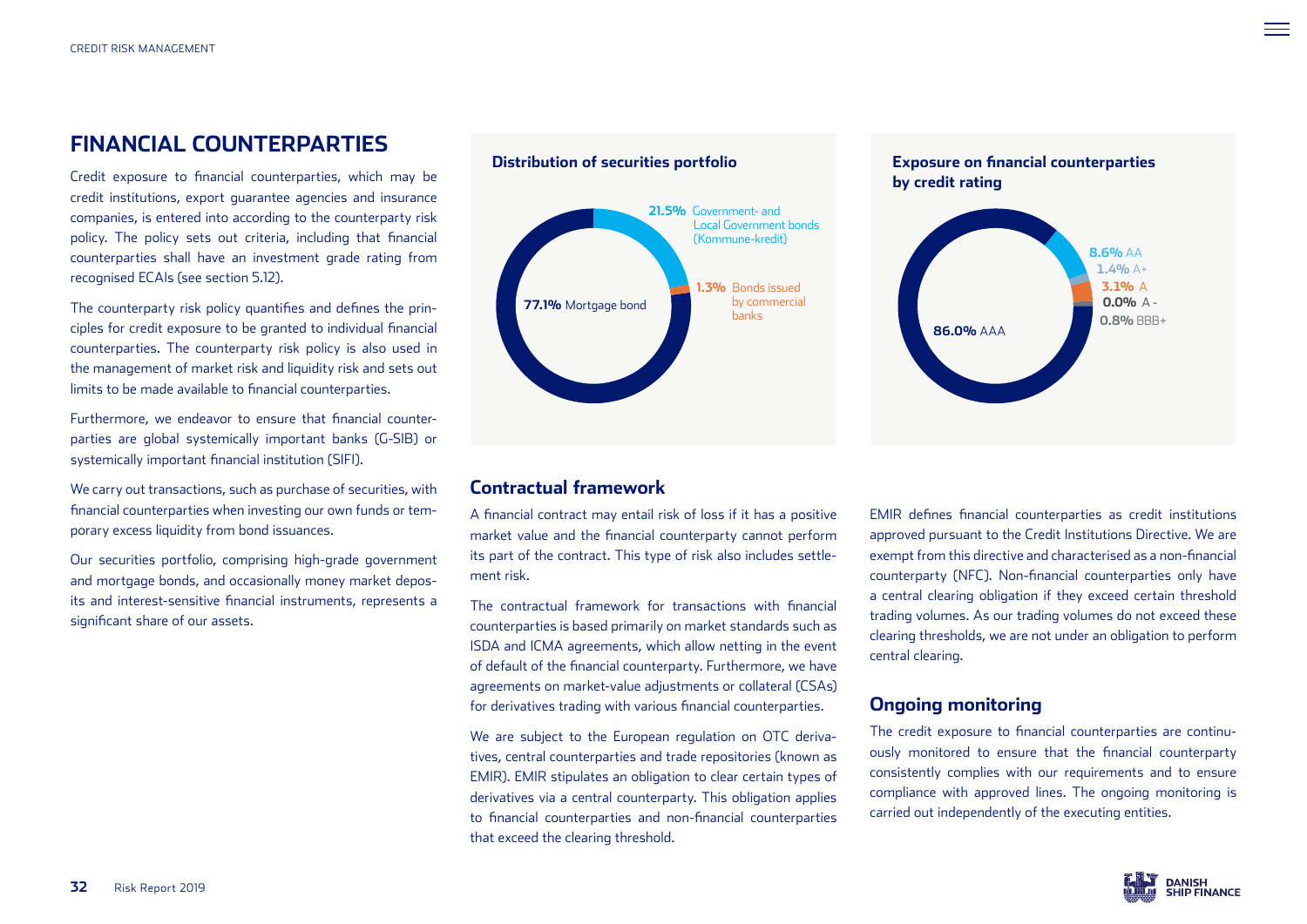# **EXTERNAL CREDIT ASSESSMENT (ECAI)**

We use Standard & Poor's Global Ratings (S&P) as our external credit assessment institution (ECAI).

The credit rating categories used by S&P are converted into credit quality steps by using the FSA's conversion table. To calculate the risk-weighted exposure amounts under the standardised approach for credit risk, each credit quality step is designated a risk weight to be used for the exposures at each credit quality step.

The table below shows the FSA's conversion of S&P's credit rating categories to credit quality steps for exposures to corporates, institutions, central governments and central banks.

| <b>Credit quality</b><br>step | <b>S&amp;P's credit</b><br>rating category | <b>Exposures to</b><br>corporates | <b>Exposures to</b><br>institutions with<br>terms to maturity<br>$\rightarrow$ three months | <b>Exposures to</b><br>central<br>governments or<br>central banks |
|-------------------------------|--------------------------------------------|-----------------------------------|---------------------------------------------------------------------------------------------|-------------------------------------------------------------------|
|                               | AAA to AA-                                 | 20%                               | 20%                                                                                         | $O\%$                                                             |
|                               | $A + t_0 A -$                              | 50%                               | 50%                                                                                         | 20%                                                               |
|                               | BBB+ to BBB-                               | 100%                              | 50%                                                                                         | 50%                                                               |
| 4                             | $BB+to BB-$                                | 100%                              | 100%                                                                                        | 100%                                                              |
|                               | $B+$ to $B-$                               | 150%                              | 100%                                                                                        | 100%                                                              |
| 6                             | CCC+ and below                             | 150%                              | 150%                                                                                        | 150%                                                              |

#### **Exposure classes using S&P credit assessments**

| <b>Exposure class</b><br><b>DKK MILLION</b>                                           | Group<br>Exposure<br>(unweighted) | <b>DSF</b><br>Exposure<br>(unweighted) |
|---------------------------------------------------------------------------------------|-----------------------------------|----------------------------------------|
| Exposures to central governments or central banks                                     | 82                                | 49                                     |
| Exposures to public sector entities                                                   |                                   |                                        |
| Exposures to regional governments or local authorities                                |                                   |                                        |
| <b>Exposures to institutions</b>                                                      | 2,271                             | 2,181                                  |
| Exposures to corporates                                                               | 40,262                            | 40,006                                 |
| Exposures in the form of covered bonds and mortgage bonds                             | 5,936                             | 5,936                                  |
| Exposures in default                                                                  | 2,451                             | 2,451                                  |
| Exposures associated with particularly high risk                                      |                                   |                                        |
| Exposures to institutions and corporates with a short-term credit assessment          |                                   |                                        |
| Exposures in the form of units or shares in collective investment undertakings (CIUs) |                                   |                                        |
| Equity exposures                                                                      |                                   |                                        |
| Other items                                                                           | 349                               | 349                                    |
| <b>Total</b>                                                                          | 51,351                            | 50,972                                 |

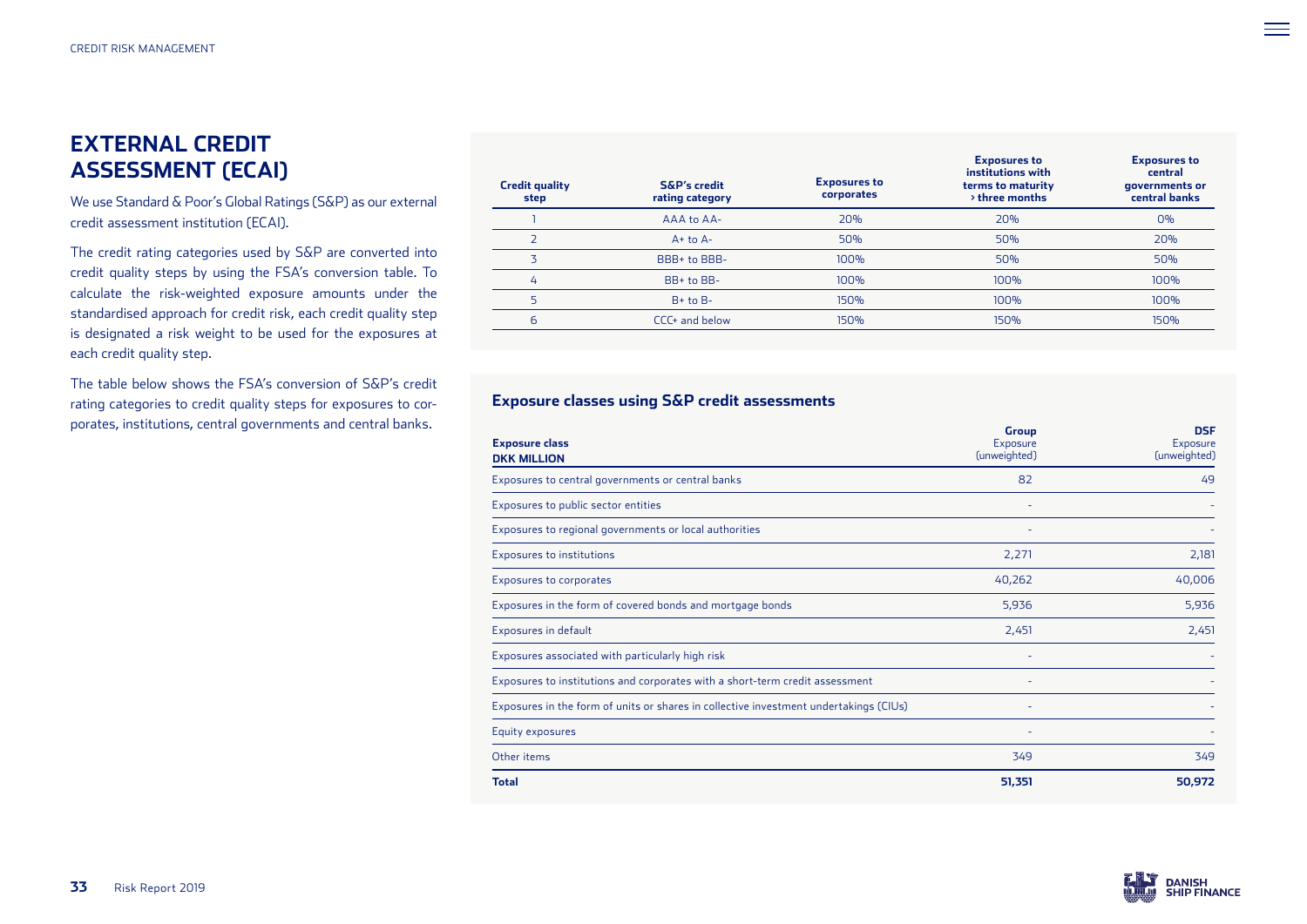# <span id="page-33-0"></span>**MARKET RISK MANAGEMENT**



 $\equiv$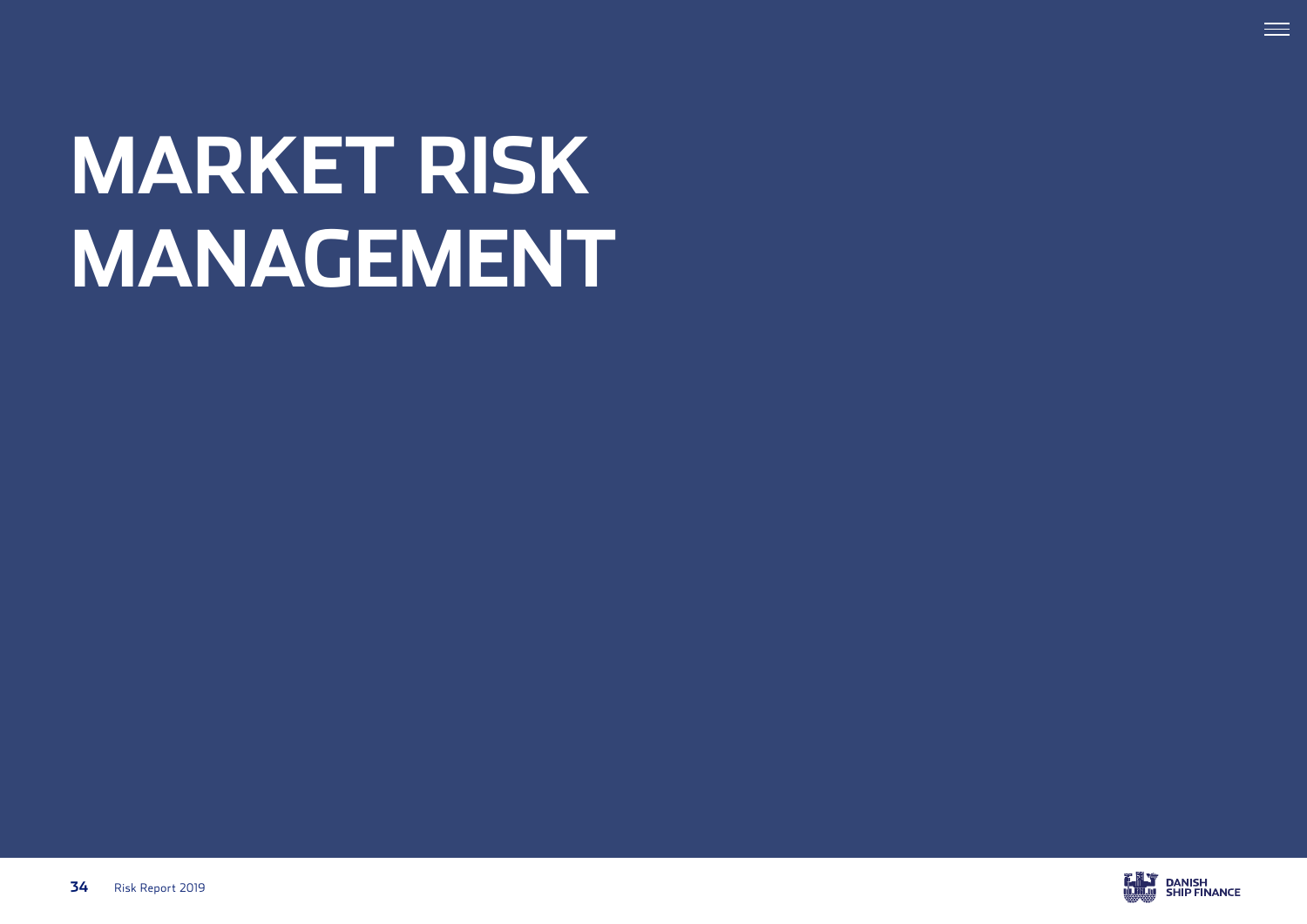# **MARKET RISK MANAGEMENT**

Market Risk is the risk of loss as a result of movements in financial markets and includes interest rates, yield spreads, foreign exchange, equity and volatility risks etc.

The main market risks we face are interest rate and yield spreads associated with the securities portfolio, as bond issuances and lending are subject to restrictions on interest rate, foreign exchange and liquidity risk between the bond issues (funding) and the loans under the Danish balance principle.

Our Treasury department has day-to-day responsibility for trading within the limits laid down in the market risk policy. Responsibility for the monitoring and reporting of adherence to the limits on market risk lies with the Risk Management department. Market risk is monitored daily and is reported to the Board of Directors quarterly. If the limits defined in the market risk policy are breached, the Executive Board must be informed immediately and the Board of Directors not later than at the next board meeting.

The market risk policy contains specific guidelines for the ongoing management of risks relating to changes in financial risk factors. The policy lays down clear and measurable limits on, inter alia, interest rate and foreign exchange risks, building on the Bond Executive Order and other provisions. Our market risk limits are typically more stringent than external regulatory requirements.

#### **INTEREST RATE RISK**

Interest rate risk is the risk that we will incur a loss due to a change in interest rates. Rising interest rates have an adverse impact on the market value of the securities bond portfolio.

We manage the interest rate risk between funding and lending below the applicable threshold by applying conservative principles, but a small loss or gain may arise due to changes in interest rates.

Due to the balance principle, we have only moderate exposure to interest rate risk outside the trading book. At 31 December 2019, the interest rate exposure outside the trading book was calculated at DKK 37 million, against DKK 79 million in 2018.

The Bond Executive Order also stipulates that the interest rate risk on assets, liabilities and off-balance sheet items must not exceed 8% of own funds. Using the FSA guidelines for calculating interest rate risk in the trading book, the interest rate exposure was DKK 135 million at 31 December 2019, corresponding to 1.5% of own funds, against DKK 122 million in 2018.

Furthermore, the interest rate risk is adjusted using a minimum and a maximum for the option-adjusted duration. The maximum option-adjusted duration of the securities portfolio, including financial instruments, is currently restricted to four years. The option-adjusted duration was calculated at approximately 0.7 years at 31 December 2019.

#### **LIBOR**

The Financial Conduct Authority has announced, that the interest benchmark LIBOR is expected to cease after end-2021. Other IBORs are, in the same context, expected to be replaced too.

We closely monitor the LIBOR transition to alternative relevant risk-free rates and will continuously track and incorporate market developments and standards to be prepared for the LIBOR transition.

Due to our business profile, we are exposed to IBORs through our cash products in our loan book, our bonds and derivatives. In this context, our greatest risk is, that the current close interaction between these components will come to an end. In this event, we will follow the proposals and recommendations from the Loan Market Association, ISDA, other market relevant working groups and participants.

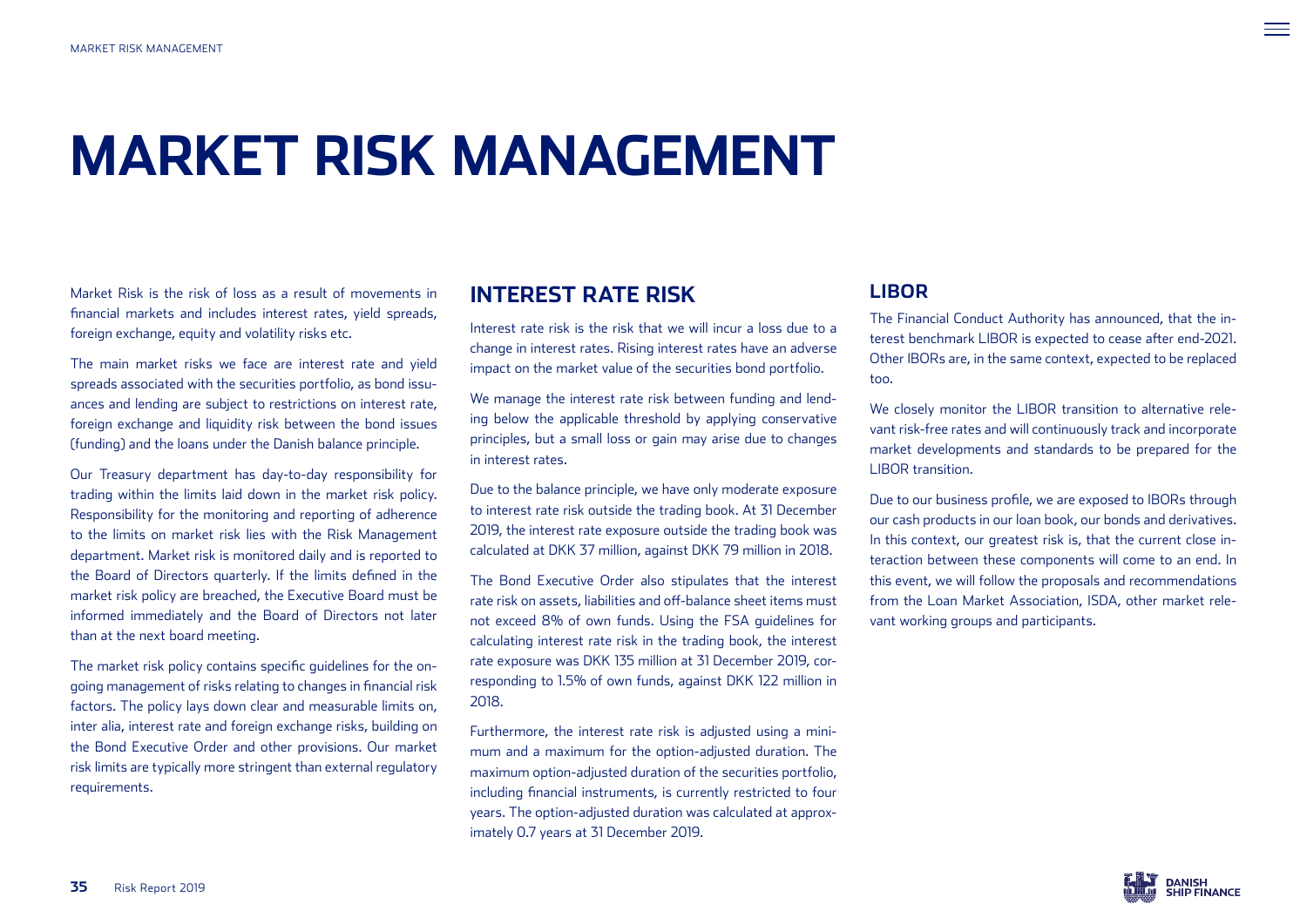## **CREDIT SPREAD RISK**

Credit spread risk arises from changing spreads between individual bonds and typically Danish covered bonds near-risk-free interest rates due to difference in credit quality or imbalance between supply and demand.

The credit spread risk in the trading book was calculated at DKK 397 million at 31 December 2019, against DKK 378 million in December 2018.

### **FOREIGN EXCHANGE RISK**

The market risk policy does not allow foreign exchange risk of principal amounts in capital centres arising from a mismatch between funding and lending. However, foreign exchange risk does exist related to net earnings which are typically in USD. Also minor foreign exchange risks are allowed in the investment portfolio.

Exchange rate indicator 1 at 31 December 2019: DKK 253 million, equal to 2.8% of own funds. Exchange rate indicator 1 corresponds to the Group's total net exposure to foreign currency in total balance sheet items, calculated according to the FSA guidelines.

# **EQUITY RISK**

Apart from small holdings of sector shares and shares received in connection with the reconstruction of credit exposures, we have no equity interests in other companies.

## **DERIVATIVES**

We use derivatives according to the market risk policy which specifies the types of derivatives we may use and for what purposes. Financial instruments may be applied to hedge risks between funding and lending and related to investment activities.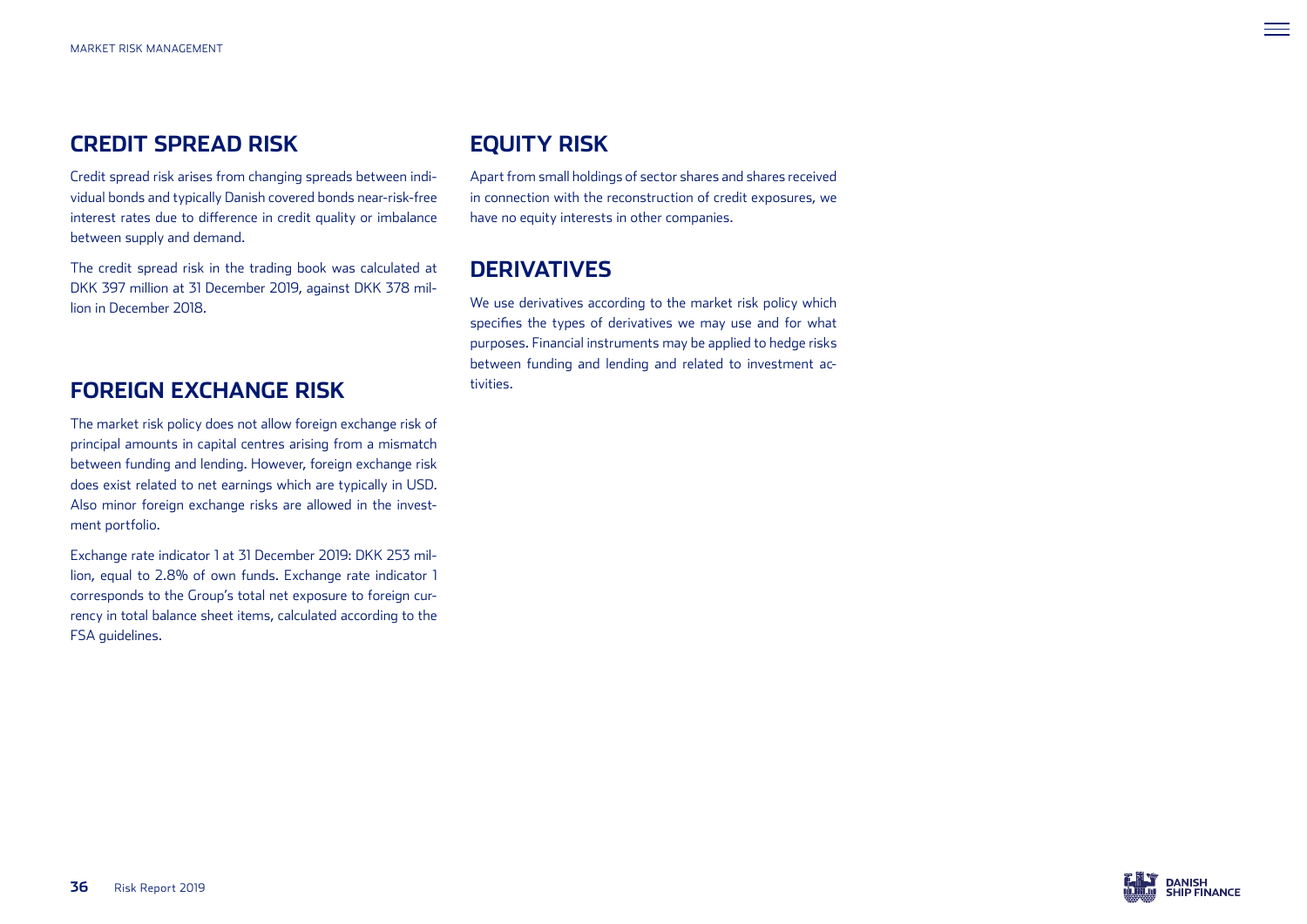# <span id="page-36-0"></span>**LIQUIDITY RISK MANAGEMENT**



 $\equiv$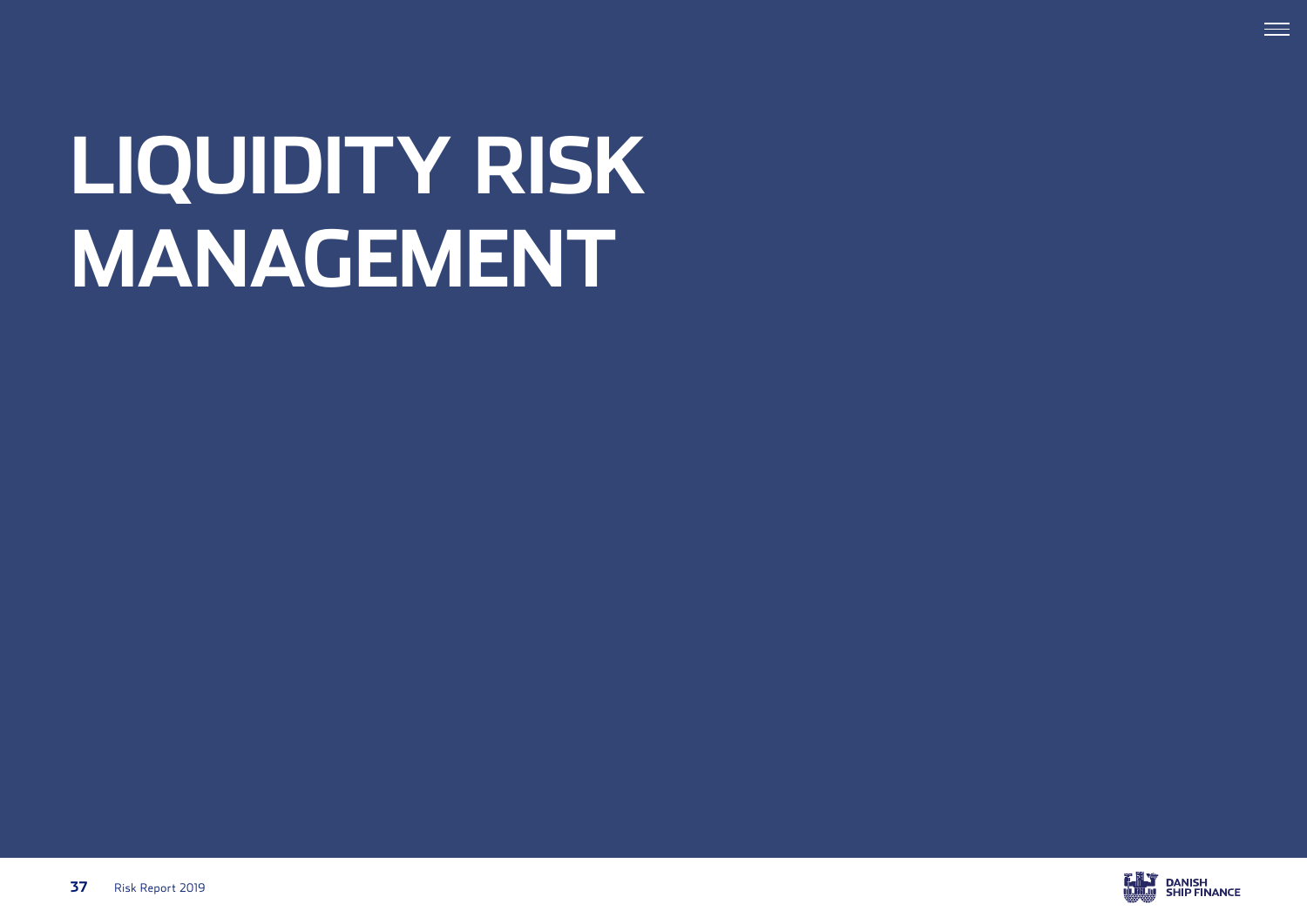# **LIQUIDITY RISK MANAGEMENT**

Liquidity risk is the risk of a loss arising from the inability to meet immediate and short-term payment obligations.

The purpose of our liquidity management framework is to ensure that we are consistently able to meet our payment obligations when due. Liquidity management is carried out to avoid a lack of funding preventing us from meeting our obligations, or from supporting planned lending activities, and to ensure that our funding costs do not become disproportionately high.

Liquidity risk is managed in currency, subject to strict limits and stress tests. The liquidity risk policy determines our overall liquidity risks and funding structure. It contains specific guidelines for the ongoing management.

#### **BALANCE PRINCIPLE**

The specific balance principle laid out in the Bond Executive Order, permits a future liquidity deficit between issued bonds and loans provided of up to 100% of own funds.

A deficit occurs if future payments related to bonds issued by Danish Ship Finance, other funding and financial instruments exceed future incoming payments on loans, financial instruments and positions.

In our internal policies, we have defined stricter requirements for any liquidity deficits between issued bonds and loans provided. We pre-fund all loan commitments well in advance of disbursement.

Funds from pre-funding or repayment on ship mortgages is placed in secure and liquid securities or as short-term money market deposits with credit institutions which qualify for credit quality step II or better.

### **FUNDING**

Our main activity is match-funded mortgage lending on ships subject to the specific balance principle. The mortgage lending is funded through the issuance of covered bonds (SDO) and ship mortgage bonds on Nasdaq Copenhagen, and we are thus part of the OTC market.

Bonds are typically issued in DKK and EUR, whereas most of the loans issued are typically disbursed in USD. We source USD via basis swaps.

The opportunities for sourcing USD liquidity rely on an efficient capital market. Our ability to convert DKK or EUR funding into USD entails a risk of higher financing costs or a loss of business opportunities in the event of market disruption.

The liquidity policy set limits for USD liquidity requirements over time.

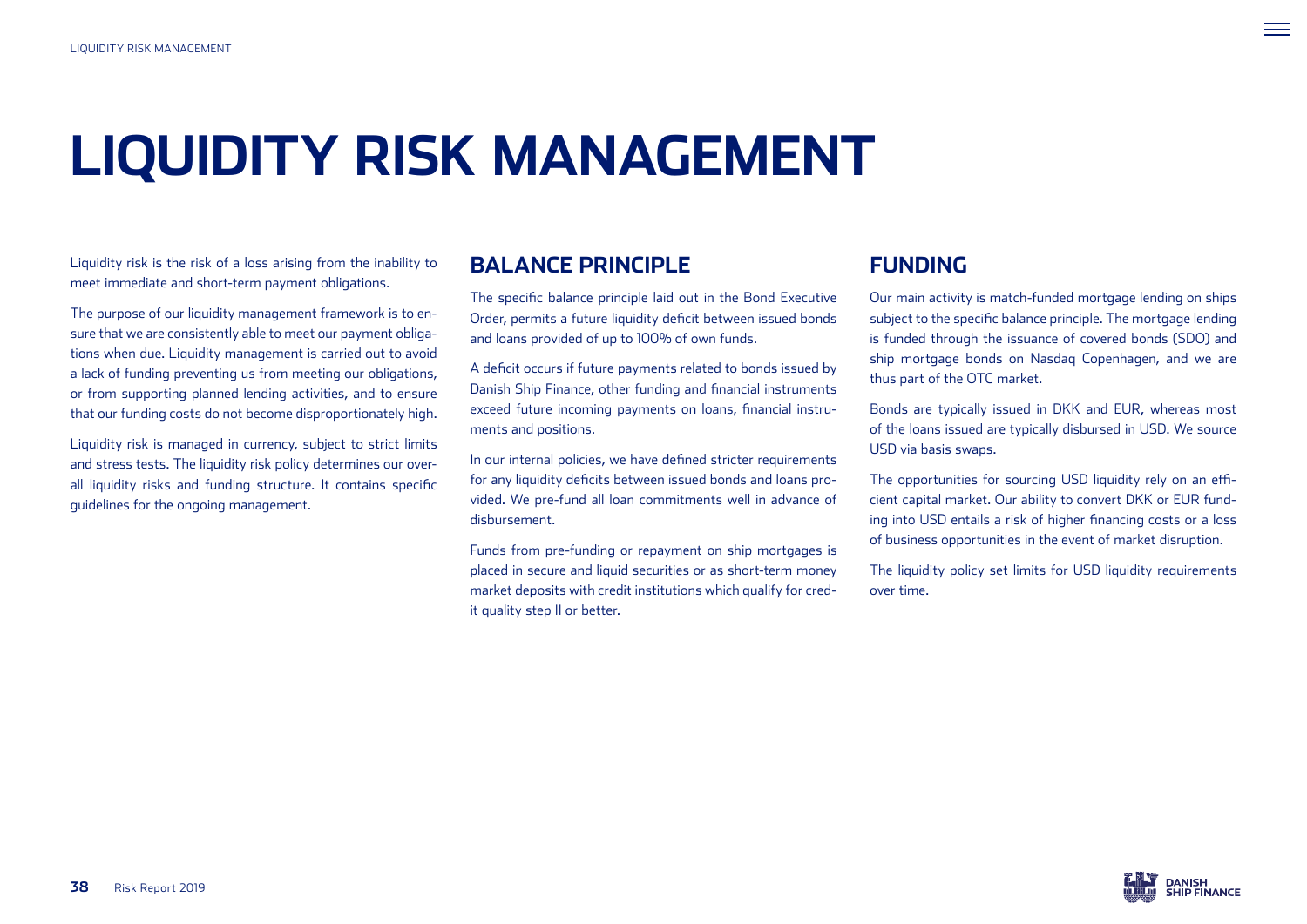## **ENCUMBERED ASSETS**

The funding and lending activities are ringfenced according to law to ensure timely payments to bond investor even without the initial ressources available. Due to this set-up the ringfenced assets are subject to encumbrance, cf. the European Banking Authority's (EBA) guidelines on disclosure of encumbered and unencumbered assets.

Apart from ringfenced assets the primary sources of asset encumbrance are; Supplementary collateral under Capital Centre A and collateral under CSA-agreements. Total encumbered assets account for 85.1% of total assets plus collateral received that may be subject to encumbrance.

The information disclosed on encumbered assets and collateral received is based on data at 31 December 2019 rather than median values for 2019. Encumbered assets are specified in Annex 7.

According to the Regulatory Technical Standards on disclosure of encumbered and unencumbered assets issued by the EBA in March 2017, credit institutions with less than EUR 30,000 million total assets or an encumbrance level below 15% are exempt from the disclosure requirements for high quality liquid assets (HQLA) and extremely high-quality liquid assets (EHQLA), and thus these are not specified in Annex 7.

# **MANAGEMENT, MONITORING AND REPORTING**

Our liquidity management is anchored in the Internal Liquidity Adequacy Assessment Process (ILAAP), which is a review aimed at identifying liquidity risk exposures and determining liquidity targets.

## **STRESS TESTING**

According to EBAs guidelines on institutions stress testing we have developed a stress test program. As a part of the program a liquidity stress test is performed to ensure that there is enough liquidity to maintain the business model and meet the obligations under the balance principle.

The liquidity stress test identifies the resilience of the shortterm liquidity position in a stressed scenario where we have no access to usual funding sources. The liquidity stress test focuses on the shock effects of several interrelated risk factors, such as USD exchange rate, interest rates, credit spreads and write-downs on loans.

The results of the liquidity stress test shall be used to manage and adjust internal limits.

## **CONTINGENCY PLANS**

In accordance with the Executive Order on Governance for Credit Institutions, we have prepared a liquidity contingency plan, containing a catalogue of possible initiatives with which to strengthen the liquidity position in a critical situation.

The liquidity contingency plan takes effect when predefined triggers are activated.

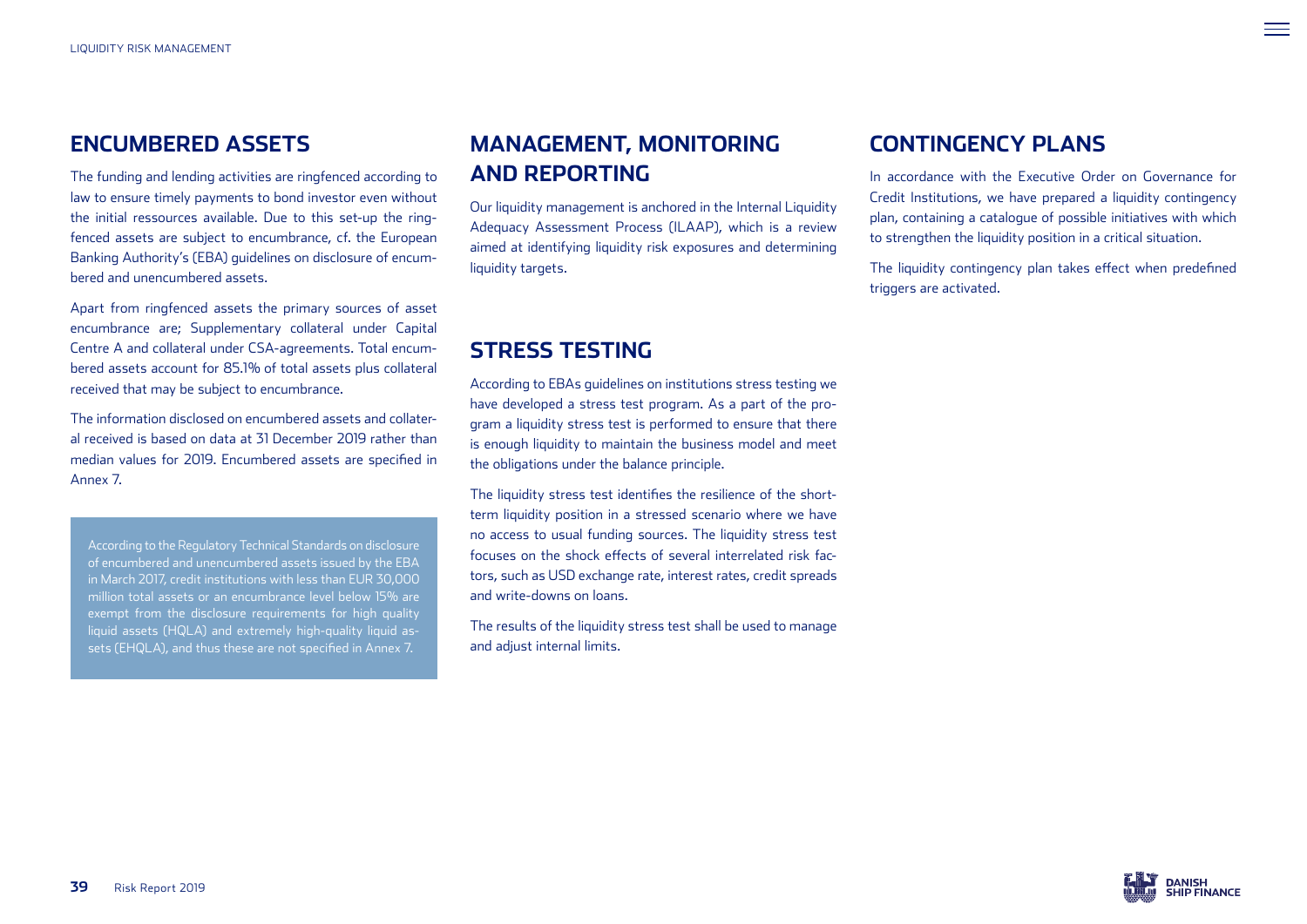### **LIQUIDITY RISK PROFILE**

Through bond issues and the existence of a liquid portfolio of bonds, we ensure enough liquidity coverage for all existing loans and loan offers until expiry. We are therefore not directly exposed to refinancing risk.

A potential downgrade of our external rating would not change the robust liquidity situation but could lead to higher funding costs for new loans not yet offered.

The charts below show for each capital center:

- Short-term excess liquidity including the market value of the securities portfolio.
- Liquidity mismatch between funding and lending.

Refinancing risk is limited as the average maturity of issued bonds exceeds the average maturity of loans outstanding.





#### **Liquidity mismatch between funding and Capital Centre Institute in General**



#### **Short term liquidity in Capital Centre A**



#### **Liquidity mismatch between funding and Capital Centre A**



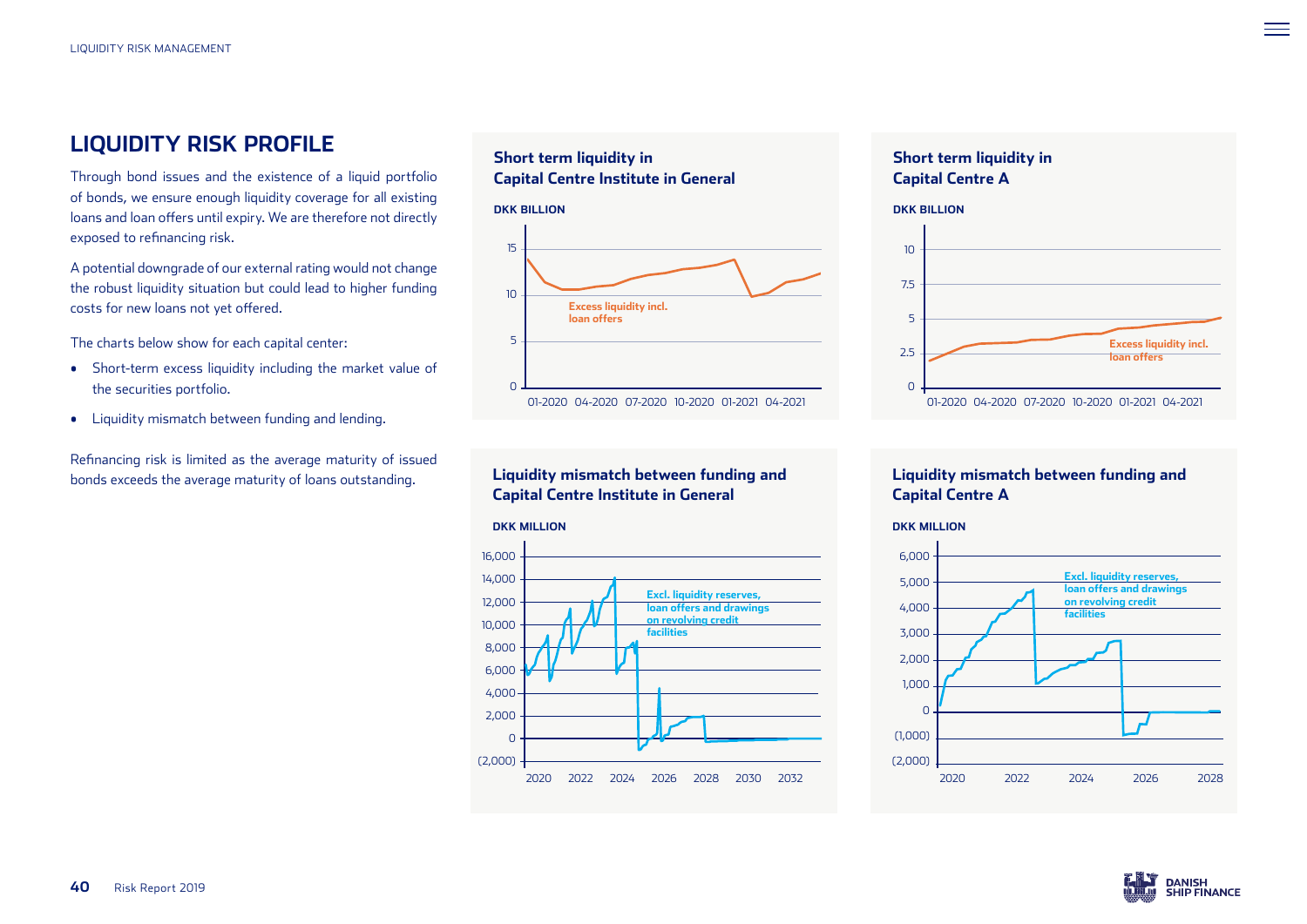# **LIQUIDITY COVERAGE RATIO (LCR)**

According to the CRR, liquidity is required to ensure that a credit institution has an adequate unencumbered High Quality Liquid Assets (HQLA) that consists of cash or assets that can be converted into cash at little or no loss of value in private markets, to meet its liquidity needs for a 30 calendar day liquidity stress scenario.

| Liquidity<br>coverage<br>ratio | <b>HOLA</b>                                          |      |  |
|--------------------------------|------------------------------------------------------|------|--|
|                                | Net liquidity outflow over a<br>30 day stress period | 100% |  |

The LCR at 31 December 2019 was 724%.

The securities portfolio represents a significant share of the liquid assets. The securities portfolio comprises government and mortgage bonds, money market transactions and interest sensitive financial instruments.

Annex 12 provides a more detailed description of LCR.

# **NET STABLE FUNDING RATIO (NSFR)**

The purpose of the NSFR requirement is to ensure that the institutions use stable medium and long-term funding to support their lending operation and to ensure an appropriate liquidity level over a year.



We maintain a high and stable NSFR level.

NSFR per 31 December 2019 was 152%.



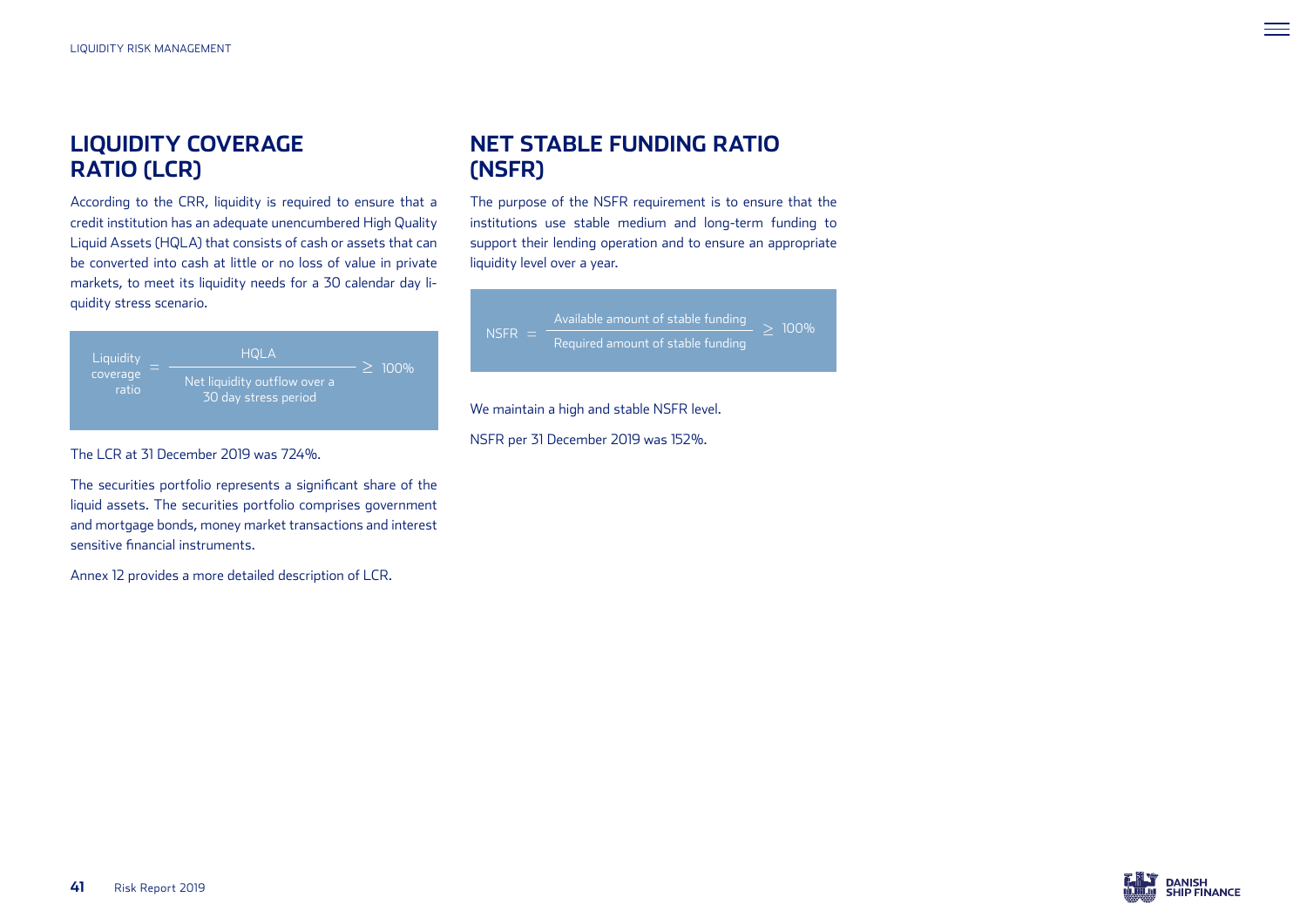# <span id="page-41-0"></span>**OPERATIONAL RISK MANAGEMENT**



 $\equiv$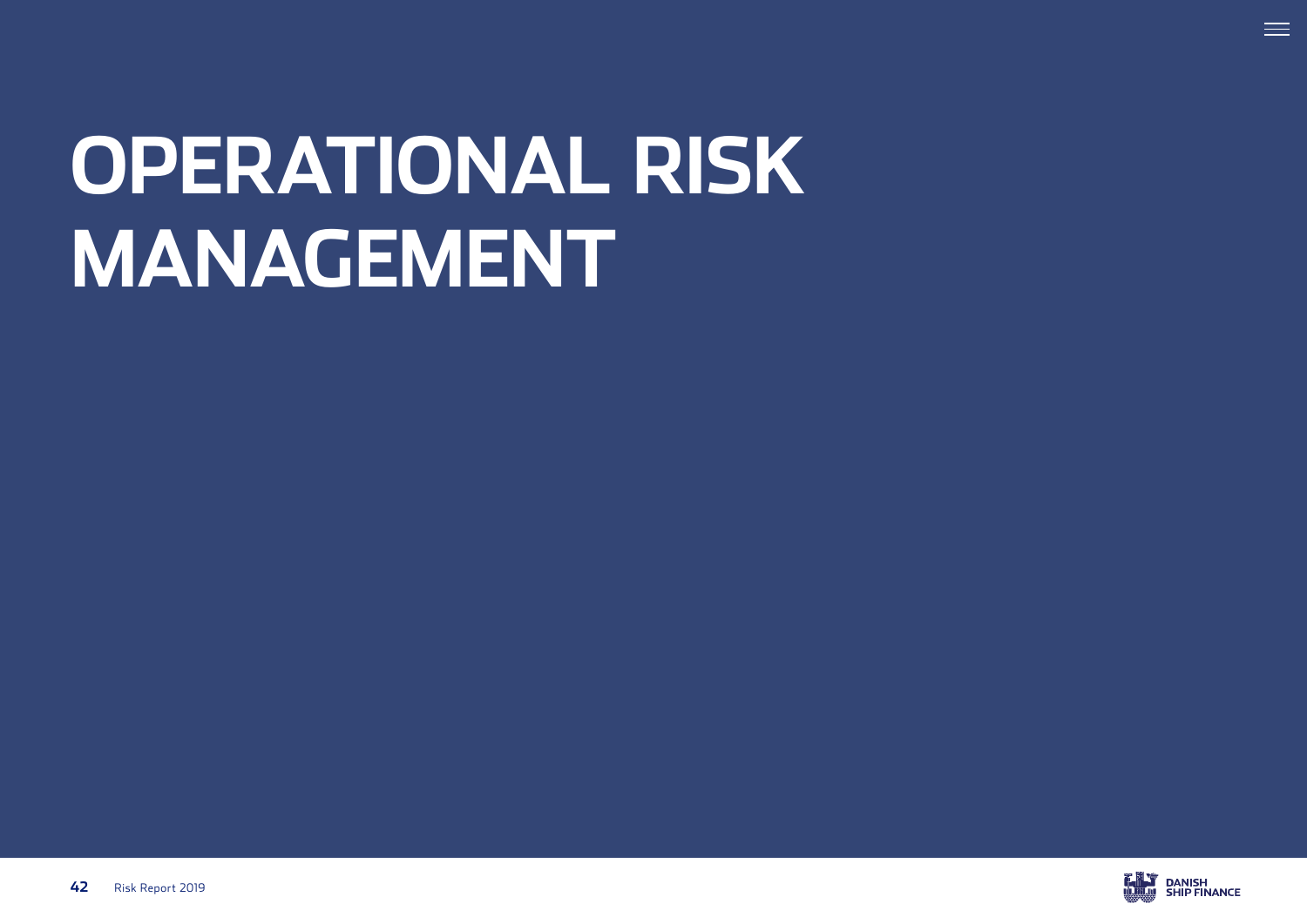# **OPERATIONAL RISK**

Our operational risk policy stipulates that operational risks should be kept low. Operational risks are assessed on the basis of the expected probability of a given event occurring and the potential loss resulting from such event.

Given its nature and characteristics, operational risk is best mitigated and managed as part of the day-to-day business conduct. The responsibility for the day-to-day management of operational risks is decentralised and lies with the individual business areas. Operational risk management activities are coordinated by Risk Management to ensure coherence, consistency and effectiveness across the Group.

It is our policy to promote a culture where openness about and awareness of operational risk are natural elements of the everyday work of all staff members, and to ensure that the Executive Board and the Board of Directors are briefed regularly on key risk areas.

As part of operational risk management, operational risk events are systematically recorded, categorised and reported. Operational errors are divided into three main groups by value;

- Small errors (<DKK 25,000)
- Medium-sized errors (DKK 25,000 DKK 5 million)
- Large errors (>DKK 5 million)

Errors can be upgraded to a more severe category by management judgement. We make regular use of this option.

Small errors are reported to the relevant head of department. Medium-sized and large errors are reported to the Executive Board, and the Board of Directors shall be notified of large errors.

The recording of operational risk events must include information about the type of product, process and risk concerned and plan action for more severe events.

### **COMPLIANCE**

Operational risk includes compliance risk, which is subject to separate guidelines. This area is managed by the Compliance function headed by the Head of Compliance. Compliance risk is reported to the Board of Directors and the Executive Board.

The compliance function is an independent function which serves to assess and report on any non-compliance with applicable legislation, practice and market standards in the Group. This helps mitigate the risk of sanctions being imposed on the Group, a risk of loss of reputation or that the Group or its clients suffer material financial losses.

The compliance function applies a risk-based approach to identifying areas to review.

#### **MONEY-LAUNDERING RISK**

In relation to anti-money laundering (AML), we have laid down specific policies, business procedures and controls, and client transactions are monitored on a continuous basis. Furthermore, extensive efforts have been made to ensure compliance with requirements pertaining proof of client identity and the quality thereof. The prevention of money-laundering and terrorist financing is a high-priority area.

The AML function is charged with ensuring that we comply with the Danish Act on Measures to Prevent Money Laundering and Financing of Terrorism, EU Funds Transfer Regulation and EU anti-terrorism regulations. The AML function is anchored in the Legal & Compliance Department and reports directly to the Executive Board and Board of Directors.

# **IT SECURITY**

Information and information systems are vital, and IT security is therefore essential to our credibility and continued existence. The IT security function reports to the Executive Board and Board of Directors, who regularly reviews the IT security measures.

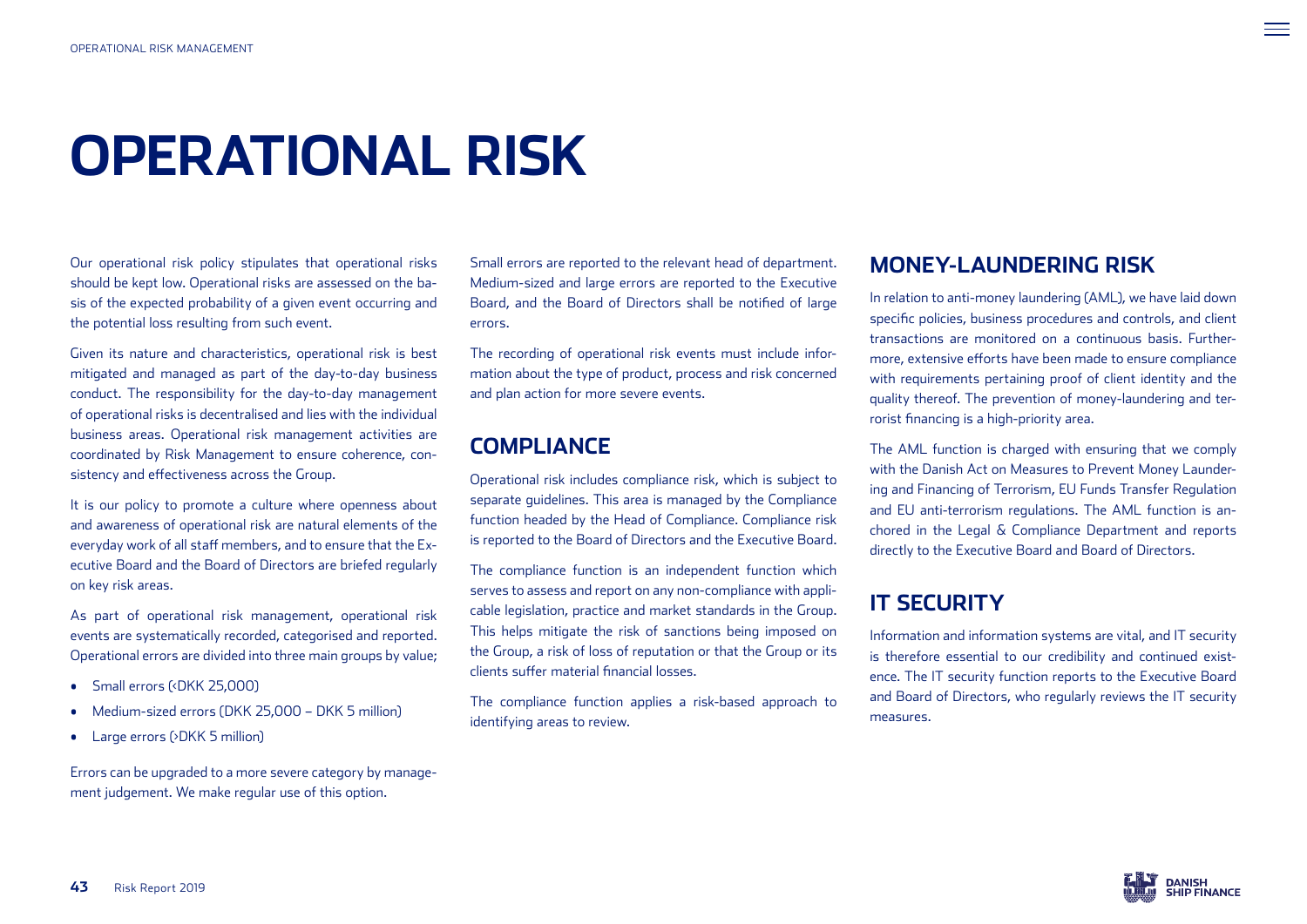The work of the IT security function is based on a defined security and risk level aimed at ensuring that our day-to-day business and activities are consistently supported by a secure and reliable IT infrastructure. The IT security function is responsible for complying with the adopted IT security level and IT contingency plan. The IT security function contributes to ensuring and controlling that our IT activities to the best possible extent are protected against internal and external threats. The IT security function is thus charged with ensuring compliance with legislative requirements and our own requirements.

Our activity in the area of IT security is based on regulatory requirements as well as considerations for day-to-day operations. The operation must be secure and stable, a requirement ensured through automation and ongoing capacity adjustments. Our IT security efforts include the preparation of contingency plans and recovery procedures and periodic testing of such measures aimed to ensure continued operation at a satisfactory level in the case of extraordinary events.

In our assessment of the IT risk, we have revised and described all our systems. For each single risk event, requirements to support and error handling have been included in the description. Levels for system availability and stability are determined and revised regularly and IT security is frequently tested with the use of external expertise.

As part of the IT security we consider cybersecurity to be of the upmost importance. To mitigate the exposure to cyber risk, we constantly keep the IT function informed on movements in the cybersecurity field. We also use the gathered knowledge, to inform our employees of pending cybersecurity threats and thereby heightening the inhouse awareness. Several external partners are used to monitor and periodically test the cybersecurity defenses, to ensure that we keep our infrastructure protected against the given cybersecurity threat level.

#### **CRD V, CRR II AND CRR III**

In May 2019 the revised Capital Requirement Directive and Regulation, commonly referred to as CRD V and CRR II, was adopted by the European Council and The European Parliament and published in the official Journal of the European Union in June.

Key changes to CRR II and CRD V includes a reporting requirement based on a revised market risk framework, a new standard approach for counterparty credit risk, a revised large exposure framework, revised leverage ratio requirement and revised net stable funding ratio requirement and revised disclosure requirements. We are preparing for this legislation, which will mainly come into force medio 2021.

In 2020, the European Commission is expected to present first draft of CRR III which will incorporate Basel IV into European legislation. The changes to CRR will include a revised standard approach for credit risk, a revised standard approach for operational risk, revised standard approach for market risk and a revised CVA framework. An output floor on IRB models will also be implemented with CRR III, but this will have no effect on our Group as we apply the standard approach.

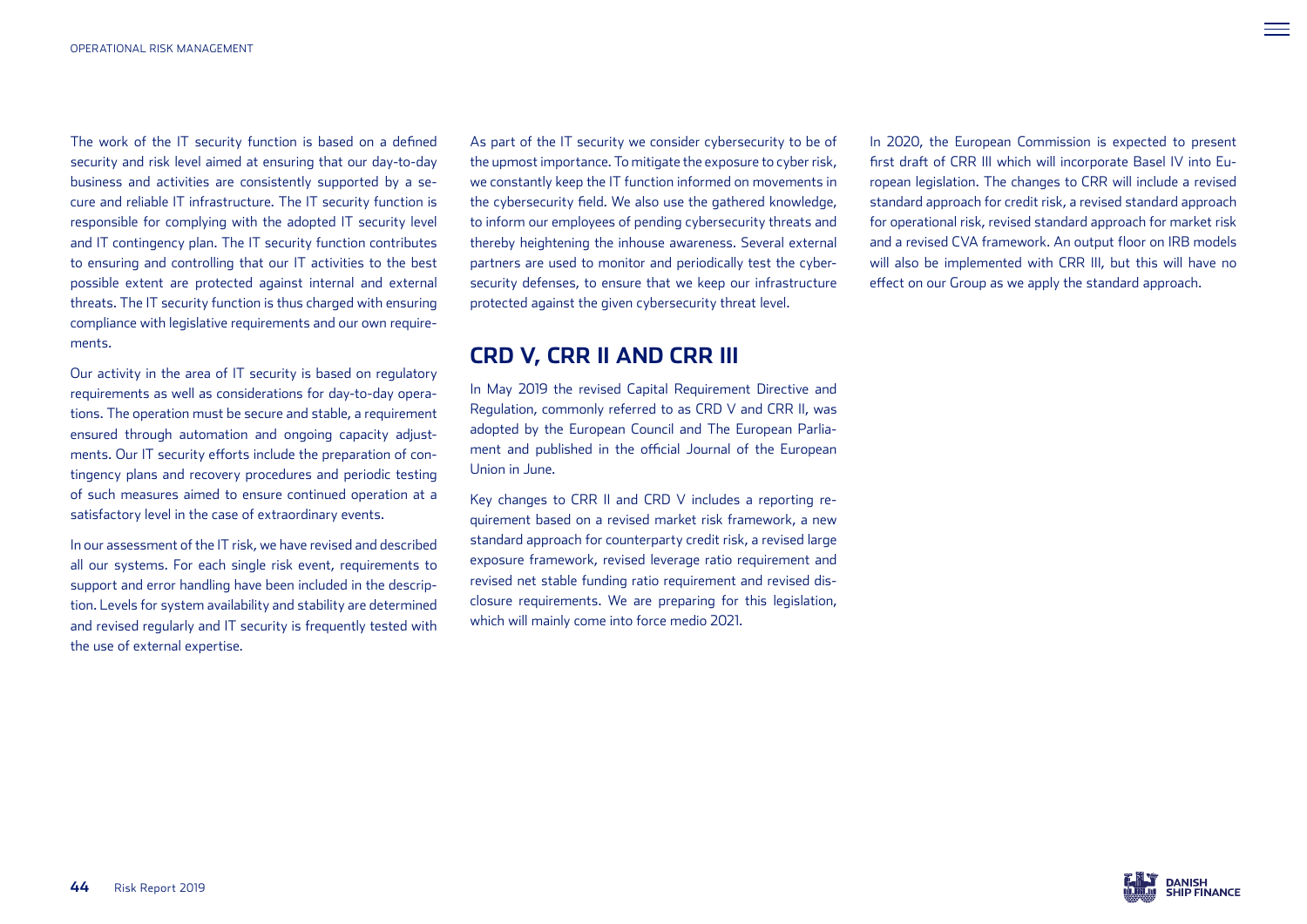# <span id="page-44-0"></span>**MANAGEMENT DECLARATION**



 $\equiv$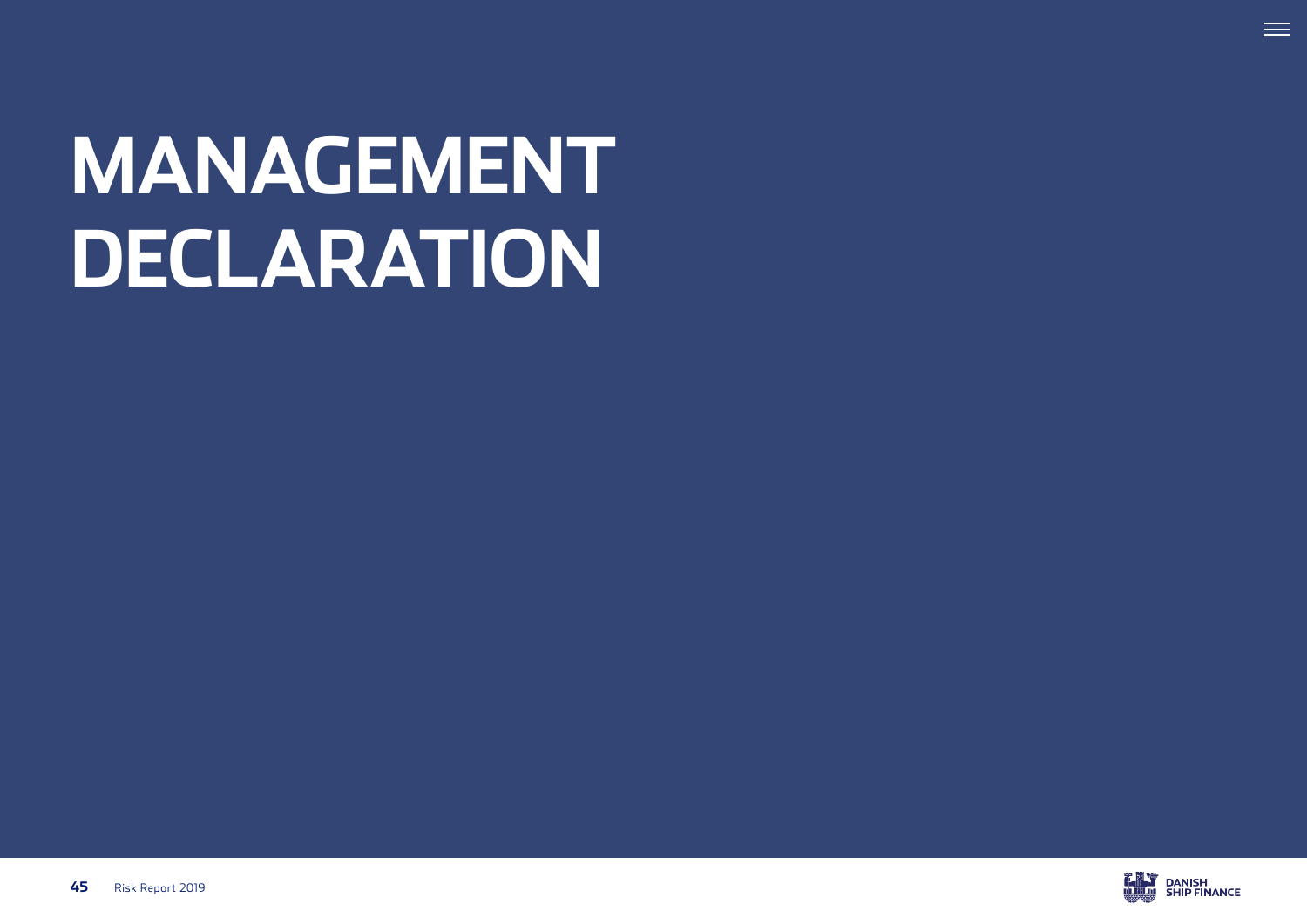# **MANAGEMENT DECLARATION**

The Board of Directors of Danish Ship Finance A/S (Danmarks Skibskredit A/S) and Danish Ship Finance Holding A/S (Danmarks Skibskredit Holding A/S) approved the Risk Report for 2019 on 26 February 2020.

The Board of Directors find that the Group's risk management procedures are adequate and provide assurance that the risk management systems in place are adequate in relation to the Group's risk profile and strategy.

The Board of Directors also finds that the Group's overall risk profile in relation to its business strategy, business model and key figures provides a relevant and comprehensive picture of the Group's risk governance, including how the risk profile and the risk tolerance defined by the Board of Directors affect each other.

The Board of Directors made its assessment on the basis of its adopted business model, the latest strategy report, material and reports presented to the Board of Directors by the Executive Board, risk managers and compliance officers, internal controls and any supplementary information or reports obtained. A review of the business model and policies shows that the overall requirements set out in the model for specific risk areas are fully reflected in the more specific limits of the individual policies.

Focus is on the most creditworthy shipowners in the industry. The Group seeks to maximise risk-adjusted earnings from lending by maintaining a satisfactory margin between the lending

margins and the cost of funds. The own funds are invested in low risk government and mortgage bonds and through active management of the bond portfolio returns exceeding the benchmark is the aim. The Group seeks to ensure it has an appropriate and robust capital base supporting its business model.

The maximum risk tolerance defined by the Board of Directors is managed via limits set out in the individual policies. Shown below are key figures that provide external market participants with an overview of the Group's and the subsidiary's risk management.

|                                       |                                 | Group                                | <b>DSF</b>                           |
|---------------------------------------|---------------------------------|--------------------------------------|--------------------------------------|
|                                       | <b>Legislation</b>              | <b>Compliance at</b><br>31 Dec. 2019 | <b>Compliance at</b><br>31 Dec. 2019 |
| Capital requirement                   |                                 |                                      |                                      |
| Total capital ratio                   | $>8\%$                          | 18.0%                                | 18.5%                                |
| Tier 1 capital ratio                  | 56%                             | 14.0%                                | 18.5%                                |
| Common equity Tier 1 capital ratio    | >4.5%                           | 14.0%                                | 18.5%                                |
|                                       |                                 |                                      |                                      |
| Pillar 2 requirement                  |                                 |                                      |                                      |
| Internal capital adequacy requirement | < Total capital ratio           | Excess coverage is 8.9%              | Excess coverage is 9.3%              |
| Combined buffer requirement           | < Total capital ratio           | Excess coverage is 5.5%              | Excess coverage is 6.0%              |
|                                       |                                 |                                      |                                      |
| Liquidity                             |                                 |                                      |                                      |
| Liquidity coverage ratio (LCR)        | >100%                           | 724%                                 | 724%                                 |
| Leverage                              |                                 |                                      |                                      |
| Leverage ratio                        | > 3% (Basel III recommendation) | 9.3%                                 | 12.3%                                |
| Write-offs                            |                                 |                                      |                                      |
| Incurred Ioan losses                  | N/A                             | Write-offs represent 1.2%            | Write-offs represent 1.2%            |
|                                       |                                 | of gross lending                     | of gross lending                     |

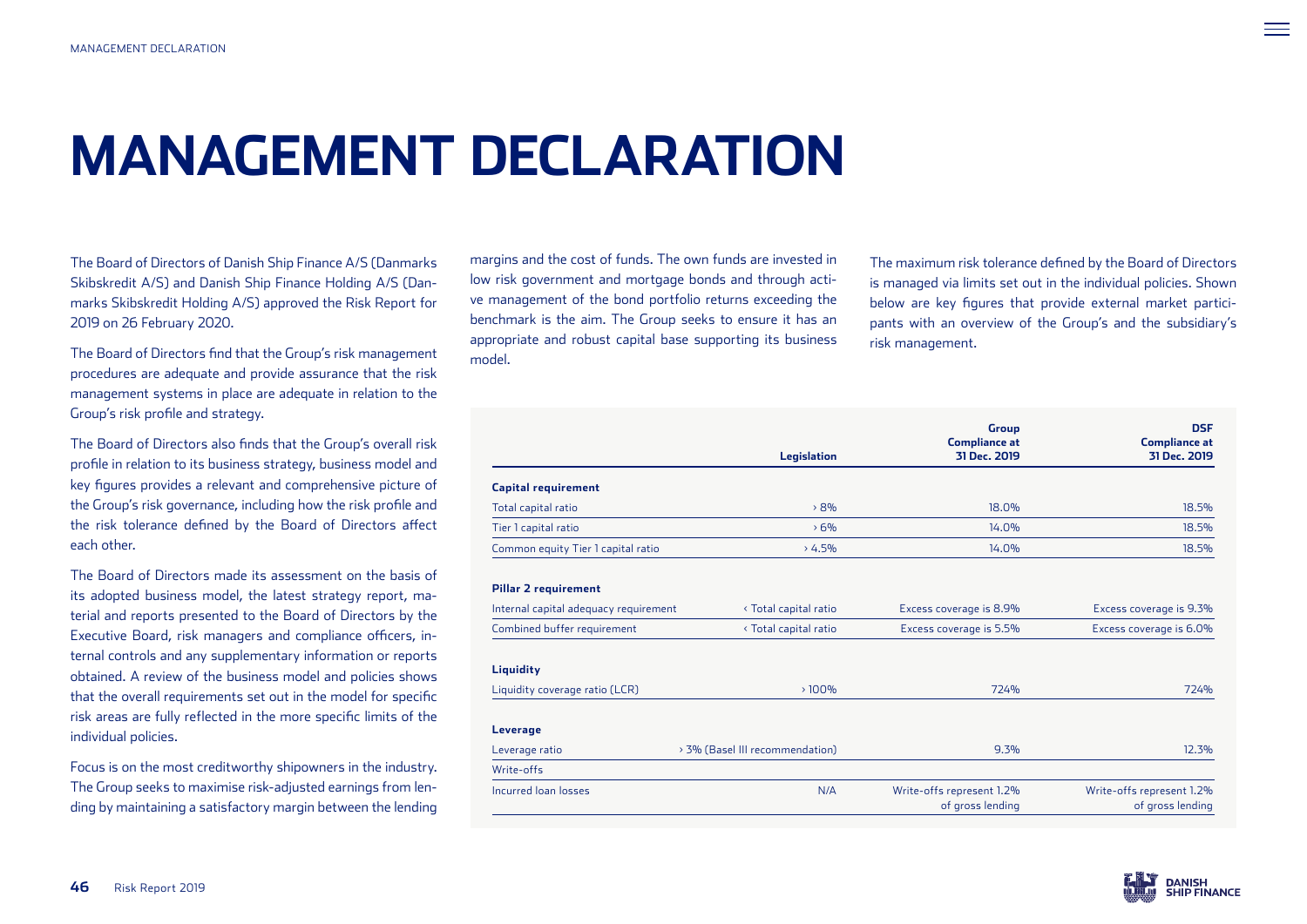#### **Board of Directors**

| Eivind Drachmann Kolding<br>(Chairman) | Peter Nyegaard<br>(Vice Chairman) |                                |
|----------------------------------------|-----------------------------------|--------------------------------|
| Marcus Freuchen Christensen            | Anders Damgaard*                  | Povl Christian Lütken Frigast* |
| Thor Jørgen Guttormsen                 | Jacob Meldgaard                   | Michael Nellemann Pedersen*    |
| Christopher Rex                        | Henrik Sjøgreen                   | Henrik Rohde Søgaard           |

*\* also signed in the capacity of board member of Danmarks Skibskredit Holding A/S*



 $\equiv$